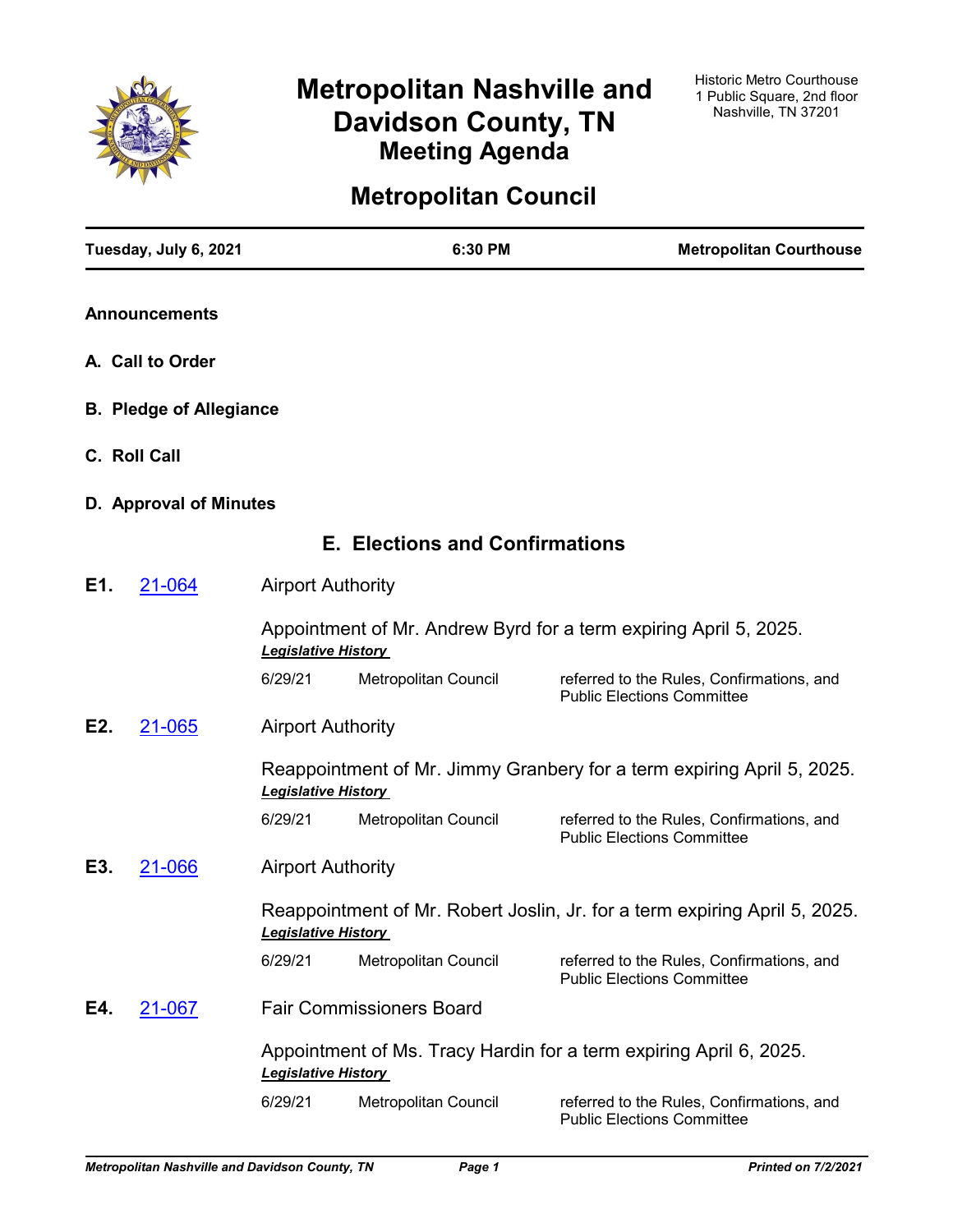## **F. Resolutions on Public Hearing**

1. [RS2021-1009](http://nashville.legistar.com/gateway.aspx?m=l&id=/matter.aspx?key=2382) A resolution exempting Bite A Bit Thai Sushi, located at 1402 McGavock Pike, from the minimum distance requirements for obtaining a beer permit pursuant to Section 7.08.090.E of the Metropolitan Code. *Sponsors:* Benedict

| <u></u> | DELIEUIUL | <b>Legislative History</b> |                                                                                  |  |  |  |
|---------|-----------|----------------------------|----------------------------------------------------------------------------------|--|--|--|
|         | 6/11/21   | Metropolitan Council       | advertised                                                                       |  |  |  |
|         | 6/29/21   | Metropolitan Council       | referred to the Public Safety, Beer, and<br><b>Regulated Beverages Committee</b> |  |  |  |
|         | 6/29/21   | Metropolitan Council       | filed                                                                            |  |  |  |

2. [RS2021-1010](http://nashville.legistar.com/gateway.aspx?m=l&id=/matter.aspx?key=2383) A resolution exempting Lola, located at 4401 Murphy Road, from the minimum distance requirements for obtaining a beer permit pursuant to Section 7.08.090.E of the Metropolitan Code.

|    | Sponsors: | Murphy<br><b>Legislative History</b>                                                                                                                                                                                      |                      |                                                                                  |
|----|-----------|---------------------------------------------------------------------------------------------------------------------------------------------------------------------------------------------------------------------------|----------------------|----------------------------------------------------------------------------------|
|    |           | 6/11/21                                                                                                                                                                                                                   | Metropolitan Council | advertised                                                                       |
|    |           | 6/29/21                                                                                                                                                                                                                   | Metropolitan Council | referred to the Public Safety, Beer, and<br><b>Regulated Beverages Committee</b> |
|    |           | 6/29/21                                                                                                                                                                                                                   | Metropolitan Council | filed                                                                            |
| 3. |           | RS2021-1011 A resolution exempting Buttermilk Ranch, located at 2407 12th Avenue<br>South, from the minimum distance requirements for obtaining a beer<br>permit pursuant to Section 7.08.090.E of the Metropolitan Code. |                      |                                                                                  |

| Sponsors: | Cash |
|-----------|------|
|-----------|------|

| <b>Legislative History</b> |                      |                                                                                  |  |  |  |
|----------------------------|----------------------|----------------------------------------------------------------------------------|--|--|--|
| 6/11/21                    | Metropolitan Council | advertised                                                                       |  |  |  |
| 6/29/21                    | Metropolitan Council | referred to the Public Safety, Beer, and<br><b>Regulated Beverages Committee</b> |  |  |  |
| 6/29/21                    | Metropolitan Council | filed                                                                            |  |  |  |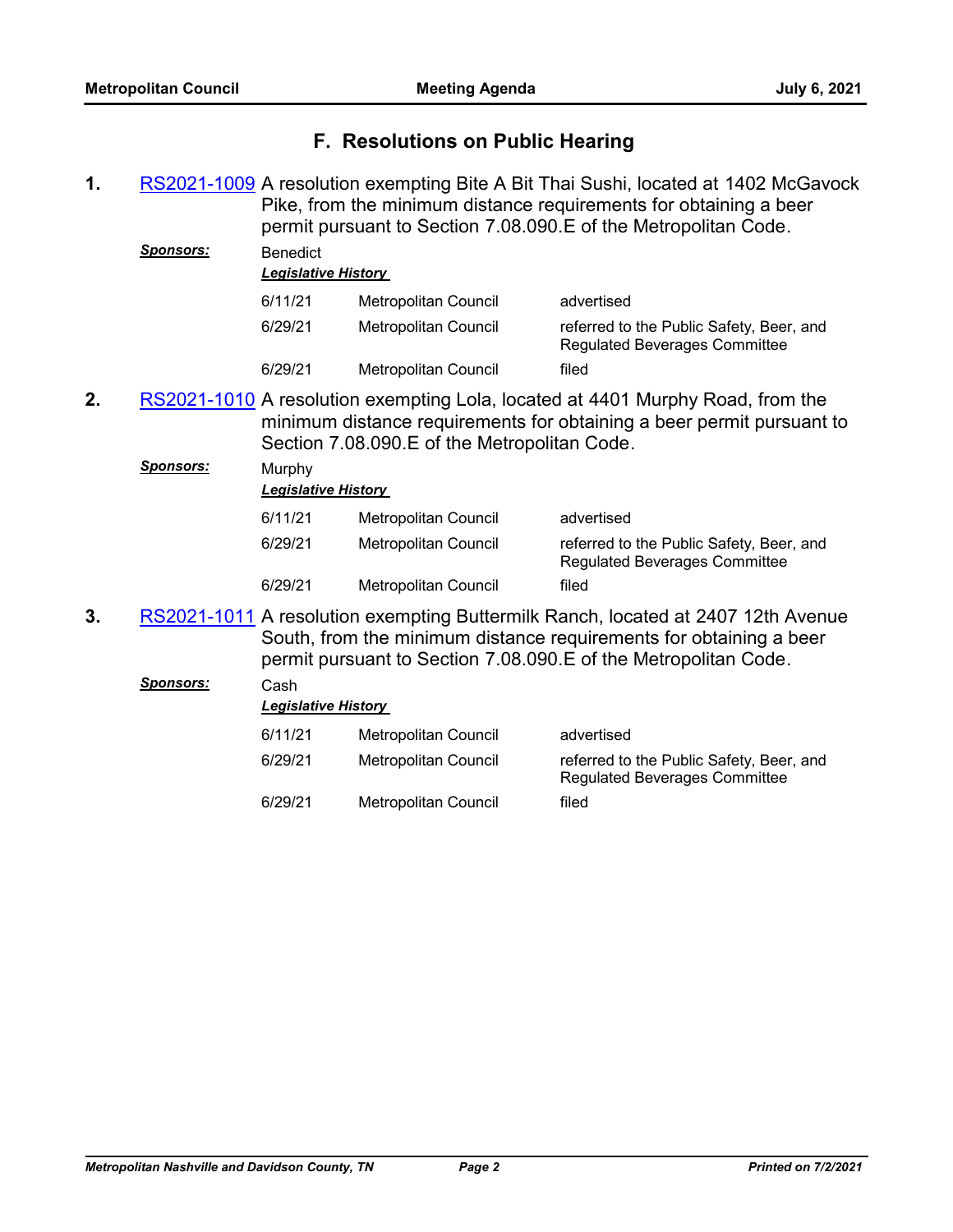## **G. Bills on Public Hearing**

- An ordinance to amend Title 17 of the Metropolitan Code of Laws, the Zoning Ordinance of The Metropolitan Government of Nashville and Davidson County, by changing from MUN, MUN-A, MUL-A, MUG, OR20, CS and CF to MUN-NS, MUN-A-NS, MUL-A-NS, MUG-NS, OR20-NS, CS-NS, and CF-NS zoning for various properties located between Rosa L. Parks Boulevard and 2nd Avenue North, from Hume Street, south to Jefferson Street, and located within the Germantown Historic Preservation District Overlay and the Phillips - Jackson Street Redevelopment District Overlay (68.61 acres), all of which is described herein (Proposal No. 2020Z-119PR-001). **4.** [BL2020-479](http://nashville.legistar.com/gateway.aspx?m=l&id=/matter.aspx?key=1372)
	- *Sponsors:* OConnell and Murphy
	- *Attachments:* [BL2020-479](http://nashville.legistar.com/gateway.aspx?M=F&ID=b63127af-23a1-490f-b955-317e9f38b6eb.pdf)

| 9/29/20 | 1/21/2021<br>3/25/2021<br>4/22/2021<br>6/24/2021                                                                  | Metropolitan Council                    | referred to the Planning Commission<br>10/22/2020 Planning Commission reset to November 12, 2020<br>11/12/2020 Planning Commission reset to January 21, 2021<br>Planning Commission reset to March 25, 2021<br>Planning Commission reset to April 22, 2021<br>Planning Commission reset to June 24, 2021<br>Planning Commission reset to July 22, 2021 |
|---------|-------------------------------------------------------------------------------------------------------------------|-----------------------------------------|--------------------------------------------------------------------------------------------------------------------------------------------------------------------------------------------------------------------------------------------------------------------------------------------------------------------------------------------------------|
| 9/29/20 | <b>Metropolitan Council</b>                                                                                       |                                         | filed                                                                                                                                                                                                                                                                                                                                                  |
| 10/6/20 | Metropolitan Council                                                                                              |                                         | passed on first reading                                                                                                                                                                                                                                                                                                                                |
| 10/9/20 | <b>Metropolitan Council</b><br>11/10/20 advertised<br>1/8/21 advertised<br>3/5/21 advertised<br>6/4/21 advertised |                                         | advertised                                                                                                                                                                                                                                                                                                                                             |
| 11/5/20 | <b>Metropolitan Council</b><br>2/2/2021<br>4/6/2021                                                               |                                         | public hearing<br>11/5/2020 public hearing deferred to December 1, 2020<br>12/1/2020 public hearing deferred to February 2, 2021<br>public hearing deferred to April 6, 2021<br>public hearing deferred to July 6, 2021                                                                                                                                |
| 11/5/20 | Metropolitan Council<br>December 1, 2020                                                                          |                                         | deferred to                                                                                                                                                                                                                                                                                                                                            |
| 12/1/20 | Metropolitan Council                                                                                              | Deferred to February 2, 2021            | deferred                                                                                                                                                                                                                                                                                                                                               |
| 2/2/21  | Metropolitan Council<br>Deferred to April 6, 2021                                                                 |                                         | deferred                                                                                                                                                                                                                                                                                                                                               |
| 4/6/21  | Metropolitan Council                                                                                              | Public hearing deferred to July 6, 2021 | deferred                                                                                                                                                                                                                                                                                                                                               |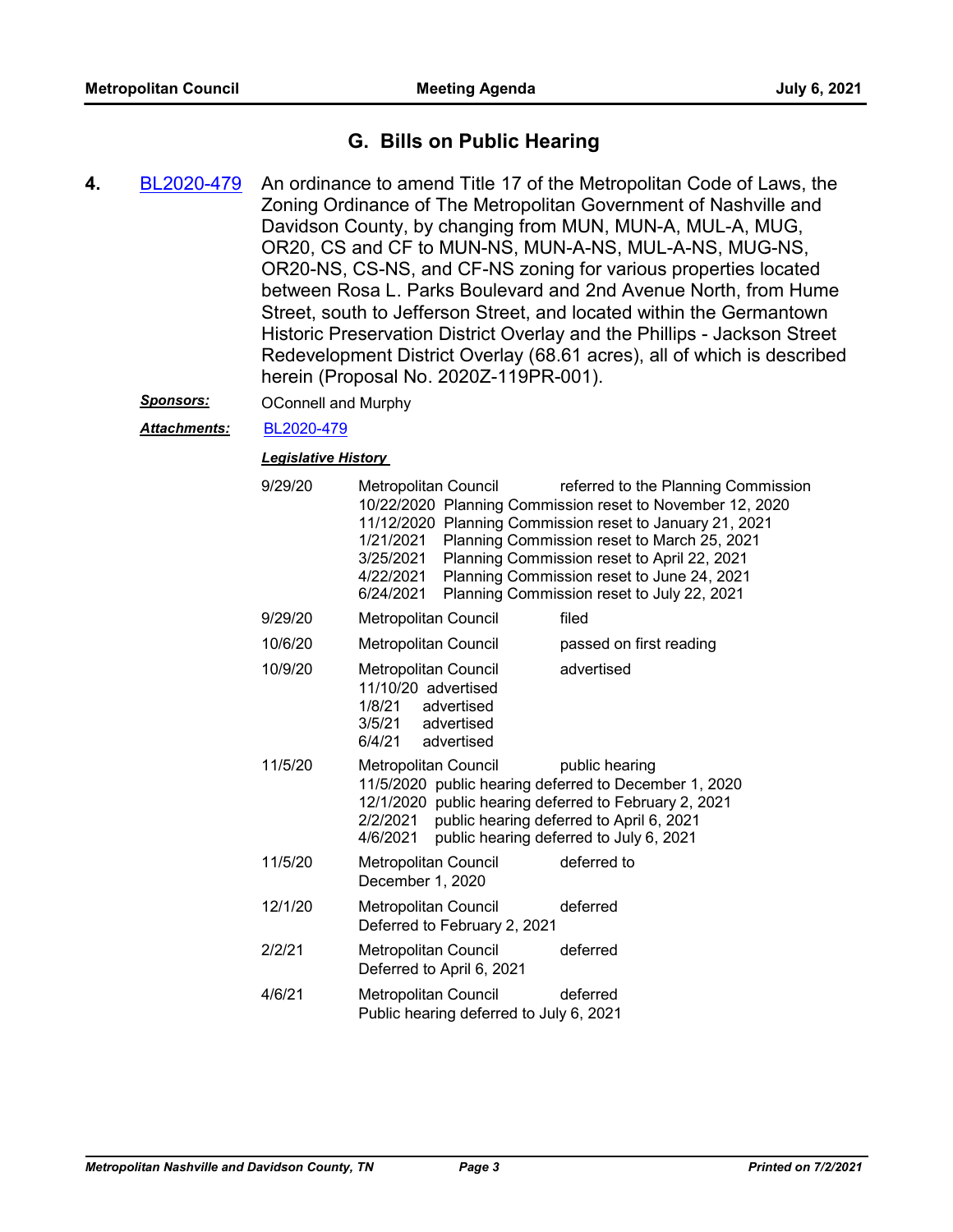| 5. | BL2020-504          |                                                                                                                                                                                                                                                          | An ordinance amending Chapters 17.36 and 17.40 of the Metropolitan<br>Code pertaining to creating an Owner Occupied Short Term Rental<br>Overlay district (Proposal No. 2020Z-013TX-001).                                                             |                                     |  |
|----|---------------------|----------------------------------------------------------------------------------------------------------------------------------------------------------------------------------------------------------------------------------------------------------|-------------------------------------------------------------------------------------------------------------------------------------------------------------------------------------------------------------------------------------------------------|-------------------------------------|--|
|    | <u>Sponsors:</u>    | OConnell                                                                                                                                                                                                                                                 |                                                                                                                                                                                                                                                       |                                     |  |
|    | <b>Attachments:</b> | BL2020-504                                                                                                                                                                                                                                               |                                                                                                                                                                                                                                                       |                                     |  |
|    |                     | <b>Legislative History</b>                                                                                                                                                                                                                               |                                                                                                                                                                                                                                                       |                                     |  |
|    |                     | 10/27/20                                                                                                                                                                                                                                                 | <b>Metropolitan Council</b><br>1/21/21 Planning Commission reset to March 25, 2021<br>3/25/21 Planning Commission reset to April 22, 2021<br>4/22/21 Planning Commission reset to June 24, 2021<br>6/24/21 Planning Commission reset to July 22, 2021 | referred to the Planning Commission |  |
|    |                     | 10/27/20                                                                                                                                                                                                                                                 | Metropolitan Council                                                                                                                                                                                                                                  | filed                               |  |
|    |                     | 11/5/20                                                                                                                                                                                                                                                  | Metropolitan Council                                                                                                                                                                                                                                  | passed on first reading             |  |
|    |                     | 11/6/20                                                                                                                                                                                                                                                  | Metropolitan Council<br>1/8/21 advertised<br>3/5/21 advertised<br>6/4/21 advertised                                                                                                                                                                   | advertised                          |  |
|    |                     | 12/1/20                                                                                                                                                                                                                                                  | Metropolitan Council<br>12/1/20 public hearing deferred to February 2, 2021<br>2/2/21<br>public hearing deferred to April 6, 2021<br>4/6/21<br>public hearing deferred to July 6, 2021                                                                | public hearing                      |  |
|    |                     | 12/1/20                                                                                                                                                                                                                                                  | Metropolitan Council<br>Deferred to February 2, 2021                                                                                                                                                                                                  | deferred                            |  |
|    |                     | 2/2/21                                                                                                                                                                                                                                                   | Metropolitan Council<br>Deferred to April 6, 2021                                                                                                                                                                                                     | deferred                            |  |
|    |                     | 4/6/21                                                                                                                                                                                                                                                   | Metropolitan Council<br>Public hearing deferred to July 6, 2021                                                                                                                                                                                       | deferred                            |  |
| 6. | BL2021-621          | An ordinance amending Sections 17.40.720 and 17.40.730 of the<br>Metropolitan Code, Zoning Regulations, to require additional public<br>notice regarding applications for permits from the Historic Zoning<br>Commission (Proposal No. 2021Z-003TX-001). |                                                                                                                                                                                                                                                       |                                     |  |
|    | <b>Sponsors:</b>    | <b>Legislative History</b>                                                                                                                                                                                                                               | Murphy, Allen, OConnell and Bradford                                                                                                                                                                                                                  |                                     |  |
|    |                     | 1/26/21                                                                                                                                                                                                                                                  | Metropolitan Council                                                                                                                                                                                                                                  | filed                               |  |
|    |                     | 1/26/21                                                                                                                                                                                                                                                  | Metropolitan Council                                                                                                                                                                                                                                  | referred to the Planning Commission |  |
|    |                     | 2/2/21                                                                                                                                                                                                                                                   | Metropolitan Council                                                                                                                                                                                                                                  | passed on first reading             |  |
|    |                     | 2/5/21                                                                                                                                                                                                                                                   | <b>Metropolitan Council</b><br>4/9/2021 advertised<br>6/4/2021 advertised                                                                                                                                                                             | advertised                          |  |
|    |                     | 3/2/21                                                                                                                                                                                                                                                   | <b>Metropolitan Council</b><br>public hearing deferred to May 4, 2021                                                                                                                                                                                 | deferred                            |  |
|    |                     | 5/4/21                                                                                                                                                                                                                                                   | Metropolitan Council<br>3/2/21 public hearing deferred to May 4, 2021<br>5/4/21 public hearing deferred to July 6, 2021                                                                                                                               | public hearing                      |  |
|    |                     | 5/4/21                                                                                                                                                                                                                                                   | Metropolitan Council<br>deferred to July 6, 2021 public hearing                                                                                                                                                                                       | deferred                            |  |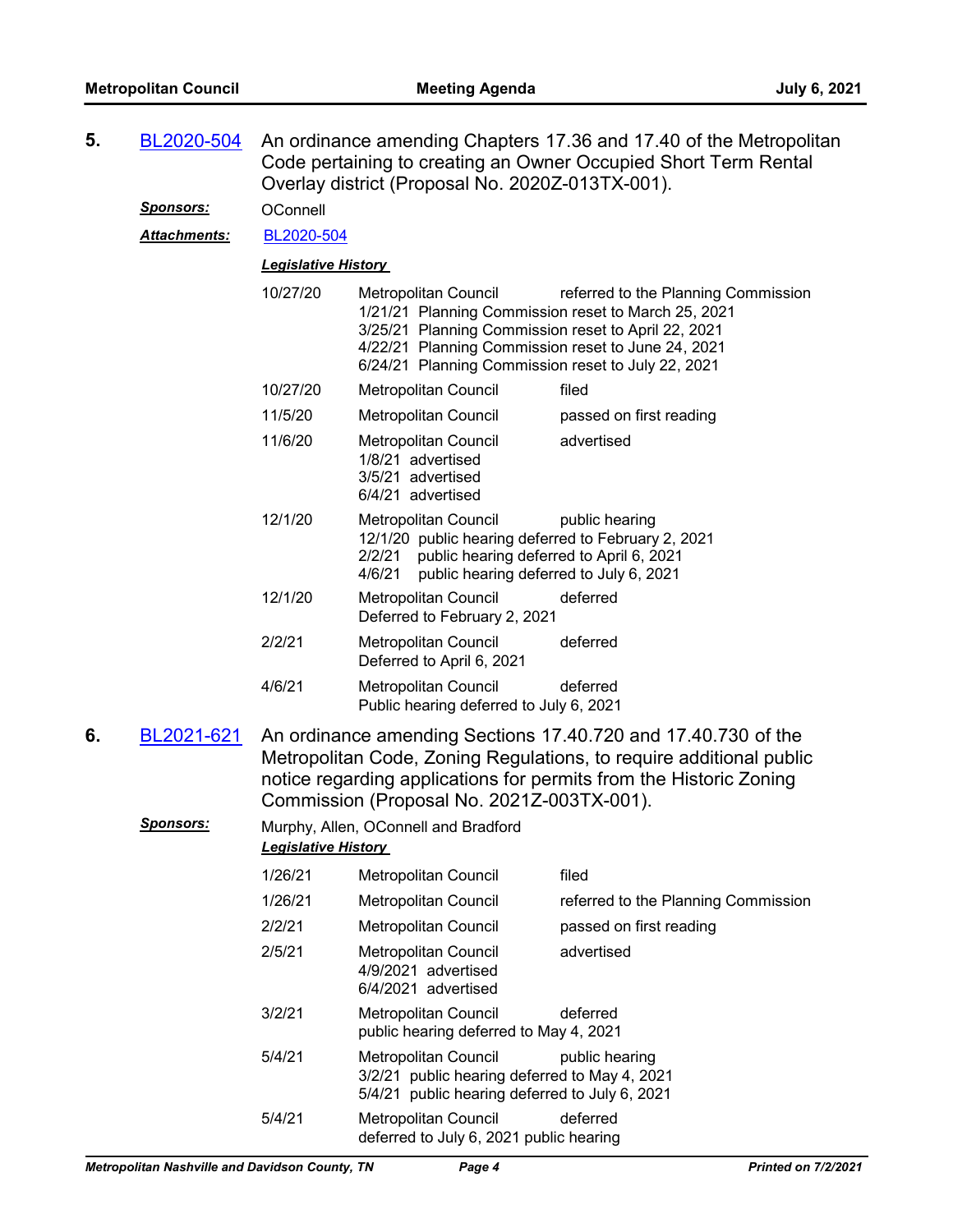| 7. | BL2021-705       | An ordinance to amend Title 17 of the Metropolitan Code of Laws, the      |
|----|------------------|---------------------------------------------------------------------------|
|    |                  | Zoning Ordinance of The Metropolitan Government of Nashville and          |
|    |                  | Davidson County, by cancelling a Planned Unit Development Overlay         |
|    |                  | District for various parcels located north of the CSX railroad, on either |
|    |                  | side of Bell road and approximately 900 feet southwest of Hickory         |
|    |                  | Hollow Terrace, zoned MUL, SCR, and R10 and partially located within      |
|    |                  | a Corridor Design Overlay District (159.02 acres), all of which is        |
|    |                  | described herein (Proposal No. 1-74P-013).                                |
|    | <b>Sponsors:</b> | <b>Styles</b>                                                             |

[BL2021-705 Owner List](http://nashville.legistar.com/gateway.aspx?M=F&ID=e4f7d3c5-572f-430f-a9f1-acaf0d1e140d.xlsx) *Attachments:*

#### [BL2021-705 Sketch](http://nashville.legistar.com/gateway.aspx?M=F&ID=d476dc7f-4c73-4d29-9b9e-e6910fb53633.docx)

#### *Legislative History*

| 3/30/21 | <b>Metropolitan Council</b>                                            | filed                   |
|---------|------------------------------------------------------------------------|-------------------------|
| 4/6/21  | <b>Metropolitan Council</b>                                            | passed on first reading |
| 4/9/21  | Metropolitan Council<br>6/4/21 advertised                              | advertised              |
| 5/4/21  | Metropolitan Council<br>5/4/21 public hearing deferred to July 6, 2021 | public hearing          |
| 5/4/21  | <b>Metropolitan Council</b><br>deferred to July 6, 2021 public hearing | deferred                |
| 5/13/21 | <b>Planning Commission</b><br>19-0)                                    | approved                |

An ordinance to amend Title 17 of the Metropolitan Code of Laws, the Zoning Ordinance of The Metropolitan Government of Nashville and Davidson County, by changing a Specific Plan on property located at 401 Clay Street, approximately 310 feet southwest of 3rd Ave N, (0.87 acres), to add a 0.87 acre parcel to the existing SP to allow for a parking lot, all of which is described herein (Proposal No. 2006SP-108-003). **8.** [BL2021-716](http://nashville.legistar.com/gateway.aspx?m=l&id=/matter.aspx?key=1843)

#### *Sponsors:* Taylor

[BL2021-716 Plans](http://nashville.legistar.com/gateway.aspx?M=F&ID=0f50da73-1856-4054-b2d5-11a8236e7bf6.pdf) *Attachments:*

[BL2021-716 Sketch](http://nashville.legistar.com/gateway.aspx?M=F&ID=2975aa2c-facd-47f5-9423-bfd5e267676d.docx)

| 1/22/21 | <b>Planning Commission</b>                                             | approved with conditions, disapproved<br>without |  |
|---------|------------------------------------------------------------------------|--------------------------------------------------|--|
|         | (8-0)                                                                  |                                                  |  |
| 3/30/21 | Metropolitan Council                                                   | filed                                            |  |
| 4/6/21  | <b>Metropolitan Council</b>                                            | passed on first reading                          |  |
| 4/9/21  | <b>Metropolitan Council</b><br>6/4/21 advertised                       | advertised                                       |  |
| 5/4/21  | Metropolitan Council<br>5/4/21 public hearing deferred to July 6, 2021 | public hearing                                   |  |
| 5/4/21  | Metropolitan Council<br>deferred to July 6, 2021 public hearing        | deferred                                         |  |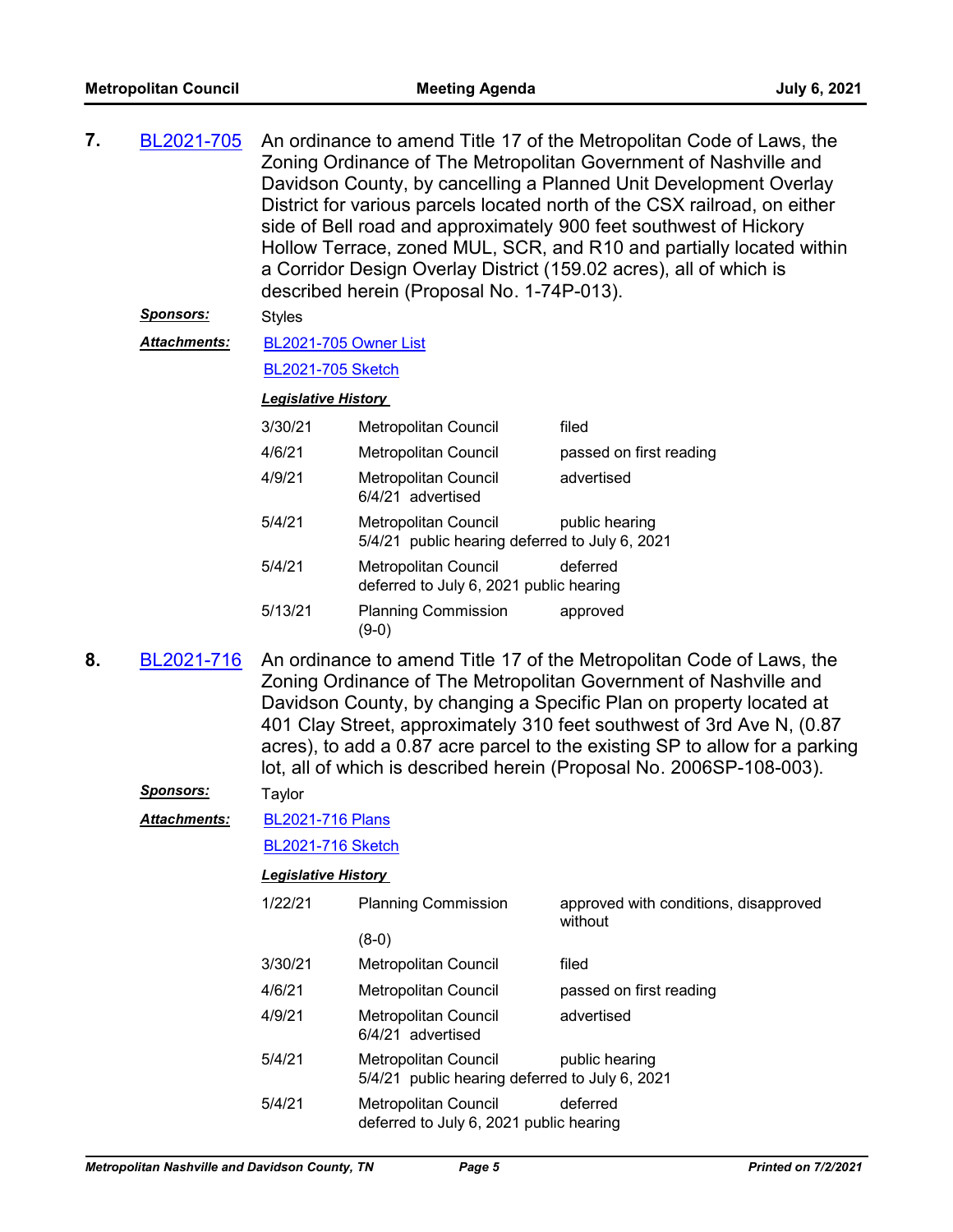| 9.  | BL2021-721                                                                                                                                                                                                                                                                                                                                                                                                                                                                                                                              | An Ordinance amending Sections 17.08.030 and 17.16.050 of the<br>Metropolitan Code, Zoning Regulations to remove the Alternative<br>Financial Services use from the ON - Office Neighborhood, CN -<br>Commercial Neighborhood, CN-A - Commercial Neighborhood<br>Alternative, CN-NS - Commercial Neighborhood No STRP, and<br>CN-A-NS - Commercial Neighborhood Alternative No STRP zoning<br>districts (Proposal No. 2021Z-004TX-001). |                                                                                                                                  |                                     |  |
|-----|-----------------------------------------------------------------------------------------------------------------------------------------------------------------------------------------------------------------------------------------------------------------------------------------------------------------------------------------------------------------------------------------------------------------------------------------------------------------------------------------------------------------------------------------|-----------------------------------------------------------------------------------------------------------------------------------------------------------------------------------------------------------------------------------------------------------------------------------------------------------------------------------------------------------------------------------------------------------------------------------------|----------------------------------------------------------------------------------------------------------------------------------|-------------------------------------|--|
|     | Sponsors:                                                                                                                                                                                                                                                                                                                                                                                                                                                                                                                               |                                                                                                                                                                                                                                                                                                                                                                                                                                         | Porterfield, Murphy, Syracuse and Bradford                                                                                       |                                     |  |
|     | <b>Attachments:</b>                                                                                                                                                                                                                                                                                                                                                                                                                                                                                                                     | BL2021-721 Exhibit A                                                                                                                                                                                                                                                                                                                                                                                                                    |                                                                                                                                  |                                     |  |
|     |                                                                                                                                                                                                                                                                                                                                                                                                                                                                                                                                         | <b>Legislative History</b>                                                                                                                                                                                                                                                                                                                                                                                                              |                                                                                                                                  |                                     |  |
|     |                                                                                                                                                                                                                                                                                                                                                                                                                                                                                                                                         | 4/13/21                                                                                                                                                                                                                                                                                                                                                                                                                                 | Metropolitan Council                                                                                                             | filed                               |  |
|     |                                                                                                                                                                                                                                                                                                                                                                                                                                                                                                                                         | 4/20/21                                                                                                                                                                                                                                                                                                                                                                                                                                 | Metropolitan Council                                                                                                             | passed on first reading             |  |
|     |                                                                                                                                                                                                                                                                                                                                                                                                                                                                                                                                         | 6/4/21                                                                                                                                                                                                                                                                                                                                                                                                                                  | Metropolitan Council                                                                                                             | advertised                          |  |
|     |                                                                                                                                                                                                                                                                                                                                                                                                                                                                                                                                         | 6/10/21                                                                                                                                                                                                                                                                                                                                                                                                                                 | <b>Planning Commission</b><br>$(6-0)$                                                                                            | approved                            |  |
| 10. | An ordinance amending Section 17.40.060 of Title 17 of the<br>BL2021-722<br>Metropolitan Code, Zoning Regulations, to allow only district members<br>of the Metropolitan Council to initiate applications to amend the official<br>zoning map of property owned by the Metropolitan Government, and<br>amending Section 2.24.190 of the Metropolitan Code to require the<br>Director of Public Property Administration to provide a monthly property<br>inventory report to the Metropolitan Council (Proposal No.<br>2021Z-005TX-001). |                                                                                                                                                                                                                                                                                                                                                                                                                                         |                                                                                                                                  |                                     |  |
|     | <u>Sponsors:</u>                                                                                                                                                                                                                                                                                                                                                                                                                                                                                                                        | Hall, Murphy and Bradford<br><b>Legislative History</b>                                                                                                                                                                                                                                                                                                                                                                                 |                                                                                                                                  |                                     |  |
|     |                                                                                                                                                                                                                                                                                                                                                                                                                                                                                                                                         | 4/13/21                                                                                                                                                                                                                                                                                                                                                                                                                                 | Metropolitan Council                                                                                                             | filed                               |  |
|     |                                                                                                                                                                                                                                                                                                                                                                                                                                                                                                                                         | 4/13/21                                                                                                                                                                                                                                                                                                                                                                                                                                 | Metropolitan Council<br>6/10/21 Planning Commission reset to June 24, 2021<br>6/24/21 Planning Commission reset to July 22, 2021 | referred to the Planning Commission |  |
|     |                                                                                                                                                                                                                                                                                                                                                                                                                                                                                                                                         | 4/20/21                                                                                                                                                                                                                                                                                                                                                                                                                                 | Metropolitan Council                                                                                                             | passed on first reading             |  |
|     |                                                                                                                                                                                                                                                                                                                                                                                                                                                                                                                                         | 6/4/21                                                                                                                                                                                                                                                                                                                                                                                                                                  | Metropolitan Council                                                                                                             | advertised                          |  |
| 11. | BL2021-726                                                                                                                                                                                                                                                                                                                                                                                                                                                                                                                              | An ordinance to amend Title 17 of the Metropolitan Code of Laws, the<br>Zoning Ordinance of The Metropolitan Government of Nashville and<br>Davidson County, pertaining to LED message boards and digital display<br>signs. (Proposal No. 2021Z-006TX-001).                                                                                                                                                                             |                                                                                                                                  |                                     |  |

# *Sponsors:* Glover *Legislative History*  4/27/21 Metropolitan Council referred to the Planning Commission 4/27/21 Metropolitan Council filed 5/4/21 Metropolitan Council passed on first reading 6/4/21 Metropolitan Council advertised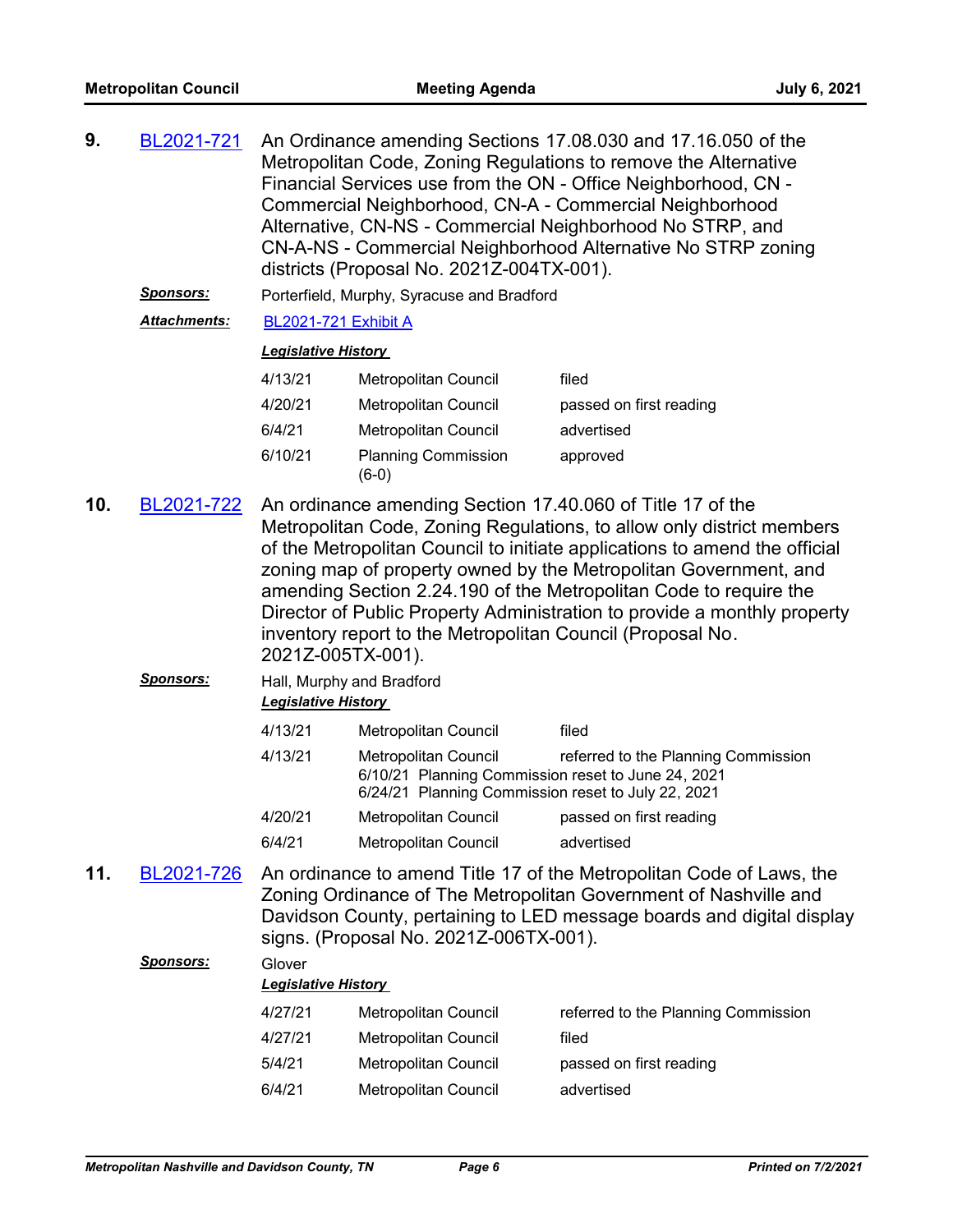| 12.                                                                                                                                                                                                                                                                                                                                                                                                                                                       | BL2021-735          | An ordinance to amend Title 17 of the Metropolitan Code of Laws, the<br>Zoning Ordinance of The Metropolitan Government of Nashville and<br>Davidson County, by amending a specific plan district on property<br>located at 50 Music Square West, at the southeast corner of Chet Atkins<br>Place and Music Square West (0.52 acres), to add multi-family<br>residential as a permitted use in addition to the uses already permitted<br>by the SP, all of which is described herein. (Proposal No.<br>2016SP-083-003). |                                                                            |                                                                      |
|-----------------------------------------------------------------------------------------------------------------------------------------------------------------------------------------------------------------------------------------------------------------------------------------------------------------------------------------------------------------------------------------------------------------------------------------------------------|---------------------|-------------------------------------------------------------------------------------------------------------------------------------------------------------------------------------------------------------------------------------------------------------------------------------------------------------------------------------------------------------------------------------------------------------------------------------------------------------------------------------------------------------------------|----------------------------------------------------------------------------|----------------------------------------------------------------------|
|                                                                                                                                                                                                                                                                                                                                                                                                                                                           | <b>Sponsors:</b>    | OConnell                                                                                                                                                                                                                                                                                                                                                                                                                                                                                                                |                                                                            |                                                                      |
|                                                                                                                                                                                                                                                                                                                                                                                                                                                           | <b>Attachments:</b> | <b>BL2021-735 Exhibit A</b>                                                                                                                                                                                                                                                                                                                                                                                                                                                                                             |                                                                            |                                                                      |
|                                                                                                                                                                                                                                                                                                                                                                                                                                                           |                     | BL2021-735 Plan                                                                                                                                                                                                                                                                                                                                                                                                                                                                                                         |                                                                            |                                                                      |
|                                                                                                                                                                                                                                                                                                                                                                                                                                                           |                     | <b>BL2021-735 Sketch</b>                                                                                                                                                                                                                                                                                                                                                                                                                                                                                                |                                                                            |                                                                      |
|                                                                                                                                                                                                                                                                                                                                                                                                                                                           |                     | <b>Legislative History</b>                                                                                                                                                                                                                                                                                                                                                                                                                                                                                              |                                                                            |                                                                      |
|                                                                                                                                                                                                                                                                                                                                                                                                                                                           |                     | 12/10/20                                                                                                                                                                                                                                                                                                                                                                                                                                                                                                                | <b>Planning Commission</b><br>$(8-0-1)$                                    | disapproved                                                          |
|                                                                                                                                                                                                                                                                                                                                                                                                                                                           |                     | 4/27/21                                                                                                                                                                                                                                                                                                                                                                                                                                                                                                                 | <b>Metropolitan Council</b>                                                | filed                                                                |
|                                                                                                                                                                                                                                                                                                                                                                                                                                                           |                     | 5/4/21                                                                                                                                                                                                                                                                                                                                                                                                                                                                                                                  | Metropolitan Council                                                       | passed on first reading                                              |
|                                                                                                                                                                                                                                                                                                                                                                                                                                                           |                     | 6/4/21                                                                                                                                                                                                                                                                                                                                                                                                                                                                                                                  | Metropolitan Council                                                       | advertised                                                           |
| 13.<br>BL2021-751<br>An ordinance to amend Title 17 of the Metropolitan Code of Laws, the<br>Zoning Ordinance of The Metropolitan Government of Nashville and<br>Davidson County, by changing from RS10 and R10 to RM4 zoning for<br>properties located at Peeples Court (unnumbered) and Liberty Lane<br>(unnumbered), at the southern terminus of Heathcote Court (55.28<br>acres), all of which is described herein (Proposal No.<br>2021Z-054PR-001). |                     |                                                                                                                                                                                                                                                                                                                                                                                                                                                                                                                         |                                                                            |                                                                      |
|                                                                                                                                                                                                                                                                                                                                                                                                                                                           | <u>Sponsors:</u>    | Young                                                                                                                                                                                                                                                                                                                                                                                                                                                                                                                   |                                                                            |                                                                      |
|                                                                                                                                                                                                                                                                                                                                                                                                                                                           | Attachments:        | <b>BL2021-751 Sketch</b>                                                                                                                                                                                                                                                                                                                                                                                                                                                                                                |                                                                            |                                                                      |
|                                                                                                                                                                                                                                                                                                                                                                                                                                                           |                     | <b>Legislative History</b>                                                                                                                                                                                                                                                                                                                                                                                                                                                                                              |                                                                            |                                                                      |
|                                                                                                                                                                                                                                                                                                                                                                                                                                                           |                     | 5/11/21                                                                                                                                                                                                                                                                                                                                                                                                                                                                                                                 | <b>Metropolitan Council</b>                                                | filed                                                                |
|                                                                                                                                                                                                                                                                                                                                                                                                                                                           |                     | 5/11/21                                                                                                                                                                                                                                                                                                                                                                                                                                                                                                                 | Metropolitan Council<br>6/10/21 Planning Commission reset to July 22, 2021 | referred to the Planning Commission                                  |
|                                                                                                                                                                                                                                                                                                                                                                                                                                                           |                     | 5/18/21                                                                                                                                                                                                                                                                                                                                                                                                                                                                                                                 | Metropolitan Council                                                       | referred to the Planning, Zoning, and<br><b>Historical Committee</b> |
|                                                                                                                                                                                                                                                                                                                                                                                                                                                           |                     | 5/18/21                                                                                                                                                                                                                                                                                                                                                                                                                                                                                                                 | Metropolitan Council                                                       | passed on first reading                                              |
|                                                                                                                                                                                                                                                                                                                                                                                                                                                           |                     | 6/4/21                                                                                                                                                                                                                                                                                                                                                                                                                                                                                                                  | Metropolitan Council                                                       | advertised                                                           |
|                                                                                                                                                                                                                                                                                                                                                                                                                                                           |                     |                                                                                                                                                                                                                                                                                                                                                                                                                                                                                                                         |                                                                            |                                                                      |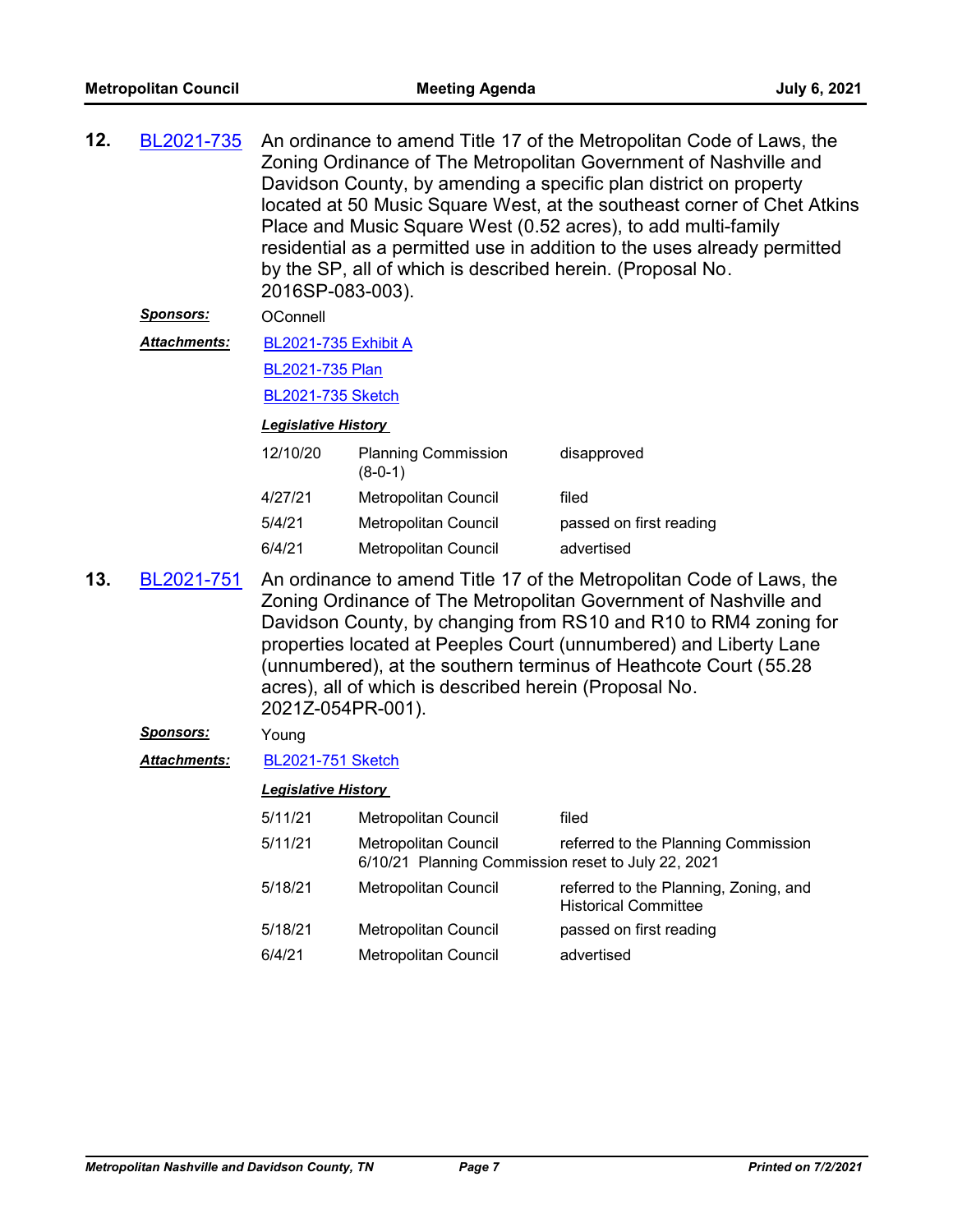An ordinance to amend Title 17 of the Metropolitan Code of Laws, the Zoning Ordinance of The Metropolitan Government of Nashville and Davidson County, by changing from IWD to MUL-A-NS zoning for property located at 609 Merritt Avenue, approximately 200 feet west of Martin Street (0.40 acres), all of which is described herein (Proposal No. 2021Z-045PR-001). **14.** [BL2021-763](http://nashville.legistar.com/gateway.aspx?m=l&id=/matter.aspx?key=2280)

#### *Sponsors:* Sledge

*Attachments:* [BL2021-763 Sketch](http://nashville.legistar.com/gateway.aspx?M=F&ID=e177d155-fbd6-48c9-bab4-de47febaab18.docx)

#### *Legislative History*

| <b>Planning Commission</b><br>$(8-0-1)$ | approved                |
|-----------------------------------------|-------------------------|
| <b>Metropolitan Council</b>             | filed                   |
| Metropolitan Council                    | passed on first reading |
| Metropolitan Council                    | advertised              |
|                                         |                         |

- An ordinance to amend Title 17 of the Metropolitan Code of Laws, the Zoning Ordinance of The Metropolitan Government of Nashville and Davidson County, by changing from OG to MUG-A zoning for properties located at 607 W Due West Avenue and Lentz Drive (unnumbered), at the southwest corner of W Due West Avenue and Briarville Road and partially located within a Planned Unit Development Overlay District (4.68 acres), all of which is described herein (Proposal No. 2021Z-040PR-001). **15.** [BL2021-764](http://nashville.legistar.com/gateway.aspx?m=l&id=/matter.aspx?key=2301)
	- *Sponsors:* VanReece
	- *Attachments:* [BL2021-764 Sketch](http://nashville.legistar.com/gateway.aspx?M=F&ID=4b12775d-38d1-47ef-a31e-03b38f89afcc.docx)

#### *Legislative History*

| <b>Planning Commission</b><br>$(9-0)$ | approved                |
|---------------------------------------|-------------------------|
| Metropolitan Council                  | filed                   |
| <b>Metropolitan Council</b>           | passed on first reading |
| Metropolitan Council                  | advertised              |
|                                       |                         |

An ordinance to amend Title 17 of the Metropolitan Code of Laws, the Zoning Ordinance of The Metropolitan Government of Nashville and Davidson County, by cancelling a Planned Unit Development Overlay District for properties located at 607 W Due West Avenue, at the southwest corner of W Due West Avenue and Briarville Road, zoned OG (3.71 acres), all of which is described herein (Proposal No. 178-64P-001). **16.** [BL2021-765](http://nashville.legistar.com/gateway.aspx?m=l&id=/matter.aspx?key=2300)

*Sponsors:* VanReece

*Attachments:* [BL2021-765 Sketch](http://nashville.legistar.com/gateway.aspx?M=F&ID=eb3d3eec-c9df-4d8c-a3d8-06459f91b91b.docx)

#### *Legislative History*

5/13/21 Planning Commission approved (9-0)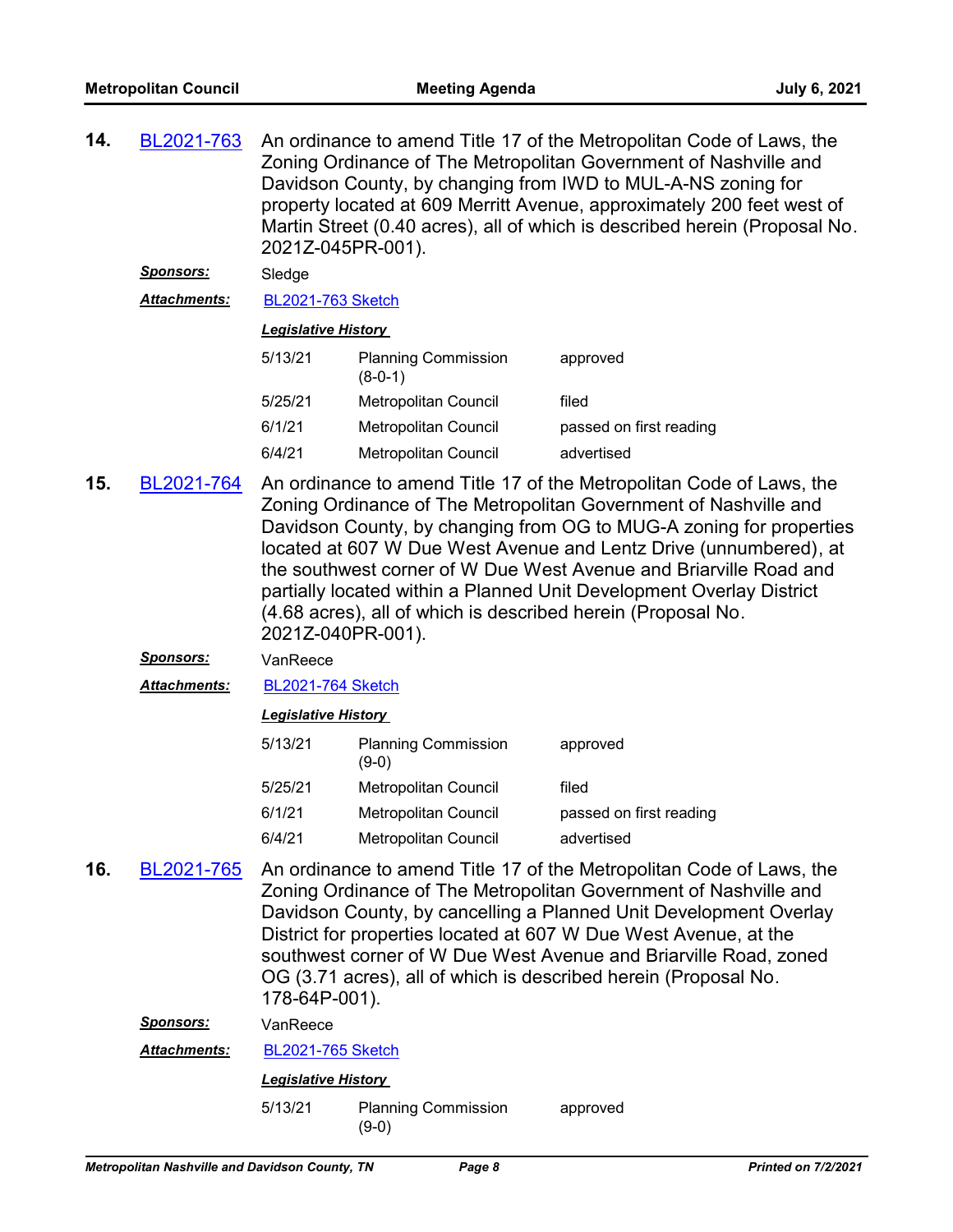|     | <b>Metropolitan Council</b> |                            | <b>Meeting Agenda</b>                           | <b>July 6, 2021</b>                                                                                                                                                                                                                                                                                                                                              |
|-----|-----------------------------|----------------------------|-------------------------------------------------|------------------------------------------------------------------------------------------------------------------------------------------------------------------------------------------------------------------------------------------------------------------------------------------------------------------------------------------------------------------|
|     |                             | 5/25/21                    | Metropolitan Council                            | filed                                                                                                                                                                                                                                                                                                                                                            |
|     |                             | 6/1/21                     | Metropolitan Council                            | passed on first reading                                                                                                                                                                                                                                                                                                                                          |
|     |                             | 6/4/21                     | Metropolitan Council                            | advertised                                                                                                                                                                                                                                                                                                                                                       |
| 17. | BL2021-766                  |                            |                                                 | An ordinance to amend Title 17 of the Metropolitan Code of Laws, the<br>Zoning Ordinance of The Metropolitan Government of Nashville and<br>Davidson County, by changing from AR2a to SP zoning on property<br>located at 3156 Anderson Road, to permit 22 multi-family residential<br>units, all of which is described herein (Proposal No. 2018SP-040-001).    |
|     | <u>Sponsors:</u>            | Porterfield                |                                                 |                                                                                                                                                                                                                                                                                                                                                                  |
|     | Attachments:                | <b>BL2021-766 Plan</b>     |                                                 |                                                                                                                                                                                                                                                                                                                                                                  |
|     |                             | <b>BL2021-766 Sketch</b>   |                                                 |                                                                                                                                                                                                                                                                                                                                                                  |
|     |                             | <b>Legislative History</b> |                                                 |                                                                                                                                                                                                                                                                                                                                                                  |
|     |                             | 5/13/21                    | <b>Planning Commission</b>                      | approved with conditions, disapproved<br>without                                                                                                                                                                                                                                                                                                                 |
|     |                             |                            | $(8-0-1)$                                       |                                                                                                                                                                                                                                                                                                                                                                  |
|     |                             | 5/25/21                    | Metropolitan Council                            | filed                                                                                                                                                                                                                                                                                                                                                            |
|     |                             | 6/1/21                     | Metropolitan Council                            | passed on first reading                                                                                                                                                                                                                                                                                                                                          |
|     |                             | 6/4/21                     | Metropolitan Council                            | advertised                                                                                                                                                                                                                                                                                                                                                       |
| 18. | BL2021-767                  |                            | described herein (Proposal No. 2021HL-002-001). | An ordinance to amend Title 17 of the Metropolitan Code of Laws, the<br>Zoning Ordinance of The Metropolitan Government of Nashville and<br>Davidson County, by applying a Historic Landmark Overlay District to<br>properties located at 606 and 700 8th Avenue South, all of which is                                                                          |
|     | <b>Sponsors:</b>            | OConnell                   |                                                 |                                                                                                                                                                                                                                                                                                                                                                  |
|     | Attachments:                | <b>BL2021-767 Sketch</b>   |                                                 |                                                                                                                                                                                                                                                                                                                                                                  |
|     |                             | <b>Legislative History</b> |                                                 |                                                                                                                                                                                                                                                                                                                                                                  |
|     |                             | 5/13/21                    | <b>Planning Commission</b><br>$(9-0)$           | approved                                                                                                                                                                                                                                                                                                                                                         |
|     |                             | 5/25/21                    | Metropolitan Council                            | filed                                                                                                                                                                                                                                                                                                                                                            |
|     |                             | 6/1/21                     | Metropolitan Council                            | passed on first reading                                                                                                                                                                                                                                                                                                                                          |
|     |                             | 6/4/21                     | Metropolitan Council                            | advertised                                                                                                                                                                                                                                                                                                                                                       |
| 19. | BL2021-768                  |                            | (Proposal No. 2021SP-011-001).                  | An ordinance to amend Title 17 of the Metropolitan Code of Laws, the<br>Zoning Ordinance of The Metropolitan Government of Nashville and<br>Davidson County, by changing from RS10 to SP zoning for properties<br>located at 3128 Elm Hill Pike and Elm Hill Pike (unnumbered), to permit<br>38 multi-family residential units, all of which is described herein |
|     | <u>Sponsors:</u>            | <b>Bradford</b>            |                                                 |                                                                                                                                                                                                                                                                                                                                                                  |
|     | <b>Attachments:</b>         | <b>BL2021-768 Plan</b>     |                                                 |                                                                                                                                                                                                                                                                                                                                                                  |
|     |                             | <b>BL2021-768 Sketch</b>   |                                                 |                                                                                                                                                                                                                                                                                                                                                                  |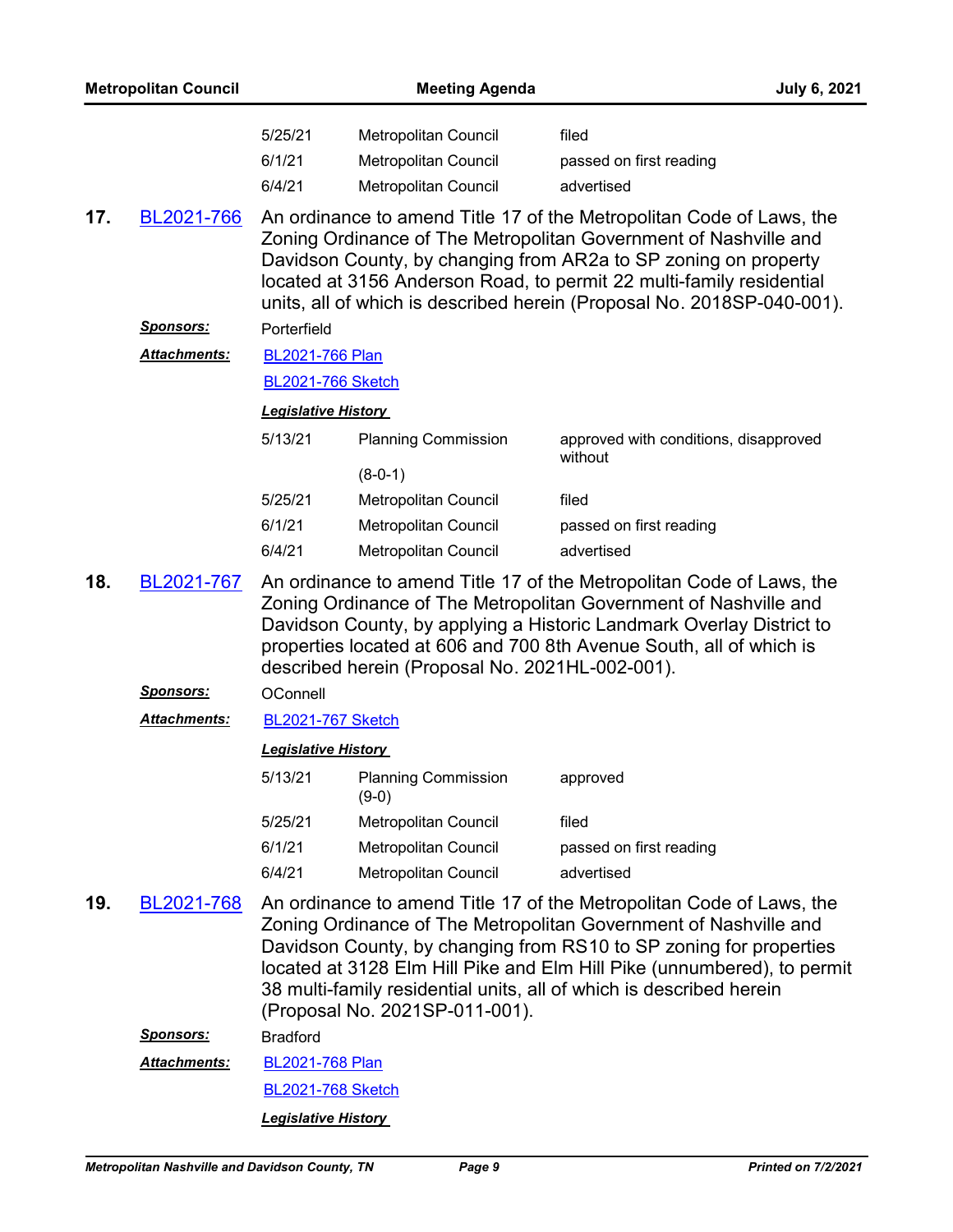|     | <b>Metropolitan Council</b> |                            | <b>Meeting Agenda</b>                 | July 6, 2021                                                                                                                                                                                                                                                                                                                                                            |
|-----|-----------------------------|----------------------------|---------------------------------------|-------------------------------------------------------------------------------------------------------------------------------------------------------------------------------------------------------------------------------------------------------------------------------------------------------------------------------------------------------------------------|
|     |                             | 4/8/21                     | <b>Planning Commission</b><br>$(8-0)$ | approved with conditions, disapproved<br>without                                                                                                                                                                                                                                                                                                                        |
|     |                             | 5/25/21                    | Metropolitan Council                  | filed                                                                                                                                                                                                                                                                                                                                                                   |
|     |                             | 6/1/21                     | Metropolitan Council                  | referred to the Planning, Zoning, and<br><b>Historical Committee</b>                                                                                                                                                                                                                                                                                                    |
|     |                             | 6/1/21                     | <b>Metropolitan Council</b>           | passed on first reading                                                                                                                                                                                                                                                                                                                                                 |
|     |                             | 6/4/21                     | Metropolitan Council                  | advertised                                                                                                                                                                                                                                                                                                                                                              |
| 20. | BL2021-769                  |                            |                                       | An ordinance to amend Title 17 of the Metropolitan Code of Laws, the<br>Zoning Ordinance of The Metropolitan Government of Nashville and<br>Davidson County by changing from IWD to MUL-A-NS zoning for<br>properties located at 510 Interstate Boulevard South and 341 Herron<br>Drive, all of which is described herein (Proposal No. 2021Z-043PR-001).               |
|     | <u>Sponsors:</u>            | Sledge                     |                                       |                                                                                                                                                                                                                                                                                                                                                                         |
|     | Attachments:                | <b>BL2021-769 Sketch</b>   |                                       |                                                                                                                                                                                                                                                                                                                                                                         |
|     |                             | <b>Legislative History</b> |                                       |                                                                                                                                                                                                                                                                                                                                                                         |
|     |                             | 5/13/21                    | <b>Planning Commission</b><br>$(9-0)$ | approved                                                                                                                                                                                                                                                                                                                                                                |
|     |                             | 5/25/21                    | Metropolitan Council                  | filed                                                                                                                                                                                                                                                                                                                                                                   |
|     |                             | 6/1/21                     | Metropolitan Council                  | passed on first reading                                                                                                                                                                                                                                                                                                                                                 |
|     |                             | 6/4/21                     | Metropolitan Council                  | advertised                                                                                                                                                                                                                                                                                                                                                              |
| 21. | BL2021-770                  | 2017SP-075-003).           |                                       | An ordinance to amend Title 17 of the Metropolitan Code of Laws, the<br>Zoning Ordinance of The Metropolitan Government of Nashville and<br>Davidson County, by amending a Specific Plan for property located at<br>555 Creative Way, to add 0.33 acres for a total of 4.71 acres, to permit<br>a mixed use development, all of which is described herein (Proposal No. |
|     | <b>Sponsors:</b>            | VanReece                   |                                       |                                                                                                                                                                                                                                                                                                                                                                         |
|     | Attachments:                | <b>BL2021-770 Sketch</b>   |                                       |                                                                                                                                                                                                                                                                                                                                                                         |
|     |                             | <b>BL2021-770 Plans</b>    |                                       |                                                                                                                                                                                                                                                                                                                                                                         |
|     |                             | <b>Legislative History</b> |                                       |                                                                                                                                                                                                                                                                                                                                                                         |
|     |                             | 5/25/21                    | Metropolitan Council                  | filed                                                                                                                                                                                                                                                                                                                                                                   |
|     |                             | 5/27/21                    | <b>Planning Commission</b>            | approved with conditions, disapproved                                                                                                                                                                                                                                                                                                                                   |
|     |                             |                            | $(6-0)$                               | without                                                                                                                                                                                                                                                                                                                                                                 |
|     |                             | 6/1/21                     | Metropolitan Council                  | passed on first reading                                                                                                                                                                                                                                                                                                                                                 |
|     |                             | 6/4/21                     | Metropolitan Council                  | advertised                                                                                                                                                                                                                                                                                                                                                              |
|     |                             |                            |                                       |                                                                                                                                                                                                                                                                                                                                                                         |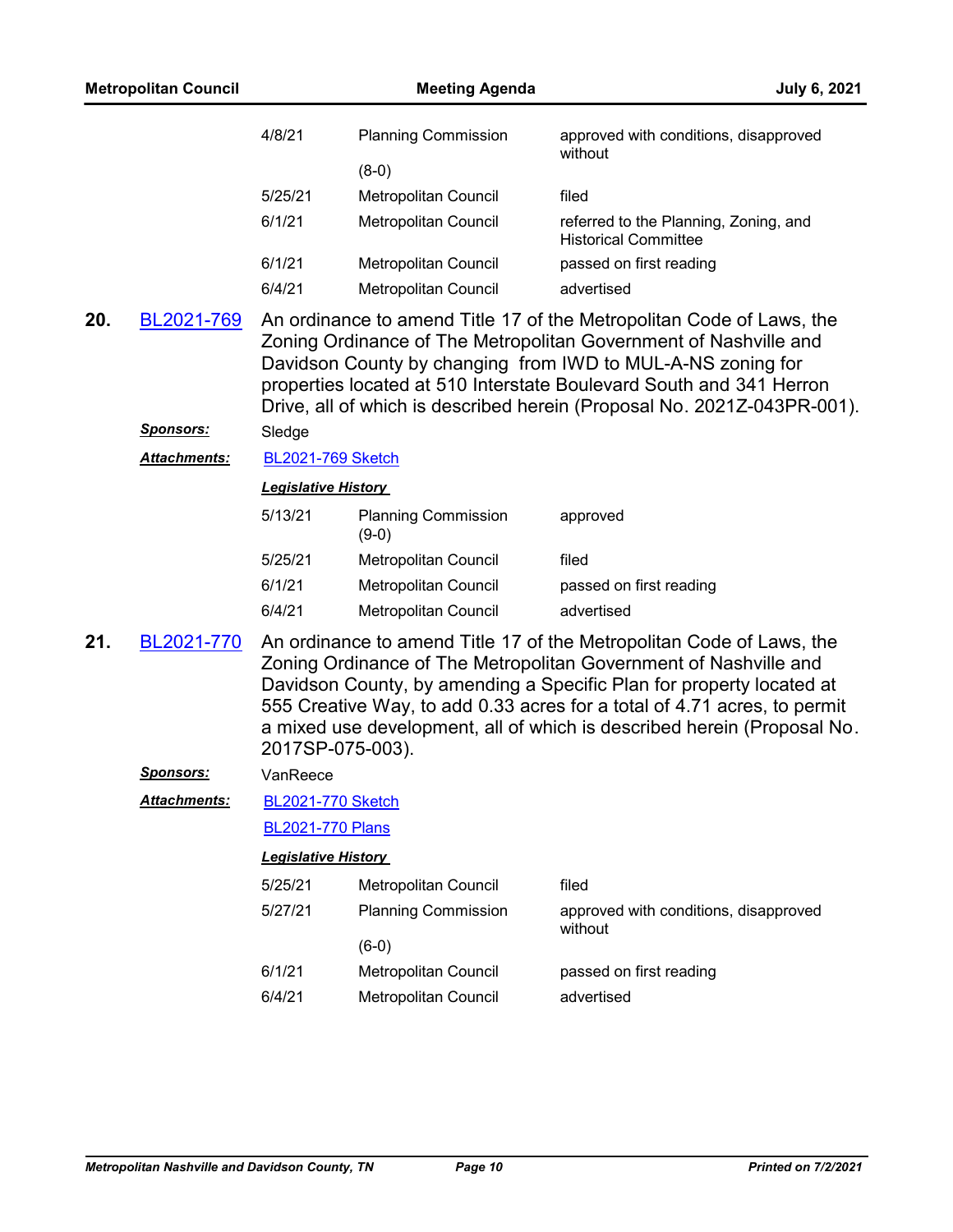| 22. | BL2021-771       | An ordinance to amend Title 17 of the Metropolitan Code of Laws, the<br>Zoning Ordinance of The Metropolitan Government of Nashville and<br>Davidson County, by changing from RS10 to SP zoning for property<br>located at 200 Craigmeade Drive, to permit 6,000 square feet of office<br>space, all of which is described herein (Proposal No. 2021SP-017-001). |                             |                                                                                                                                                                                                                                                                                                                                                                                                                                      |
|-----|------------------|------------------------------------------------------------------------------------------------------------------------------------------------------------------------------------------------------------------------------------------------------------------------------------------------------------------------------------------------------------------|-----------------------------|--------------------------------------------------------------------------------------------------------------------------------------------------------------------------------------------------------------------------------------------------------------------------------------------------------------------------------------------------------------------------------------------------------------------------------------|
|     | <b>Sponsors:</b> | Syracuse                                                                                                                                                                                                                                                                                                                                                         |                             |                                                                                                                                                                                                                                                                                                                                                                                                                                      |
|     | Attachments:     | <b>BL2021-771 Pans</b>                                                                                                                                                                                                                                                                                                                                           |                             |                                                                                                                                                                                                                                                                                                                                                                                                                                      |
|     |                  | <b>BL2021-771 Sketch</b>                                                                                                                                                                                                                                                                                                                                         |                             |                                                                                                                                                                                                                                                                                                                                                                                                                                      |
|     |                  | <b>Legislative History</b>                                                                                                                                                                                                                                                                                                                                       |                             |                                                                                                                                                                                                                                                                                                                                                                                                                                      |
|     |                  | 3/25/21                                                                                                                                                                                                                                                                                                                                                          | <b>Planning Commission</b>  | approved with conditions, disapproved<br>without                                                                                                                                                                                                                                                                                                                                                                                     |
|     |                  |                                                                                                                                                                                                                                                                                                                                                                  | $(9-0)$                     |                                                                                                                                                                                                                                                                                                                                                                                                                                      |
|     |                  | 5/25/21                                                                                                                                                                                                                                                                                                                                                          | Metropolitan Council        | filed                                                                                                                                                                                                                                                                                                                                                                                                                                |
|     |                  | 6/1/21                                                                                                                                                                                                                                                                                                                                                           | Metropolitan Council        | passed on first reading                                                                                                                                                                                                                                                                                                                                                                                                              |
|     |                  | 6/4/21                                                                                                                                                                                                                                                                                                                                                           | <b>Metropolitan Council</b> | advertised                                                                                                                                                                                                                                                                                                                                                                                                                           |
| 23. | BL2021-772       |                                                                                                                                                                                                                                                                                                                                                                  |                             | An ordinance to amend Title 17 of the Metropolitan Code of Laws, the<br>Zoning Ordinance of The Metropolitan Government of Nashville and<br>Davidson County, by changing from CS, RS20 and R10 to SP zoning for<br>properties located at 320 Connare Drive, 110 One Mile Parkway and<br>Gallatin Pike (unnumbered), to permit 396 multi-family residential units,<br>all of which is described herein (Proposal No. 2021SP-031-001). |
|     | <u>Sponsors:</u> | Young                                                                                                                                                                                                                                                                                                                                                            |                             |                                                                                                                                                                                                                                                                                                                                                                                                                                      |
|     | Attachments:     | <b>BL2021-772 Plans</b>                                                                                                                                                                                                                                                                                                                                          |                             |                                                                                                                                                                                                                                                                                                                                                                                                                                      |
|     |                  | <b>BL2021-772 Sketch</b>                                                                                                                                                                                                                                                                                                                                         |                             |                                                                                                                                                                                                                                                                                                                                                                                                                                      |
|     |                  | <b>Legislative History</b>                                                                                                                                                                                                                                                                                                                                       |                             |                                                                                                                                                                                                                                                                                                                                                                                                                                      |
|     |                  | 5/25/21                                                                                                                                                                                                                                                                                                                                                          | Metropolitan Council        | filed                                                                                                                                                                                                                                                                                                                                                                                                                                |
|     |                  | 5/27/21                                                                                                                                                                                                                                                                                                                                                          | <b>Planning Commission</b>  | approved with conditions, disapproved<br>without                                                                                                                                                                                                                                                                                                                                                                                     |
|     |                  |                                                                                                                                                                                                                                                                                                                                                                  | $(6-0)$                     |                                                                                                                                                                                                                                                                                                                                                                                                                                      |
|     |                  | 6/1/21                                                                                                                                                                                                                                                                                                                                                           | Metropolitan Council        | passed on first reading                                                                                                                                                                                                                                                                                                                                                                                                              |
|     |                  | 6/4/21                                                                                                                                                                                                                                                                                                                                                           | <b>Metropolitan Council</b> | advertised                                                                                                                                                                                                                                                                                                                                                                                                                           |
| 24. | BL2021-773       | 2021SP-035-001).                                                                                                                                                                                                                                                                                                                                                 |                             | An ordinance to amend Title 17 of the Metropolitan Code of Laws, the<br>Zoning Ordinance of The Metropolitan Government of Nashville and<br>Davidson County, by changing from MUL-A to SP zoning for properties<br>located at 943, 945, and 947 Woodland Street, to permit a mixed use<br>development, all of which is described herein (Proposal No.                                                                                |
|     | <u>Sponsors:</u> | Withers                                                                                                                                                                                                                                                                                                                                                          |                             |                                                                                                                                                                                                                                                                                                                                                                                                                                      |
|     | Attachments:     | <b>BL2021-773 Plans</b>                                                                                                                                                                                                                                                                                                                                          |                             |                                                                                                                                                                                                                                                                                                                                                                                                                                      |
|     |                  |                                                                                                                                                                                                                                                                                                                                                                  |                             |                                                                                                                                                                                                                                                                                                                                                                                                                                      |

[BL2021-773 Sketch](http://nashville.legistar.com/gateway.aspx?M=F&ID=ce7a69fd-2ccb-4691-9332-12ff9ae39111.docx)

*Legislative History* 

5/25/21 Metropolitan Council filed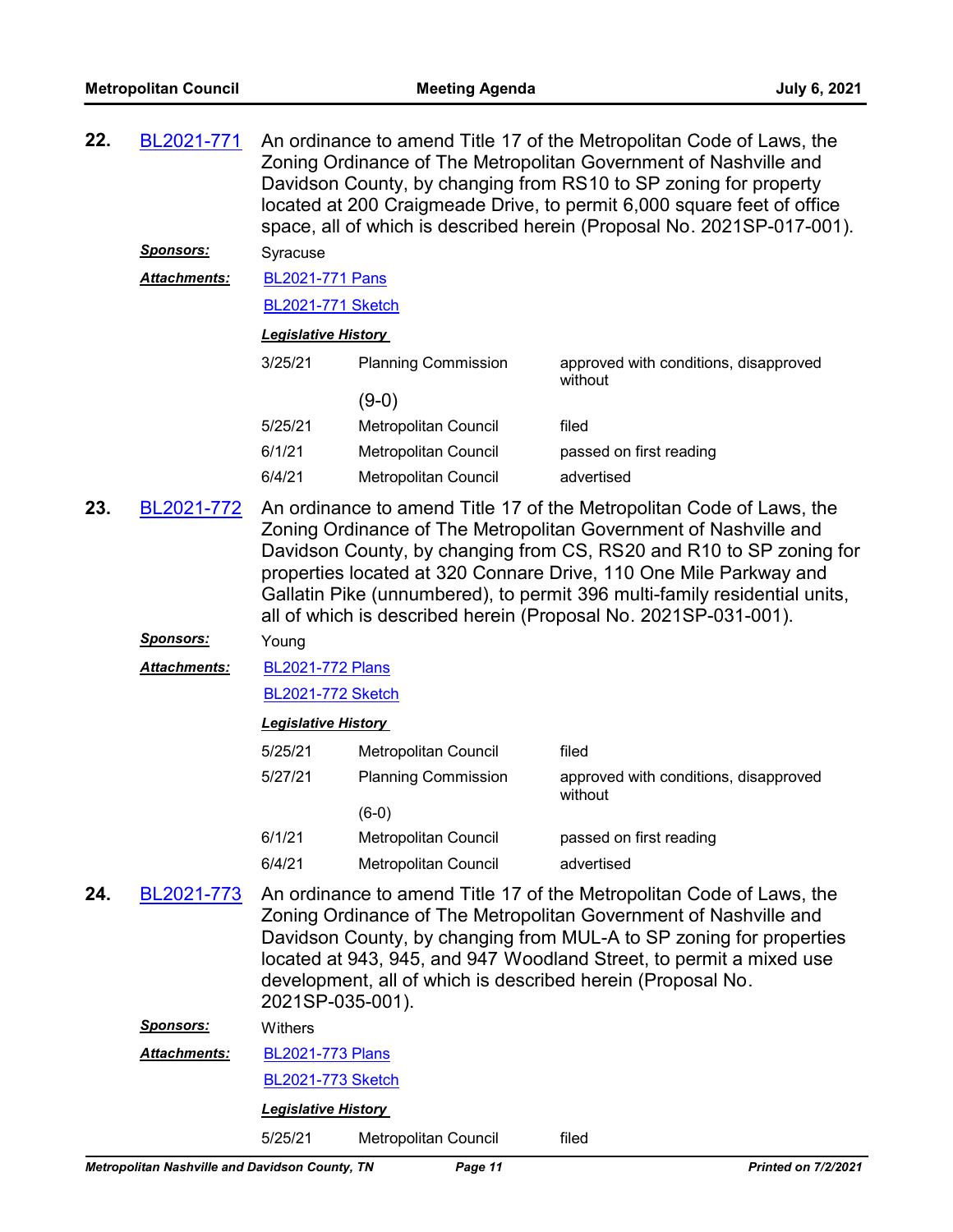| 5/27/21<br><b>Planning Commission</b><br>approved with conditions, disapproved<br>without<br>$(6-0)$<br>6/1/21<br>Metropolitan Council<br>passed on first reading                                                                                                                                                                                                                                                                       |  |
|-----------------------------------------------------------------------------------------------------------------------------------------------------------------------------------------------------------------------------------------------------------------------------------------------------------------------------------------------------------------------------------------------------------------------------------------|--|
|                                                                                                                                                                                                                                                                                                                                                                                                                                         |  |
| 6/4/21<br>Metropolitan Council<br>advertised                                                                                                                                                                                                                                                                                                                                                                                            |  |
| 25.<br>An ordinance to amend Title 17 of the Metropolitan Code of Laws, the<br>BL2021-774<br>Zoning Ordinance of The Metropolitan Government of Nashville and<br>Davidson County, by changing from IWD to MUL-A-NS zoning for<br>properties located at 509 and 511 Hagan Street, at the southeast corner<br>of Hagan Street and Gray Street (0.22 acres), all of which is described<br>herein (Proposal No. 2021Z-042PR-001).           |  |
| <u>Sponsors:</u><br>Sledge                                                                                                                                                                                                                                                                                                                                                                                                              |  |
| Attachments:<br><b>BL2021-774 Sketch</b>                                                                                                                                                                                                                                                                                                                                                                                                |  |
| <b>Legislative History</b>                                                                                                                                                                                                                                                                                                                                                                                                              |  |
| 5/13/21<br><b>Planning Commission</b><br>approved<br>$(9-0)$                                                                                                                                                                                                                                                                                                                                                                            |  |
| 5/25/21<br>Metropolitan Council<br>filed                                                                                                                                                                                                                                                                                                                                                                                                |  |
| 6/1/21<br>Metropolitan Council<br>passed on first reading                                                                                                                                                                                                                                                                                                                                                                               |  |
| 6/4/21<br>advertised<br>Metropolitan Council                                                                                                                                                                                                                                                                                                                                                                                            |  |
| 26.<br>BL2021-775<br>An ordinance to amend Title 17 of the Metropolitan Code of Laws, the<br>Zoning Ordinance of The Metropolitan Government of Nashville and<br>Davidson County, by changing from CN to SP zoning for property<br>located at 1803 5th Avenue North, to permit four multi-family residential<br>units and 1,900 square feet of non-residential uses, all of which is<br>described herein (Proposal No. 2021SP-013-001). |  |
| <u>Sponsors:</u><br>OConnell                                                                                                                                                                                                                                                                                                                                                                                                            |  |
| <b>Attachments:</b><br><b>BL2021-775 Plan</b>                                                                                                                                                                                                                                                                                                                                                                                           |  |
| <b>BL2021-775 Sketch</b>                                                                                                                                                                                                                                                                                                                                                                                                                |  |
| <b>Legislative History</b>                                                                                                                                                                                                                                                                                                                                                                                                              |  |
| 3/25/21<br><b>Planning Commission</b><br>approved with conditions, disapproved<br>without                                                                                                                                                                                                                                                                                                                                               |  |
| $(9-0)$                                                                                                                                                                                                                                                                                                                                                                                                                                 |  |
| 5/25/21<br>Metropolitan Council<br>filed                                                                                                                                                                                                                                                                                                                                                                                                |  |
| 6/1/21<br>Metropolitan Council<br>passed on first reading                                                                                                                                                                                                                                                                                                                                                                               |  |
| 6/4/21<br>Metropolitan Council<br>advertised                                                                                                                                                                                                                                                                                                                                                                                            |  |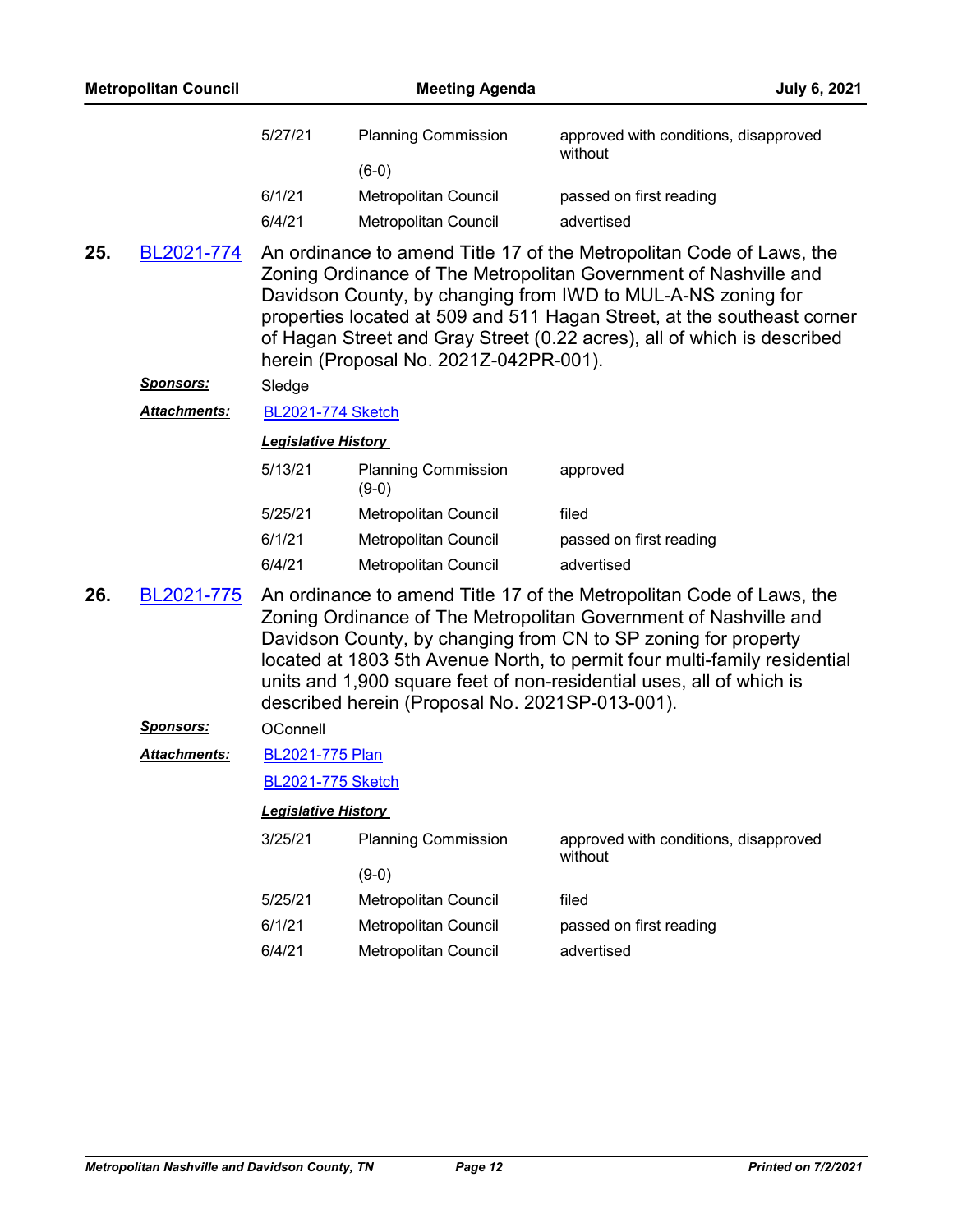| 27. | BL2021-776          | An ordinance to amend Title 17 of the Metropolitan Code of Laws, the<br>Zoning Ordinance of The Metropolitan Government of Nashville and<br>Davidson County, by changing from RS20 to R20 zoning for property<br>located at 1111 Westchester Drive, all of which is described herein<br>(Proposal No. 2021Z-025PR-001). |                                       |                         |  |
|-----|---------------------|-------------------------------------------------------------------------------------------------------------------------------------------------------------------------------------------------------------------------------------------------------------------------------------------------------------------------|---------------------------------------|-------------------------|--|
|     | <b>Sponsors:</b>    | Gamble                                                                                                                                                                                                                                                                                                                  |                                       |                         |  |
|     | <b>Attachments:</b> | <b>BL2021-776 Sketch</b>                                                                                                                                                                                                                                                                                                |                                       |                         |  |
|     |                     | <b>Legislative History</b>                                                                                                                                                                                                                                                                                              |                                       |                         |  |
|     |                     | 3/25/21                                                                                                                                                                                                                                                                                                                 | <b>Planning Commission</b><br>$(9-0)$ | approved                |  |
|     |                     | 5/25/21                                                                                                                                                                                                                                                                                                                 | Metropolitan Council                  | filed                   |  |
|     |                     | 6/1/21                                                                                                                                                                                                                                                                                                                  | Metropolitan Council                  | passed on first reading |  |
|     |                     | 6/4/21                                                                                                                                                                                                                                                                                                                  | <b>Metropolitan Council</b>           | advertised              |  |

An ordinance to amend Title 17 of the Metropolitan Code of Laws, the Zoning Ordinance of The Metropolitan Government of Nashville and Davidson County, by changing from SP to R8 zoning for properties located at 6015 and 6017 Obrien Avenue, approximately 170 feet east of Eastboro Drive (0.78 acres), all of which is described herein (Proposal No. 2021Z-030PR-001). **28.** [BL2021-777](http://nashville.legistar.com/gateway.aspx?m=l&id=/matter.aspx?key=2298)

#### *Sponsors:* Roberts

*Attachments:* [BL2021-777 Sketch](http://nashville.legistar.com/gateway.aspx?M=F&ID=5b4291d4-a353-4f97-a3c1-8a7501ca367d.docx)

#### *Legislative History*

| 4/22/21 | <b>Planning Commission</b><br>$(8-0)$ | approved                |
|---------|---------------------------------------|-------------------------|
| 4/22/21 | <b>Planning Commission</b><br>$(8-0)$ | approved                |
| 5/25/21 | <b>Metropolitan Council</b>           | filed                   |
| 6/1/21  | <b>Metropolitan Council</b>           | passed on first reading |
| 6/4/21  | Metropolitan Council                  | advertised              |

An ordinance to amend Title 17 of the Metropolitan Code of Laws, the Zoning Ordinance of The Metropolitan Government of Nashville and Davidson County, by changing from RS10 to RM6-NS zoning for properties located at 4224, 4226, and 4230 Andrew Jackson Parkway, approximately 575 feet north of Tyler Drive (3.61 acres), all of which is described herein (Proposal No. 2021Z-033PR-001). **29.** [BL2021-778](http://nashville.legistar.com/gateway.aspx?m=l&id=/matter.aspx?key=2297)

#### *Sponsors:* Hagar

| Attachments: |                            | <b>BL2021-778 Sketch</b>              |                         |  |  |
|--------------|----------------------------|---------------------------------------|-------------------------|--|--|
|              | <b>Legislative History</b> |                                       |                         |  |  |
|              | 4/22/21                    | <b>Planning Commission</b><br>$(8-0)$ | approved                |  |  |
|              | 5/25/21                    | Metropolitan Council                  | filed                   |  |  |
|              | 6/1/21                     | <b>Metropolitan Council</b>           | passed on first reading |  |  |
|              |                            |                                       |                         |  |  |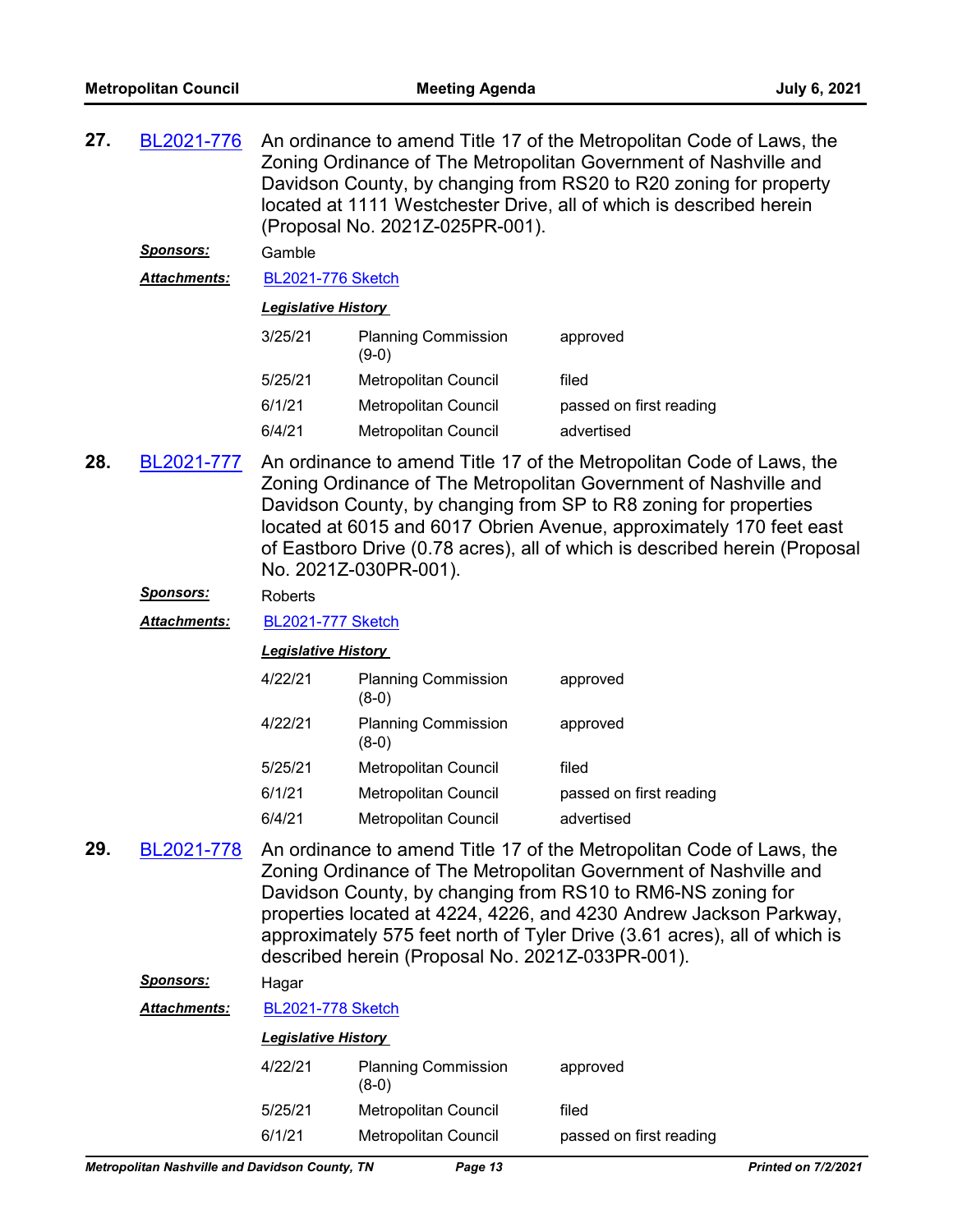|     |                         | 6/4/21                      | Metropolitan Council                    | advertised                                                                                                                                                                                                                                                                                                                                                                                                                       |
|-----|-------------------------|-----------------------------|-----------------------------------------|----------------------------------------------------------------------------------------------------------------------------------------------------------------------------------------------------------------------------------------------------------------------------------------------------------------------------------------------------------------------------------------------------------------------------------|
| 30. | BL2021-779<br>Sponsors: | 2021Z-038PR-001).<br>Welsch |                                         | An ordinance to amend Title 17 of the Metropolitan Code of Laws, the<br>Zoning Ordinance of The Metropolitan Government of Nashville and<br>Davidson County, by changing from RS5 to R6-A zoning on properties<br>located at 2700, 2703A, 2705A, 2704, 2706, 2707, 2709, 2711, and<br>2713 Fannie Williams Street, approximately 400 feet south of Whitsett<br>Road (1.51 acres), all of which is described herein (Proposal No. |
|     | Attachments:            | <b>BL2021-779 Sketch</b>    |                                         |                                                                                                                                                                                                                                                                                                                                                                                                                                  |
|     |                         | <b>Legislative History</b>  |                                         |                                                                                                                                                                                                                                                                                                                                                                                                                                  |
|     |                         | 5/13/21                     | <b>Planning Commission</b><br>$(9-0)$   | approved                                                                                                                                                                                                                                                                                                                                                                                                                         |
|     |                         | 5/25/21                     | Metropolitan Council                    | filed                                                                                                                                                                                                                                                                                                                                                                                                                            |
|     |                         | 6/1/21                      | Metropolitan Council                    | passed on first reading                                                                                                                                                                                                                                                                                                                                                                                                          |
|     |                         | 6/4/21                      | Metropolitan Council                    | advertised                                                                                                                                                                                                                                                                                                                                                                                                                       |
| 31. | BL2021-780              | 2020SP-050-001).            |                                         | An ordinance to amend Title 17 of the Metropolitan Code of Laws, the<br>Zoning Ordinance of The Metropolitan Government of Nashville and<br>Davidson County, by changing from RS10 to SP zoning for property<br>located at 2512 Rascoe Street, approximately 260 feet south of Jay<br>Street (0.28 acres), all of which is described herein (Proposal No.                                                                        |
|     | Sponsors:               | Welsch                      |                                         |                                                                                                                                                                                                                                                                                                                                                                                                                                  |
|     | Attachments:            | <b>BL2021-780 Plans</b>     |                                         |                                                                                                                                                                                                                                                                                                                                                                                                                                  |
|     |                         | <b>BL2021-780 Sketch</b>    |                                         |                                                                                                                                                                                                                                                                                                                                                                                                                                  |
|     |                         | <b>Legislative History</b>  |                                         |                                                                                                                                                                                                                                                                                                                                                                                                                                  |
|     |                         | 2/25/21                     | <b>Planning Commission</b><br>$(6-1-1)$ | disapproved                                                                                                                                                                                                                                                                                                                                                                                                                      |
|     |                         | 6/1/21                      | Metropolitan Council                    | passed on first reading                                                                                                                                                                                                                                                                                                                                                                                                          |
|     |                         | 6/4/21                      | Metropolitan Council                    | advertised                                                                                                                                                                                                                                                                                                                                                                                                                       |
|     |                         |                             |                                         |                                                                                                                                                                                                                                                                                                                                                                                                                                  |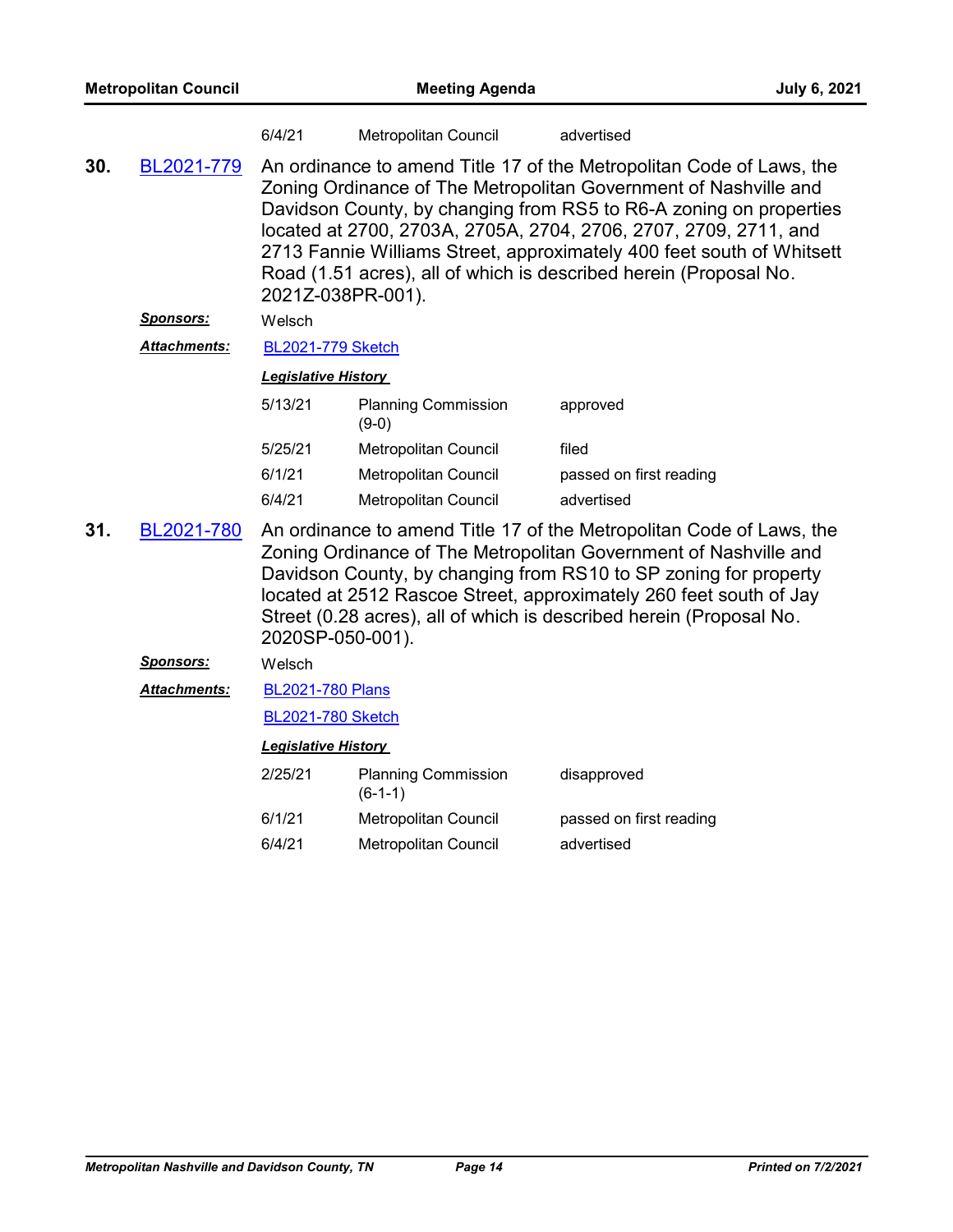## **H. Consent Resolutions and Resolutions**

- A resolution approving an agreement between CSX Transportation and The Metropolitan Government of Nashville and Davidson County, acting by and through its Department of Public Works, for payment to CSXT for costs incurred due to maintenance and repairs of four (4) bridges over CSXT 1) Jefferson Street, 2) Hamilton Avenue, 3) Eastland Avenue, 4) Sidco Drive, CSX OP No. TN0707. **32.** [RS2021-974](http://nashville.legistar.com/gateway.aspx?m=l&id=/matter.aspx?key=2283)
	- *Sponsors:* Toombs, Nash, Withers, Welsch, Sledge, OConnell and Taylor

*Attachments:* [RS2021-974 Exhibit](http://nashville.legistar.com/gateway.aspx?M=F&ID=62c77320-3b96-468c-a6bf-8d00616e87f8.pdf)

#### *Legislative History*

| 5/25/21 | Metropolitan Council<br>recommended for deferral<br>6/1/21<br>6/15/21 recommended for deferral | referred to the Public Works Committee |
|---------|------------------------------------------------------------------------------------------------|----------------------------------------|
| 6/1/21  | <b>Budget and Finance</b><br>Committee                                                         | approved                               |
| 6/1/21  | Metropolitan Council                                                                           | deferred                               |
| 6/15/21 | <b>Metropolitan Council</b>                                                                    | deferred                               |

- **33.** [RS2021-1012](http://nashville.legistar.com/gateway.aspx?m=l&id=/matter.aspx?key=13324) A resolution accepting a grant from the State of Tennessee, Administrative Office of the Courts, to the Metropolitan Government of Nashville and Davidson County for the provision of interpretation/translation services for court hearings which involve parties with limited English proficiency (LEP) in the Davidson County trial courts.
	- *Sponsors:* Porterfield, Welsch, Hancock and Suara
	- *Attachments:* [RS2021-1012 Exhibit](http://nashville.legistar.com/gateway.aspx?M=F&ID=0ff00a34-0ce8-4b31-af90-3e9aebc0b00b.pdf)

#### *Legislative History*

6/29/21 Metropolitan Council referred to the Budget and Finance **Committee** 

- **34.** [RS2021-1013](http://nashville.legistar.com/gateway.aspx?m=l&id=/matter.aspx?key=13329) A resolution approving amendment one to a Community Corrections and Substance Abuse grant from the Tennessee Department of Correction to the Metropolitan Government, acting by and through the State Trial Courts, to divert eligible offenders from the Tennessee prison system by providing community supervision and treatment services.
	- *Sponsors:* Porterfield, Welsch and Suara
	- *Attachments:* [RS2021-1013 Exhibit](http://nashville.legistar.com/gateway.aspx?M=F&ID=81e9d733-7cf3-45ad-9229-bfa85e03dcb7.pdf)

#### *Legislative History*

6/29/21 Metropolitan Council referred to the Budget and Finance **Committee**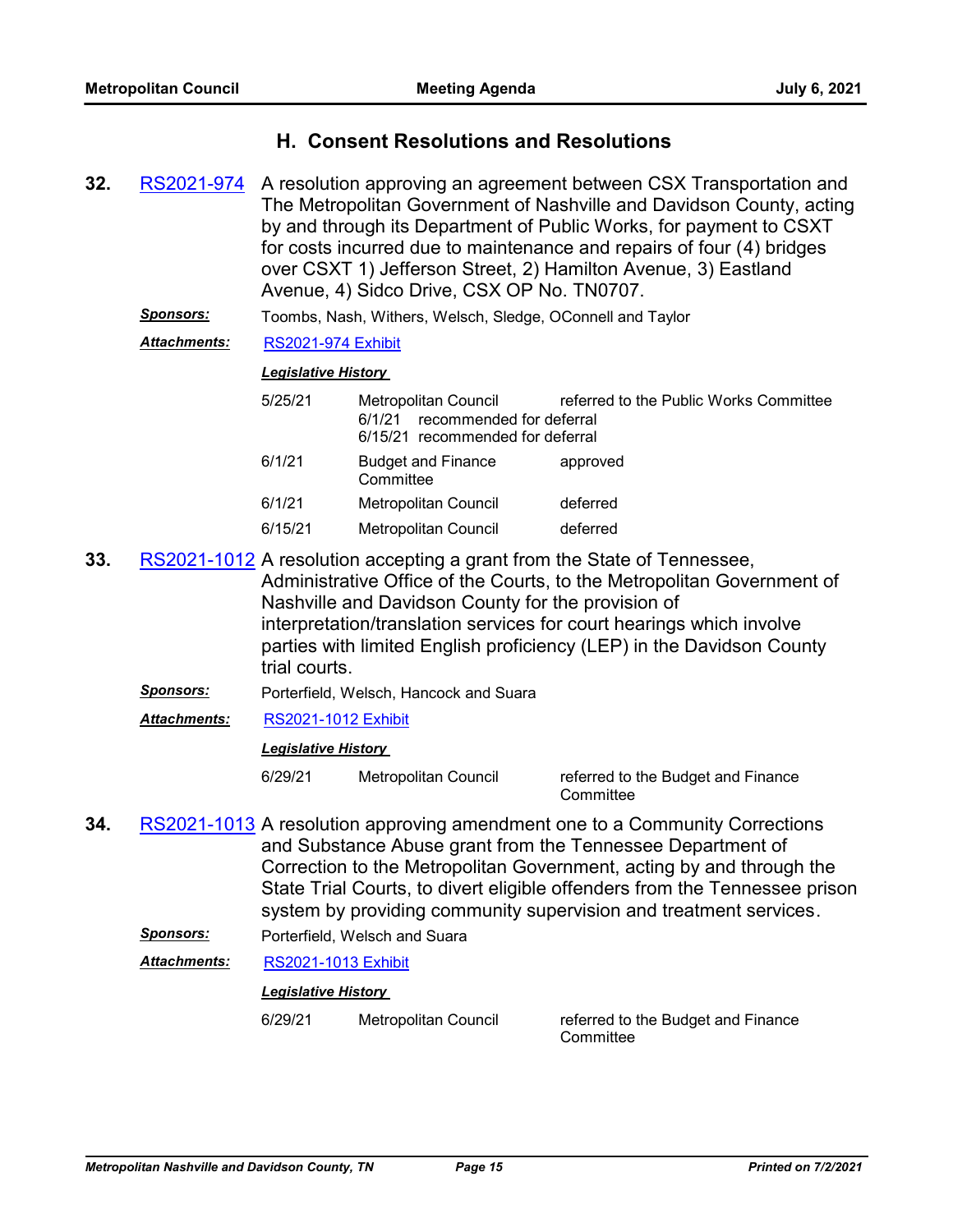| 35. |                     | RS2021-1014 A resolution accepting a grant from the State of Tennessee,<br>Administrative Office of the Courts, to the Metropolitan Government,<br>acting by and through the Davidson County Juvenile Court, for the<br>provision of interpreter/translation services for parties with limited<br>English proficiency. |                                              |                                                                                                                                                                                                                             |
|-----|---------------------|------------------------------------------------------------------------------------------------------------------------------------------------------------------------------------------------------------------------------------------------------------------------------------------------------------------------|----------------------------------------------|-----------------------------------------------------------------------------------------------------------------------------------------------------------------------------------------------------------------------------|
|     | <u>Sponsors:</u>    |                                                                                                                                                                                                                                                                                                                        | Porterfield, Welsch, Hancock and Suara       |                                                                                                                                                                                                                             |
|     | Attachments:        | <b>RS2021-1014 Exhibit</b>                                                                                                                                                                                                                                                                                             |                                              |                                                                                                                                                                                                                             |
|     |                     | <b>Legislative History</b>                                                                                                                                                                                                                                                                                             |                                              |                                                                                                                                                                                                                             |
|     |                     | 6/29/21                                                                                                                                                                                                                                                                                                                | Metropolitan Council                         | referred to the Budget and Finance<br>Committee                                                                                                                                                                             |
| 36. |                     | Davidson County.                                                                                                                                                                                                                                                                                                       |                                              | RS2021-1015 A resolution approving the election of certain Notaries Public for                                                                                                                                              |
|     | <u>Sponsors:</u>    | Johnston                                                                                                                                                                                                                                                                                                               |                                              |                                                                                                                                                                                                                             |
|     | <b>Attachments:</b> | <b>Exhibit</b>                                                                                                                                                                                                                                                                                                         |                                              |                                                                                                                                                                                                                             |
|     |                     | <b>Legislative History</b>                                                                                                                                                                                                                                                                                             |                                              |                                                                                                                                                                                                                             |
|     |                     | 6/29/21                                                                                                                                                                                                                                                                                                                | <b>Metropolitan Council</b>                  | referred to the Rules, Confirmations, and<br><b>Public Elections Committee</b>                                                                                                                                              |
|     |                     | 6/29/21                                                                                                                                                                                                                                                                                                                | Metropolitan Council                         | filed                                                                                                                                                                                                                       |
| 37. |                     |                                                                                                                                                                                                                                                                                                                        | Department of Housing and Urban Development. | RS2021-1016 A resolution authorizing the Metropolitan Mayor to submit Substantial<br>Amendment Four and the 2021-2022 Annual Update to the 2018-2023<br>Consolidated Plan for Housing and Community Development to the U.S. |
|     | <u>Sponsors:</u>    | Suara and Porterfield                                                                                                                                                                                                                                                                                                  |                                              |                                                                                                                                                                                                                             |
|     | Attachments:        | <b>RS2021-1016 Exhibit</b>                                                                                                                                                                                                                                                                                             |                                              |                                                                                                                                                                                                                             |
|     |                     | <b>Legislative History</b>                                                                                                                                                                                                                                                                                             |                                              |                                                                                                                                                                                                                             |
|     |                     | 6/29/21                                                                                                                                                                                                                                                                                                                | Metropolitan Council                         | referred to the Affordable Housing<br>Committee                                                                                                                                                                             |
|     |                     | 6/29/21                                                                                                                                                                                                                                                                                                                | Metropolitan Council                         | referred to the Budget and Finance<br>Committee                                                                                                                                                                             |
| 38. |                     |                                                                                                                                                                                                                                                                                                                        | the Metropolitan Code.                       | RS2021-1017 A resolution approving the Benefit Board's waiver of repayment of<br>pension benefit overpayments for pensioners under section 3.08.230 of                                                                      |
|     | <u>Sponsors:</u>    |                                                                                                                                                                                                                                                                                                                        | Porterfield, Rutherford and Welsch           |                                                                                                                                                                                                                             |
|     | <b>Attachments:</b> | <b>RS2021-1017 Exhibit</b>                                                                                                                                                                                                                                                                                             |                                              |                                                                                                                                                                                                                             |
|     |                     | <b>Legislative History</b>                                                                                                                                                                                                                                                                                             |                                              |                                                                                                                                                                                                                             |
|     |                     | 6/29/21                                                                                                                                                                                                                                                                                                                | Metropolitan Council                         | referred to the Budget and Finance<br>Committee                                                                                                                                                                             |
|     |                     | 6/29/21                                                                                                                                                                                                                                                                                                                | Metropolitan Council                         | referred to the Personnel, Public<br>Information, Human Relations, and<br><b>Veterans Committee</b>                                                                                                                         |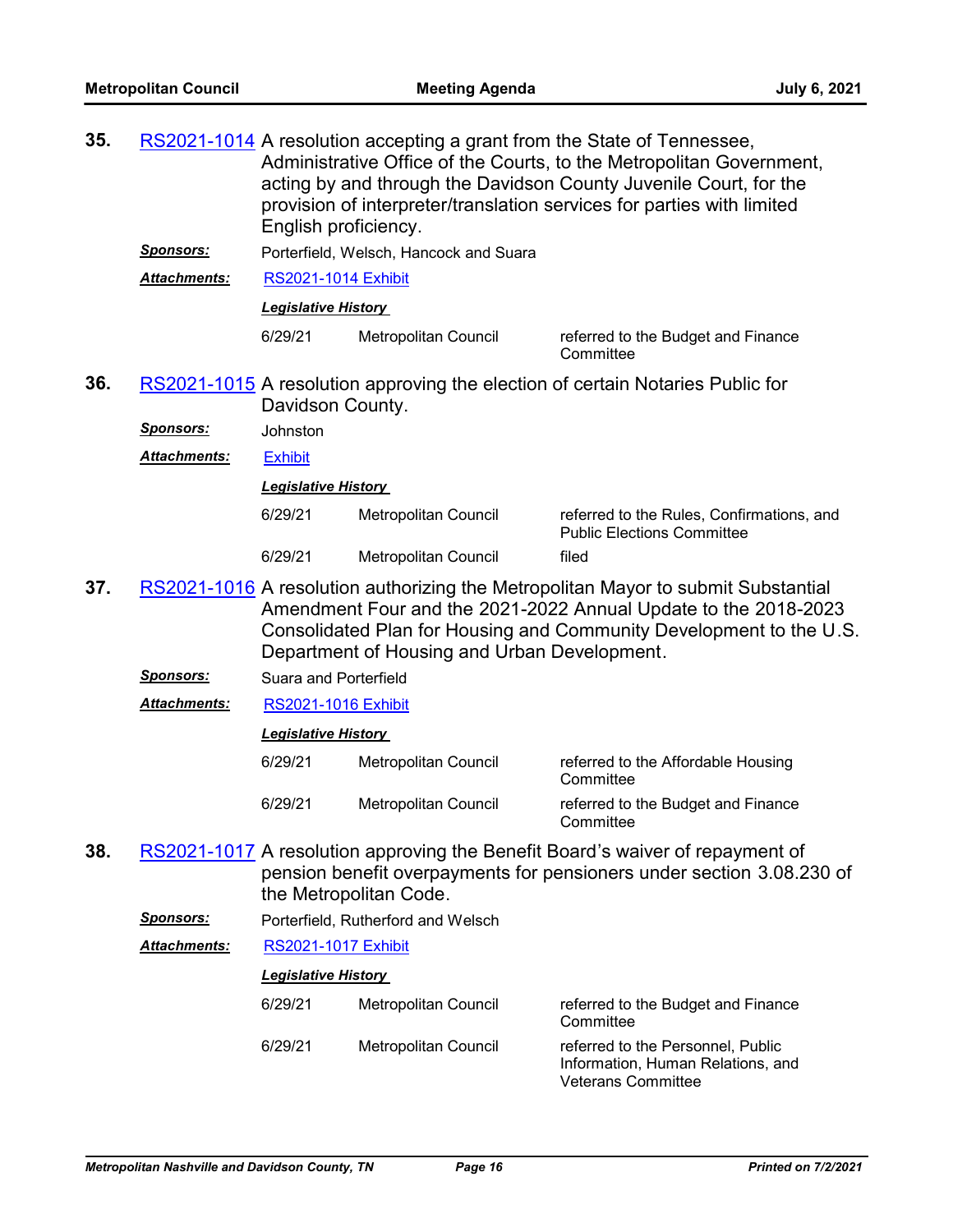| 39. |                    | RS2021-1018 A resolution approving an interlocal agreement between the Emergency |
|-----|--------------------|----------------------------------------------------------------------------------|
|     |                    | Communications District for Nashville and Davidson County and The                |
|     |                    | Metropolitan Government of Nashville and Davidson County for the                 |
|     |                    | provision of services and reimbursement of costs pertaining to                   |
|     |                    | Enhanced-911 services.                                                           |
|     | $C$ <i>nonooro</i> | .                                                                                |

*Sponsors:* Porterfield and Gamble

*Attachments:* [RS2021-1018 Exhibit](http://nashville.legistar.com/gateway.aspx?M=F&ID=e235f859-fb7f-494c-8c70-9c9dbd074fd9.pdf)

*Legislative History* 

| 6/29/21 | Metropolitan Council | referred to the Public Safety, Beer, and<br><b>Regulated Beverages Committee</b> |
|---------|----------------------|----------------------------------------------------------------------------------|
| 6/29/21 | Metropolitan Council | referred to the Budget and Finance<br>Committee                                  |

- 40. [RS2021-1019](http://nashville.legistar.com/gateway.aspx?m=l&id=/matter.aspx?key=13325) A resolution accepting a grant from the Nashville Prevention Partnership to the Metropolitan Government, acting by and through the Metropolitan Nashville Beer Permit Board, to administer programs and activities to support adherence to the enforcement of under-age drinking laws.
	- *Sponsors:* Porterfield and Gamble
	- *Attachments:* [RS2021-1019 Exhibit](http://nashville.legistar.com/gateway.aspx?M=F&ID=2036a09a-ce6a-4495-869c-7c1795230003.pdf)

*Legislative History* 

| 6/29/21 | Metropolitan Council | referred to the Budget and Finance<br>Committee                                  |
|---------|----------------------|----------------------------------------------------------------------------------|
| 6/29/21 | Metropolitan Council | referred to the Public Safety, Beer, and<br><b>Regulated Beverages Committee</b> |

- 41. [RS2021-1020](http://nashville.legistar.com/gateway.aspx?m=l&id=/matter.aspx?key=2410) A resolution accepting a grant from the Metro Historical Commission Foundation to the Metropolitan Government, acting by and through the Metropolitan Historical Commission, to assess the historic concrete structures in Centennial Park.
	- *Sponsors:* Taylor, Porterfield, VanReece, Murphy, Welsch, Hancock and Bradford

*Attachments:* [RS2021-1020 Exhibit](http://nashville.legistar.com/gateway.aspx?M=F&ID=c06ec530-4510-45ab-8b5e-50ed77f3cc0a.pdf)

#### *Legislative History*

| 6/29/21 | Metropolitan Council | referred to the Budget and Finance<br>Committee                      |
|---------|----------------------|----------------------------------------------------------------------|
| 6/29/21 | Metropolitan Council | referred to the Parks, Library, and Arts<br>Committee                |
| 6/29/21 | Metropolitan Council | referred to the Planning, Zoning, and<br><b>Historical Committee</b> |

**42.** [RS2021-1021](http://nashville.legistar.com/gateway.aspx?m=l&id=/matter.aspx?key=13339) A resolution accepting a direct appropriation grant from the State of Tennessee in the amount of \$5,000,000.

*Sponsors:* Porterfield and Suara *Attachments:* [RS2021-1021 Exhibit](http://nashville.legistar.com/gateway.aspx?M=F&ID=81fbc10f-8d35-4d21-90aa-5d95c2712072.pdf) *Legislative History*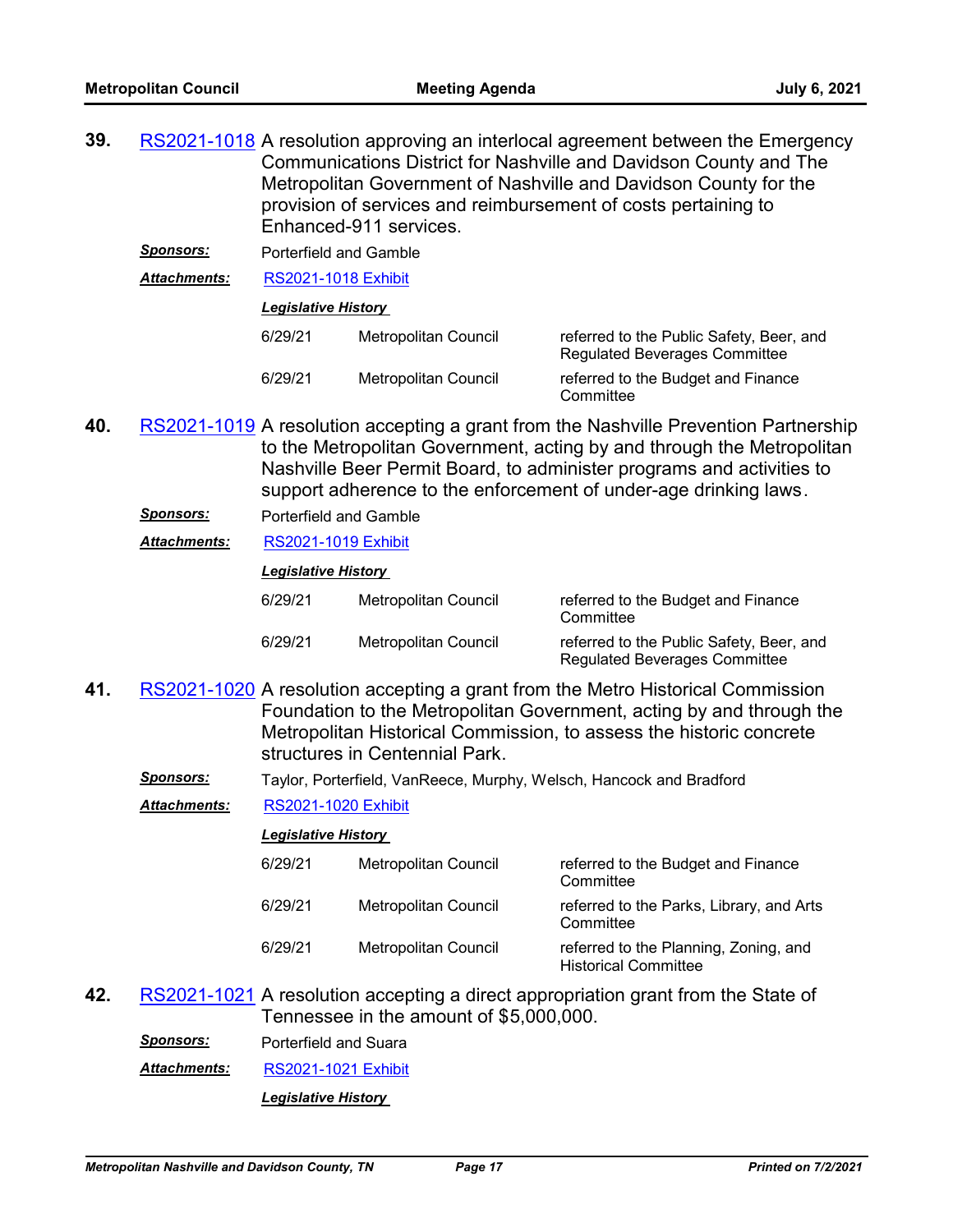|                                                                                                                                                                                                                                                                                                                        | <b>Metropolitan Council</b> |                                                          | <b>Meeting Agenda</b>                               |                                                                                                                                                                                                                                                                                                                                                            | July 6, 2021 |
|------------------------------------------------------------------------------------------------------------------------------------------------------------------------------------------------------------------------------------------------------------------------------------------------------------------------|-----------------------------|----------------------------------------------------------|-----------------------------------------------------|------------------------------------------------------------------------------------------------------------------------------------------------------------------------------------------------------------------------------------------------------------------------------------------------------------------------------------------------------------|--------------|
|                                                                                                                                                                                                                                                                                                                        |                             | 6/29/21                                                  | Metropolitan Council                                | referred to the Budget and Finance<br>Committee                                                                                                                                                                                                                                                                                                            |              |
| 43.                                                                                                                                                                                                                                                                                                                    |                             |                                                          | straight-line winds, and flooding on March 3, 2020. | RS2021-1022 A resolution approving amendment one to a grant from the Tennessee<br>Emergency Management Agency to the Metropolitan Government,<br>acting by and through the Department of Finance, to provide public<br>assistance pursuant to Presidential Disaster Declaration number<br>FEMA-4476-DR-TN for costs incurred for severe storms, tornadoes, |              |
|                                                                                                                                                                                                                                                                                                                        | <u>Sponsors:</u>            | Porterfield and Welsch                                   |                                                     |                                                                                                                                                                                                                                                                                                                                                            |              |
|                                                                                                                                                                                                                                                                                                                        | Attachments:                | <b>RS2021-1022 Exhibit</b>                               |                                                     |                                                                                                                                                                                                                                                                                                                                                            |              |
|                                                                                                                                                                                                                                                                                                                        |                             | <b>Legislative History</b>                               |                                                     |                                                                                                                                                                                                                                                                                                                                                            |              |
|                                                                                                                                                                                                                                                                                                                        |                             | 6/29/21                                                  | Metropolitan Council                                | referred to the Budget and Finance<br>Committee                                                                                                                                                                                                                                                                                                            |              |
| RS2021-1023 A resolution accepting a grant from the United Way of Middle<br>44.<br>Tennessee to the Metropolitan Government, acting by and through the<br>Metro Action Commission, to provide employment and/or training related<br>services to active Supplemental Nutrition Assistance Program (SNAP)<br>recipients. |                             |                                                          |                                                     |                                                                                                                                                                                                                                                                                                                                                            |              |
|                                                                                                                                                                                                                                                                                                                        | <u> Sponsors:</u>           |                                                          | Porterfield, Taylor, Welsch and Suara               |                                                                                                                                                                                                                                                                                                                                                            |              |
|                                                                                                                                                                                                                                                                                                                        | Attachments:                | <b>RS2021-1023 Exhibit</b>                               |                                                     |                                                                                                                                                                                                                                                                                                                                                            |              |
|                                                                                                                                                                                                                                                                                                                        |                             | <b>Legislative History</b>                               |                                                     |                                                                                                                                                                                                                                                                                                                                                            |              |
|                                                                                                                                                                                                                                                                                                                        |                             | 6/29/21                                                  | Metropolitan Council                                | referred to the Budget and Finance<br>Committee                                                                                                                                                                                                                                                                                                            |              |
| 45.<br>RS2021-1024 A resolution accepting a grant from the Tennessee Arts Commission to<br>the Metropolitan Government, acting by and through the Metropolitan<br>Arts Commission, for funding to non-profit organizations to nurture<br>artists, arts organizations, and arts supporters in Davidson County.          |                             |                                                          |                                                     |                                                                                                                                                                                                                                                                                                                                                            |              |
|                                                                                                                                                                                                                                                                                                                        | <u>Sponsors:</u>            |                                                          | Porterfield, VanReece, Welsch and Taylor            |                                                                                                                                                                                                                                                                                                                                                            |              |
|                                                                                                                                                                                                                                                                                                                        | Attachments:                | <b>RS2021-1024 Exhibit</b><br><b>Legislative History</b> |                                                     |                                                                                                                                                                                                                                                                                                                                                            |              |
|                                                                                                                                                                                                                                                                                                                        |                             |                                                          |                                                     |                                                                                                                                                                                                                                                                                                                                                            |              |
|                                                                                                                                                                                                                                                                                                                        |                             | 6/29/21                                                  | Metropolitan Council                                | referred to the Budget and Finance<br>Committee                                                                                                                                                                                                                                                                                                            |              |
|                                                                                                                                                                                                                                                                                                                        |                             | 6/29/21                                                  | Metropolitan Council                                | referred to the Parks, Library, and Arts<br>Committee                                                                                                                                                                                                                                                                                                      |              |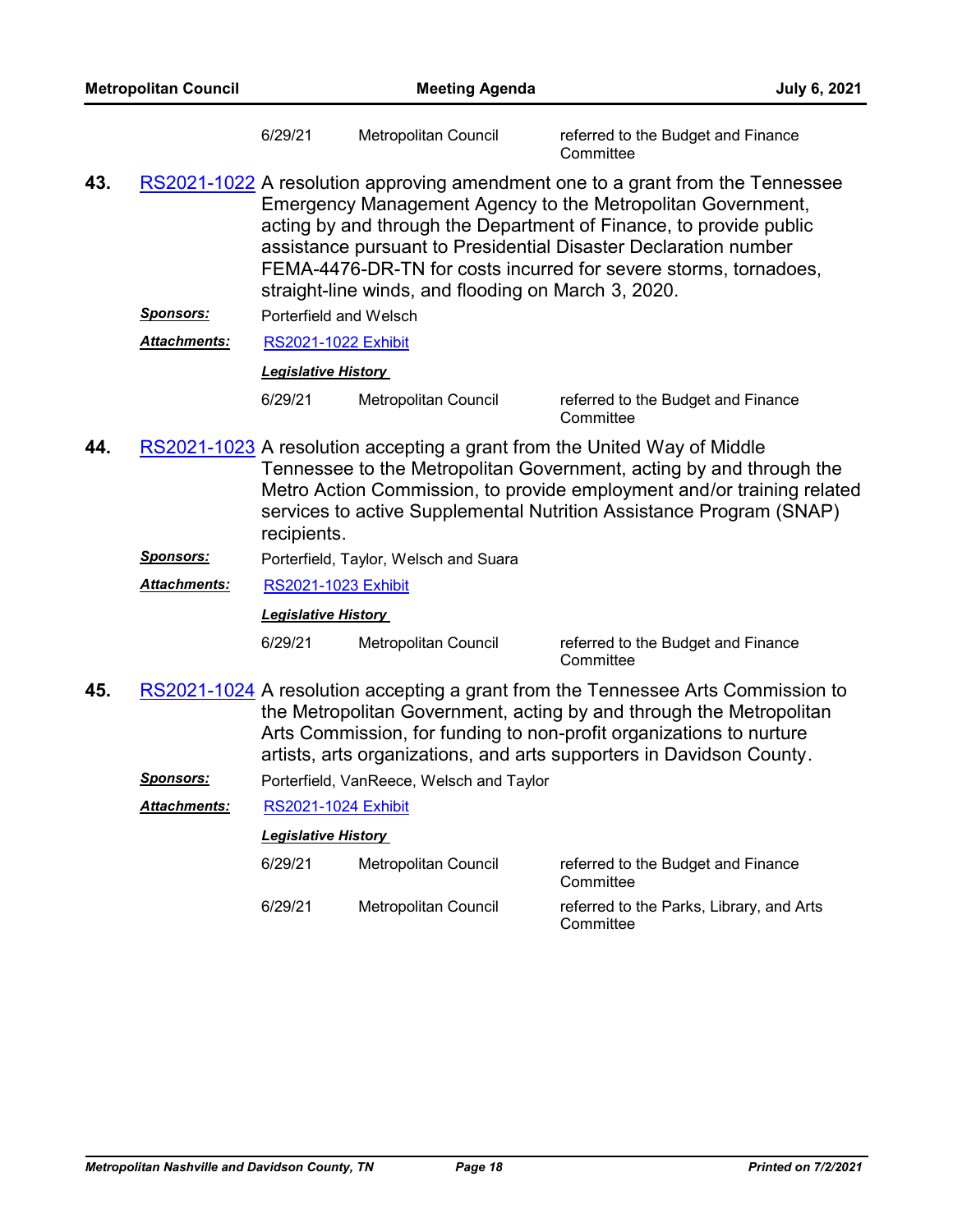**46.** <u>[RS2021-1025](http://nashville.legistar.com/gateway.aspx?m=l&id=/matter.aspx?key=13332)</u> A resolution accepting a grant from the National Coalition for Arts' Preparedness & Emergency Response (NCAPER) to the Metropolitan Government, acting by and through the Metropolitan Arts Commission, for training and travel expenses for virtual and in-person meetings for attendees of the NCAPER's Crisis Analysis and Mitigation Coach Training Pilot Program.

*Sponsors:* Porterfield and VanReece

*Attachments:* [RS2021-1025 Exhibit](http://nashville.legistar.com/gateway.aspx?M=F&ID=a1edda5f-84ec-462c-8e0c-f857f36b0b73.pdf)

#### *Legislative History*

| 6/29/21 | Metropolitan Council | referred to the Budget and Finance<br>Committee       |
|---------|----------------------|-------------------------------------------------------|
| 6/29/21 | Metropolitan Council | referred to the Parks, Library, and Arts<br>Committee |

47. [RS2021-1026](http://nashville.legistar.com/gateway.aspx?m=l&id=/matter.aspx?key=2405) A resolution accepting the terms of a cooperative purchasing master agreement for auctioneer services and related products.

*Sponsors:* Porterfield

*Attachments:* [RS2021-1026 Agreement Exhibit](http://nashville.legistar.com/gateway.aspx?M=F&ID=3600d957-9892-4228-a2b0-cab0c341d724.pdf)

*Legislative History* 

6/29/21 Metropolitan Council referred to the Budget and Finance

**Committee** 

- 48. [RS2021-1027](http://nashville.legistar.com/gateway.aspx?m=l&id=/matter.aspx?key=13321) A resolution approving a contract between the State of Tennessee, Department of Mental Health and Substance Abuse Services, and the Metropolitan Government of Nashville and Davidson County, acting by and through the Nashville Fire Department, authorizing the State to pay the Metropolitan Government for Emergency Transportation Services.
	- *Sponsors:* Porterfield and Gamble
	- *Attachments:* [RS2021-1027 Exhibit](http://nashville.legistar.com/gateway.aspx?M=F&ID=81e45445-eaa0-4b5b-9cfe-7810d0c562f7.pdf)

### *Legislative History*

- 6/29/21 Metropolitan Council referred to the Public Safety, Beer, and Regulated Beverages Committee 6/29/21 Metropolitan Council referred to the Budget and Finance **Committee**
- 49. [RS2021-1028](http://nashville.legistar.com/gateway.aspx?m=l&id=/matter.aspx?key=2414) A resolution authorizing the Metropolitan Department of Law to compromise and settle the personal injury claim of Devin Carter against the Metropolitan Government of Nashville and Davidson County in the amount of \$7,500.00, with said amount to be paid out of the Self-Insured Liability Fund.

*Sponsors:* Porterfield

*Attachments:* [RS2021-1028 Letter to Clerk](http://nashville.legistar.com/gateway.aspx?M=F&ID=c7689966-2b83-406d-aa90-f571afd85b56.PDF)

*Legislative History* 

6/29/21 Metropolitan Council referred to the Budget and Finance

**Committee**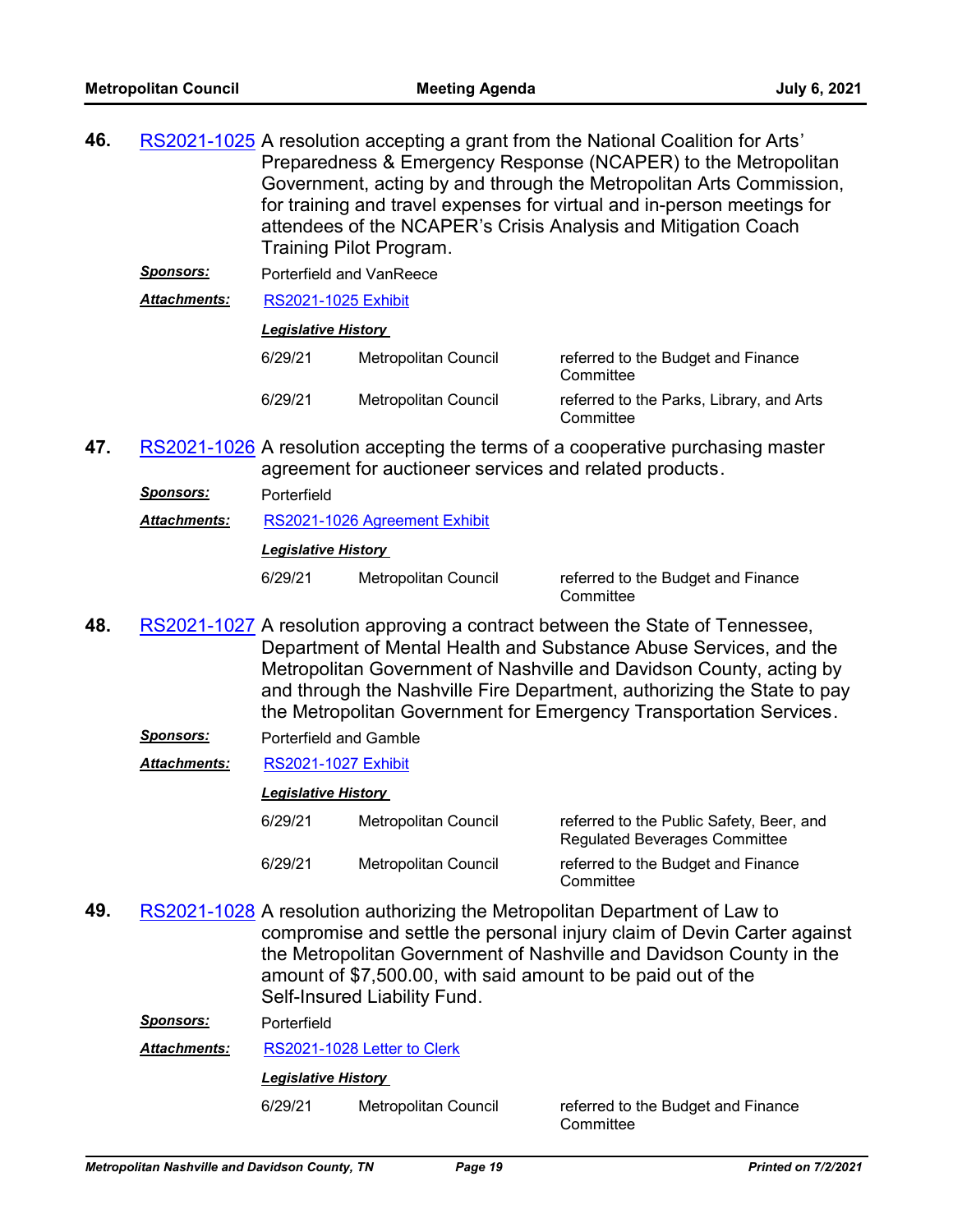| RS2021-1029 A resolution authorizing the Metropolitan Department of Law to |
|----------------------------------------------------------------------------|
| compromise and settle the personal injury claim of Jean Torchon            |
| against the Metropolitan Government of Nashville and Davidson County       |
| in the amount of \$80,000.00, with said amount to be paid out of the       |
| Self-Insured Liability Fund.                                               |
|                                                                            |

*Sponsors:* Porterfield

*Attachments:* [RS2021-1029 Letter to Clerk](http://nashville.legistar.com/gateway.aspx?M=F&ID=ec6505f7-9846-4e72-8bee-5c61db8e28b4.PDF)

*Legislative History* 

6/29/21 Metropolitan Council referred to the Budget and Finance

**Committee** 

51. [RS2021-1030](http://nashville.legistar.com/gateway.aspx?m=l&id=/matter.aspx?key=13334) A resolution approving a Solid Waste Regional Plan for Davidson County, Tennessee.

*Sponsors:* Nash and Allen

*Attachments:* [RS2021-1030 Exhibit](http://nashville.legistar.com/gateway.aspx?M=F&ID=a98a84b2-11db-4adc-a865-ae5cdee85a30.PDF)

*Legislative History* 

| 6/29/21 | Metropolitan Council | referred to the Public Works Committee          |
|---------|----------------------|-------------------------------------------------|
| 7/2/21  | Metropolitan Council | referred to the Budget and Finance<br>Committee |

- 52. [RS2021-1031](http://nashville.legistar.com/gateway.aspx?m=l&id=/matter.aspx?key=13320) A resolution authorizing the Metropolitan Department of Law to compromise and settle the property damage claim of Robert Harwell against the Metropolitan Government of Nashville and Davidson County in the amount of \$20,733.59, with said amount to be paid out of the Self-Insured Liability Fund.
	- *Sponsors:* Porterfield
	- *Attachments:* [RS2021-1031 Letter to Clerk](http://nashville.legistar.com/gateway.aspx?M=F&ID=f3f22140-ce04-44e8-8f26-a949cbcde8d6.PDF)

#### *Legislative History*

6/29/21 Metropolitan Council referred to the Budget and Finance

**Committee** 

- 53. [RS2021-1032](http://nashville.legistar.com/gateway.aspx?m=l&id=/matter.aspx?key=2415) A resolution to amend Ordinance No. BL2014-757 to authorize The Metropolitan Government of Nashville and Davidson County to negotiate and accept additional permanent and temporary easements for the Joyce Lane Stormwater Improvement Project for 12 properties located along Gra Mar Drive, Joyce Lane, Lemont Drive and Saunders Avenue, (MWS Project No. 14-SWC-154 and Proposal No. 2014M-015ES-002).
	- *Sponsors:* VanReece, Murphy and Nash

*Attachments:* [RS2021-1032 Exhibit](http://nashville.legistar.com/gateway.aspx?M=F&ID=72e77a82-2dc6-476d-9208-07a1dff33d1d.pdf)

| 6/10/21 | <b>Planning Commission</b>  | approved                                                             |
|---------|-----------------------------|----------------------------------------------------------------------|
| 6/29/21 | Metropolitan Council        | referred to the Planning, Zoning, and<br><b>Historical Committee</b> |
| 6/29/21 | <b>Metropolitan Council</b> | referred to the Public Works Committee                               |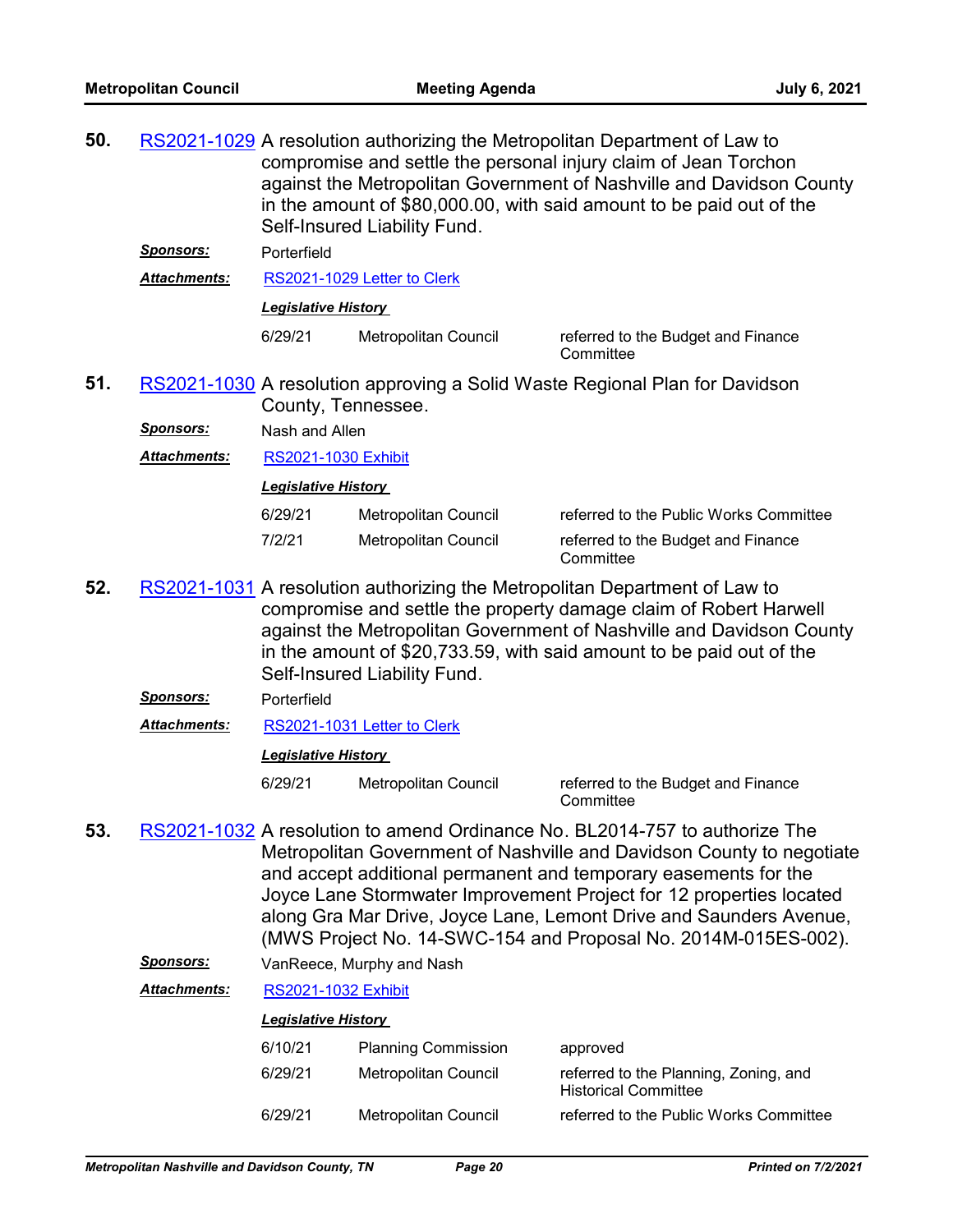| 54. | RS2021-1033 A resolution to amend Ordinance No. BL2021-684 to authorize The |
|-----|-----------------------------------------------------------------------------|
|     | Metropolitan Government of Nashville and Davidson County to abandon         |
|     | water main, fire hydrant assemblies, and easements, to add phasing, to      |
|     | modify the acceptance of new public sanitary sewer and water main,          |
|     | sanitary sewer manholes, fire hydrant assemblies and easements, and         |
|     | update Map and Parcel information, for property now located at 1320         |
|     | Adams Street, now known as the Neuhoff Development Phase 1 (MWS)            |
|     | Project Nos. 20-WL-35 and 20-SL-70 and Proposal No.                         |
|     | 2021M-010ES-002).                                                           |
|     |                                                                             |

- *Sponsors:* Murphy, Nash and OConnell
- *Attachments:* [RS2021-1033 Exhibit](http://nashville.legistar.com/gateway.aspx?M=F&ID=9366427b-acdd-4e29-9bf1-0fa8b3102798.pdf)

#### *Legislative History*

| 6/2/21  | <b>Planning Commission</b> | approved                                                             |
|---------|----------------------------|----------------------------------------------------------------------|
| 6/29/21 | Metropolitan Council       | referred to the Planning, Zoning, and<br><b>Historical Committee</b> |
| 6/29/21 | Metropolitan Council       | referred to the Public Works Committee                               |

- 55. [RS2021-1034](http://nashville.legistar.com/gateway.aspx?m=l&id=/matter.aspx?key=13331) A resolution to amend Ordinance No. BL2021-697 to authorize The Metropolitan Government of Nashville and Davidson County to modify the abandonment and acceptance of public water mains and easements, for properties located at 1634 and 1636 Lebanon Pike, also known as Apartment Concepts (MWS Project No. 19-WL-99 and Proposal No. 2021M-020ES-002).
	- **Sponsors:** Syracuse, Murphy and Nash
	- *Attachments:* [RS2021-1034 Exhibit](http://nashville.legistar.com/gateway.aspx?M=F&ID=57520d31-006b-421f-a96a-26233d40ddf1.pdf)

| 6/18/21 | <b>Planning Commission</b> | approved                                                             |
|---------|----------------------------|----------------------------------------------------------------------|
| 6/29/21 | Metropolitan Council       | referred to the Planning, Zoning, and<br><b>Historical Committee</b> |
| 6/29/21 | Metropolitan Council       | referred to the Public Works Committee                               |

- 56. [RS2021-1035](http://nashville.legistar.com/gateway.aspx?m=l&id=/matter.aspx?key=13344) A Resolution to encourage alternatives to evictions as federal funding is made available for rent relief for tenants whose incomes have been affected by the COVID-19 pandemic.
	- *Sponsors:* Allen, Welsch, Johnston, Evans, Sledge, Hurt, Suara, Styles, VanReece, Toombs, Taylor, Henderson, Gamble and Bradford *Legislative History*  6/29/21 Metropolitan Council referred to the Rules, Confirmations, and

| UZZIZI  | <b>INICU OPOINGH COUNTS</b> | Teleffed to the Kules, Committations, and<br><b>Public Elections Committee</b> |
|---------|-----------------------------|--------------------------------------------------------------------------------|
| 6/29/21 | Metropolitan Council        | filed                                                                          |

- 57. [RS2021-1036](http://nashville.legistar.com/gateway.aspx?m=l&id=/matter.aspx?key=13341) A Resolution honoring the life of Jimmy Allen Ruth, bus driver for The Freedom Riders.
	- Sponsors: Styles, Suara, Rosenberg, VanReece, Sepulveda, Vercher, Withers, Evans, Henderson, Hausser, Welsch, Nash, Mendes, Taylor, Hurt and Gamble *Legislative History*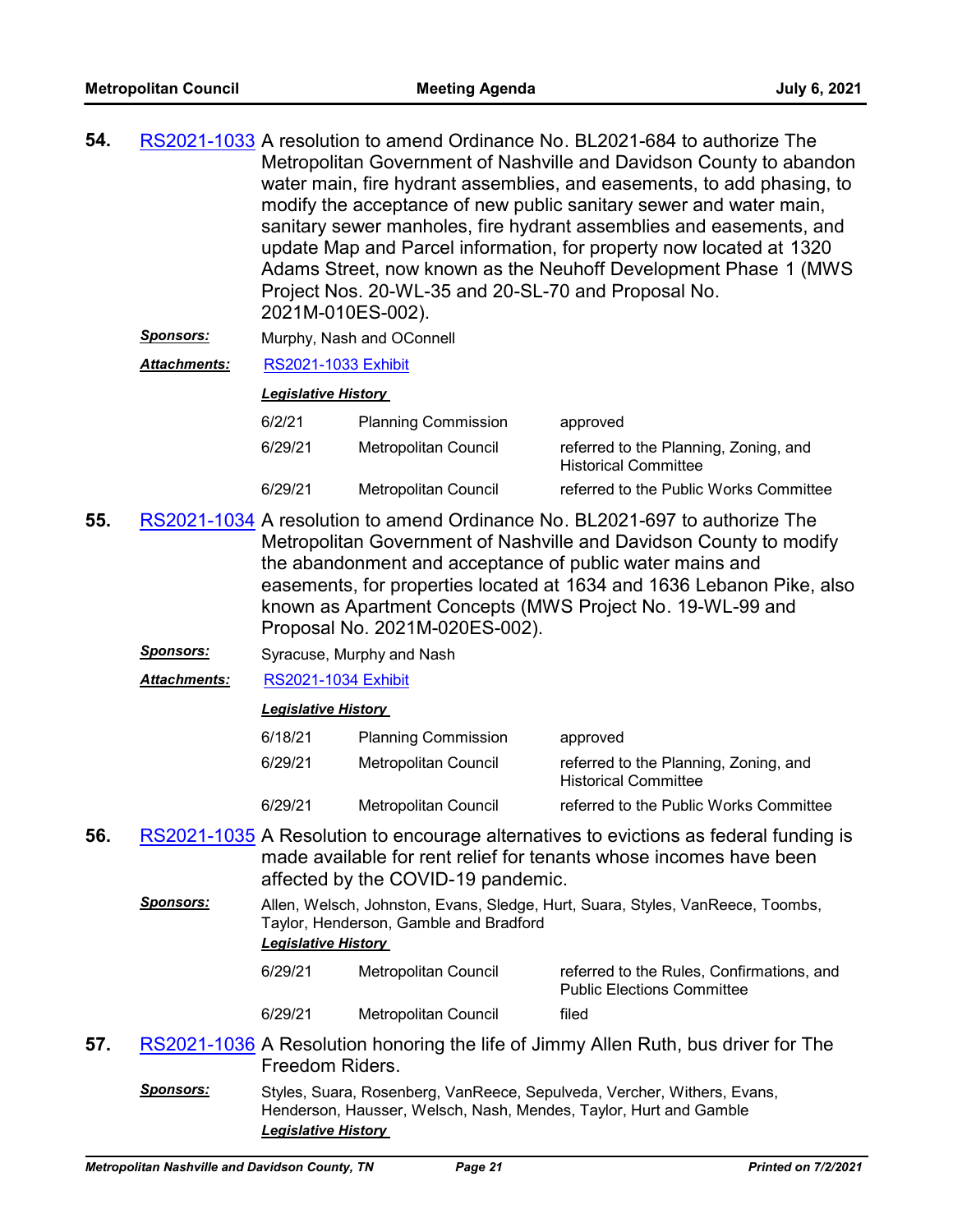| <b>Metropolitan Council</b> |                                |                                                                                                                                                                                                           | <b>July 6, 2021</b>                                          |                                                                                                                                                                                                                                                                              |
|-----------------------------|--------------------------------|-----------------------------------------------------------------------------------------------------------------------------------------------------------------------------------------------------------|--------------------------------------------------------------|------------------------------------------------------------------------------------------------------------------------------------------------------------------------------------------------------------------------------------------------------------------------------|
|                             |                                | 6/29/21                                                                                                                                                                                                   | Metropolitan Council                                         | referred to the Rules, Confirmations, and<br><b>Public Elections Committee</b>                                                                                                                                                                                               |
|                             |                                | 6/29/21                                                                                                                                                                                                   | Metropolitan Council                                         | filed                                                                                                                                                                                                                                                                        |
| 58.                         |                                | Addiction Day.                                                                                                                                                                                            |                                                              | RS2021-1037 A resolution recognizing July 23, 2021 as National Women Touched by                                                                                                                                                                                              |
|                             | <u>Sponsors:</u>               | Hurt                                                                                                                                                                                                      |                                                              |                                                                                                                                                                                                                                                                              |
|                             |                                | <b>Legislative History</b>                                                                                                                                                                                |                                                              |                                                                                                                                                                                                                                                                              |
|                             |                                | 6/29/21                                                                                                                                                                                                   | Metropolitan Council                                         | referred to the Rules, Confirmations, and<br><b>Public Elections Committee</b>                                                                                                                                                                                               |
|                             |                                | 6/29/21                                                                                                                                                                                                   | Metropolitan Council                                         | filed                                                                                                                                                                                                                                                                        |
|                             |                                |                                                                                                                                                                                                           | I. Bills on Introduction and First Reading                   |                                                                                                                                                                                                                                                                              |
| 59.                         | BL2021-792<br><b>Sponsors:</b> | Allen and Bradford                                                                                                                                                                                        | affordability in Nashville and Davidson County.              | An ordinance amending Chapter 2.136 of the Metropolitan Code to<br>require the Planning Department to provide periodic reports regarding<br>the Metropolitan Government's efforts to address the issue of housing                                                            |
|                             |                                | <b>Legislative History</b>                                                                                                                                                                                |                                                              |                                                                                                                                                                                                                                                                              |
|                             |                                | 6/29/21                                                                                                                                                                                                   | Metropolitan Council                                         | filed                                                                                                                                                                                                                                                                        |
| 60.                         | BL2021-793<br><u>Sponsors:</u> | An ordinance amending Section 13.08.030 of the Metropolitan Code<br>with respect to liability insurance coverage requirements in connection<br>with certain public right of way encroachments.<br>Withers |                                                              |                                                                                                                                                                                                                                                                              |
|                             |                                | <b>Legislative History</b>                                                                                                                                                                                |                                                              |                                                                                                                                                                                                                                                                              |
|                             |                                | 6/29/21                                                                                                                                                                                                   | Metropolitan Council                                         | filed                                                                                                                                                                                                                                                                        |
| 61.                         | BL2021-794                     | Roofs.                                                                                                                                                                                                    |                                                              | An ordinance amending Metropolitan Code of Laws Section 15.44.050,<br>Waters Diverted from Public Sewerage, by deleting subsection E. Green                                                                                                                                  |
|                             | Sponsors:                      | Nash                                                                                                                                                                                                      |                                                              |                                                                                                                                                                                                                                                                              |
| 62.                         | BL2021-795<br>Sponsors:        | Porterfield                                                                                                                                                                                               | pertaining to intermodal containers on residential property. | An ordinance to amend Section 16.24.330 of the Metropolitan Code                                                                                                                                                                                                             |
|                             |                                | <b>Legislative History</b>                                                                                                                                                                                |                                                              |                                                                                                                                                                                                                                                                              |
|                             |                                | 6/29/21                                                                                                                                                                                                   | Metropolitan Council                                         | filed                                                                                                                                                                                                                                                                        |
| 63.                         | BL2021-796                     |                                                                                                                                                                                                           | 17.12.020D (Proposal No. 2021Z-009TX-001).                   | An ordinance amending Sections 17.12.020 and 17.40.340 of the<br>Metropolitan Code to modify the maximum height permitted in the<br>RM9-A and RM15-A zoning districts, to amend the standards that may<br>be varied, and to make housekeeping amendments pertaining to Table |
|                             | <u>Sponsors:</u>               | Murphy<br><b>Legislative History</b>                                                                                                                                                                      |                                                              |                                                                                                                                                                                                                                                                              |
|                             |                                | 6/29/21                                                                                                                                                                                                   | Metropolitan Council                                         | filed                                                                                                                                                                                                                                                                        |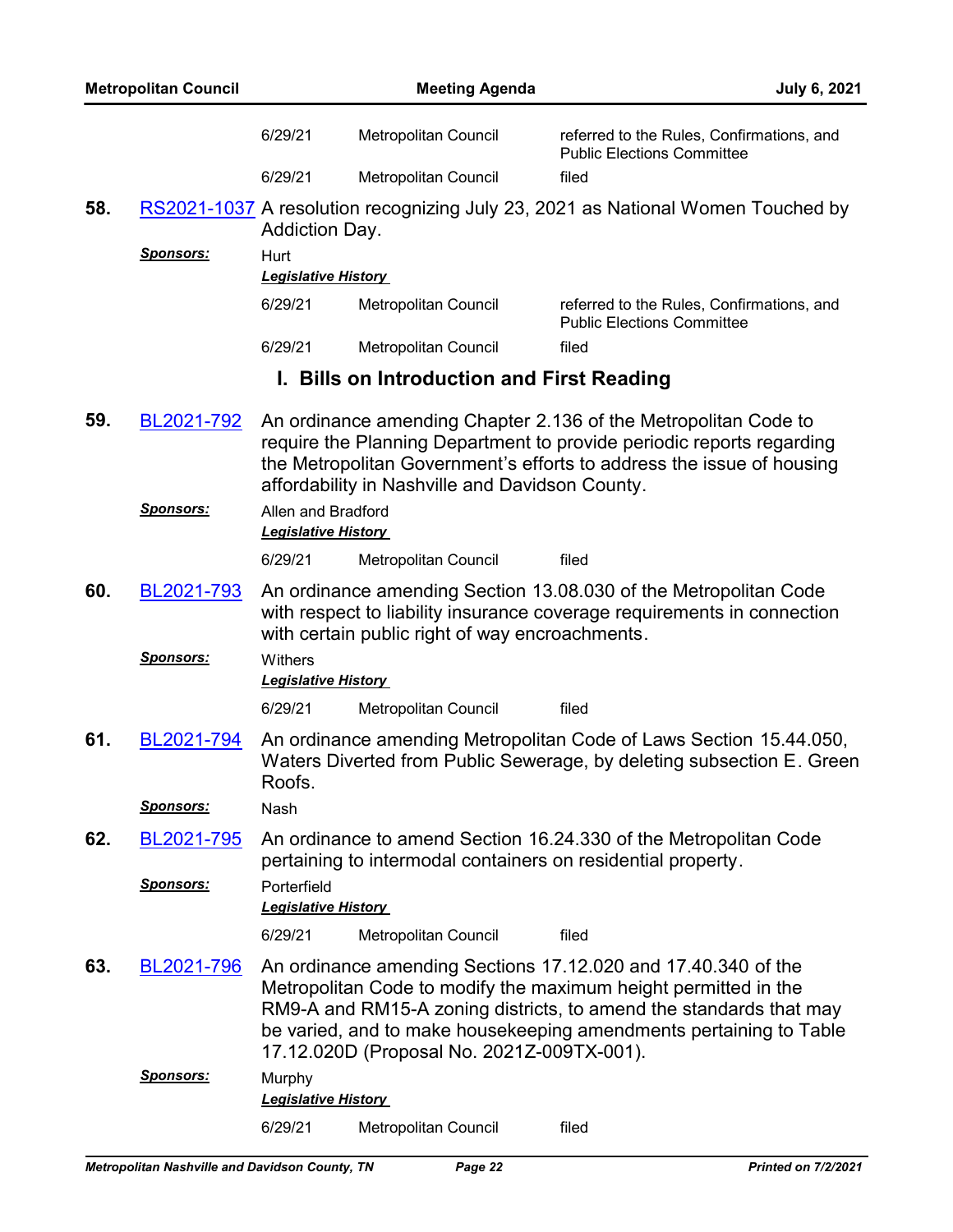| <b>Metropolitan Council</b> |                                |                                         | <b>Meeting Agenda</b><br><b>July 6, 2021</b>     |                                                                                                                                                                                                                                                                             |  |
|-----------------------------|--------------------------------|-----------------------------------------|--------------------------------------------------|-----------------------------------------------------------------------------------------------------------------------------------------------------------------------------------------------------------------------------------------------------------------------------|--|
|                             |                                | 6/29/21                                 | Metropolitan Council                             | referred to the Planning Commission                                                                                                                                                                                                                                         |  |
| 64.                         | BL2021-797<br><u>Sponsors:</u> | Withers<br><b>Legislative History</b>   | mixed use (Proposal No. 2021Z-011TX-001).        | An Ordinance amending Section 17.12.070 of the Metropolitan Code to<br>amend the requirements of the residential floor area ratio bonus in                                                                                                                                  |  |
|                             |                                | 6/29/21                                 | <b>Metropolitan Council</b>                      | filed                                                                                                                                                                                                                                                                       |  |
|                             |                                | 6/29/21                                 | Metropolitan Council                             | referred to the Planning Commission                                                                                                                                                                                                                                         |  |
| 65.                         | BL2021-798                     |                                         | home occupations (Proposal No. 2021Z-010TX-001). | An ordinance to amend Section 17.16.250 of the Metropolitan Code,<br>Zoning Regulations, to limit animal services as activities permitted as                                                                                                                                |  |
|                             | <u>Sponsors:</u>               | Rosenberg<br><b>Legislative History</b> |                                                  |                                                                                                                                                                                                                                                                             |  |
|                             |                                | 6/29/21                                 | Metropolitan Council                             | filed                                                                                                                                                                                                                                                                       |  |
|                             |                                | 6/29/21                                 | Metropolitan Council                             | referred to the Planning Commission                                                                                                                                                                                                                                         |  |
| 66.                         | BL2021-799                     |                                         | 2021M-013ES-001).                                | An ordinance authorizing the granting of temporary construction<br>easements to Piedmont Natural Gas Company, INC. ("Piedmont") on a<br>parcel or property owned by the Metropolitan Government (Proposal No.                                                               |  |
|                             | <u>Sponsors:</u>               |                                         | Henderson, Porterfield, Murphy and Nash          |                                                                                                                                                                                                                                                                             |  |
|                             | <u> Attachments:</u>           | <b>BL2021-799 Exhibit</b>               |                                                  |                                                                                                                                                                                                                                                                             |  |
|                             |                                | <b>Legislative History</b>              |                                                  |                                                                                                                                                                                                                                                                             |  |
|                             |                                | 2/19/21                                 | <b>Planning Commission</b>                       | approved                                                                                                                                                                                                                                                                    |  |
| 67.                         | BL2021-800                     |                                         | nature enacted on or before March 22, 2021.      | An ordinance readopting the Code of The Metropolitan Government of<br>Nashville and Davidson County, Tennessee, prepared by Municipal<br>Code Corporation including supplemental and replacement pages<br>thereof, containing certain ordinances of a general and permanent |  |
|                             | <b>Sponsors:</b>               | Johnston                                |                                                  |                                                                                                                                                                                                                                                                             |  |
| 68.                         | BL2021-801                     |                                         | 2021M-007AB-001).                                | An ordinance to amend the Geographic Information Systems Street and<br>Alley Centerline Layer for the Metropolitan Government of Nashville and<br>Davidson County by abandoning a portion of Hamilton Avenue<br>right-of-way adjacent to Map 10506026400. (Proposal Number  |  |
|                             | <b>Sponsors:</b>               | Sledge, Murphy, Nash and OConnell       |                                                  |                                                                                                                                                                                                                                                                             |  |
|                             | Attachments:                   | <b>BL2021-801 Exhibit</b>               |                                                  |                                                                                                                                                                                                                                                                             |  |
|                             |                                | <b>Legislative History</b>              |                                                  |                                                                                                                                                                                                                                                                             |  |
|                             |                                | 5/24/21                                 | <b>Planning Commission</b>                       | approved                                                                                                                                                                                                                                                                    |  |
|                             |                                | 6/14/21                                 | <b>Traffic and Parking</b><br>Commission         | approved                                                                                                                                                                                                                                                                    |  |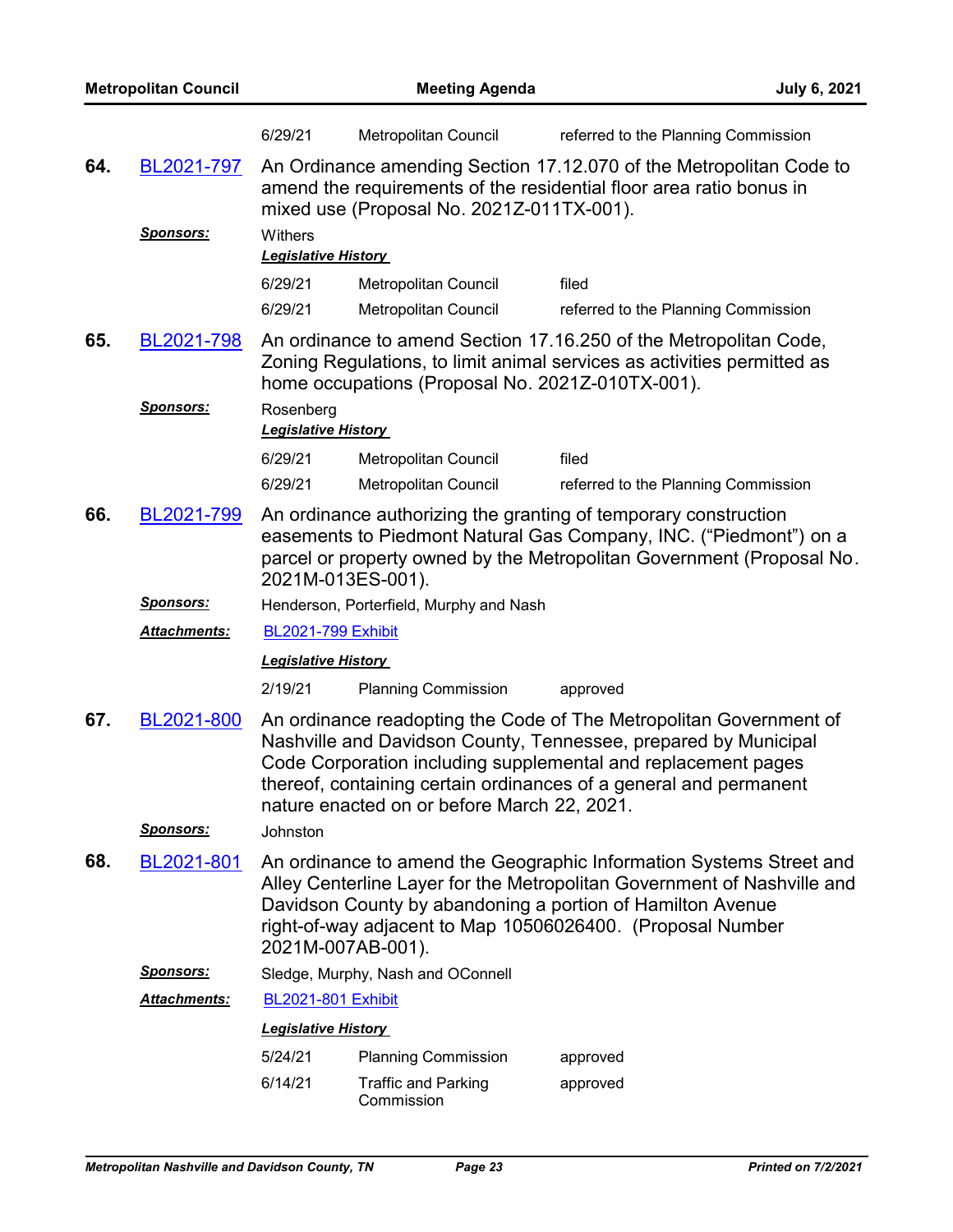| 69. | BL2021-802                                                                                                                                                                                                                                                                                                                                                                                                                                                                                                                | An ordinance authorizing The Metropolitan Government of Nashville and<br>Davidson County to abandon existing public sanitary sewer main,<br>sanitary sewer manhole and easements, and to accept new sanitary<br>sewer main, sanitary sewer manholes and easements, for two<br>properties located at 6001 and 6003 B Obrien Avenue, (MWS Project<br>No. 20-SL-302 and Proposal No. 2021M-047ES-001).                                                                                                                                                                                                               |                            |          |  |
|-----|---------------------------------------------------------------------------------------------------------------------------------------------------------------------------------------------------------------------------------------------------------------------------------------------------------------------------------------------------------------------------------------------------------------------------------------------------------------------------------------------------------------------------|-------------------------------------------------------------------------------------------------------------------------------------------------------------------------------------------------------------------------------------------------------------------------------------------------------------------------------------------------------------------------------------------------------------------------------------------------------------------------------------------------------------------------------------------------------------------------------------------------------------------|----------------------------|----------|--|
|     | Sponsors:                                                                                                                                                                                                                                                                                                                                                                                                                                                                                                                 |                                                                                                                                                                                                                                                                                                                                                                                                                                                                                                                                                                                                                   | Roberts, Murphy and Nash   |          |  |
|     | Attachments:                                                                                                                                                                                                                                                                                                                                                                                                                                                                                                              | <b>BL2021-802 Exhibit</b>                                                                                                                                                                                                                                                                                                                                                                                                                                                                                                                                                                                         |                            |          |  |
|     |                                                                                                                                                                                                                                                                                                                                                                                                                                                                                                                           | <b>Legislative History</b>                                                                                                                                                                                                                                                                                                                                                                                                                                                                                                                                                                                        |                            |          |  |
|     |                                                                                                                                                                                                                                                                                                                                                                                                                                                                                                                           | 6/2/21                                                                                                                                                                                                                                                                                                                                                                                                                                                                                                                                                                                                            | <b>Planning Commission</b> | approved |  |
| 70. | BL2021-803                                                                                                                                                                                                                                                                                                                                                                                                                                                                                                                | An ordinance authorizing The Metropolitan Government of Nashville and<br>Davidson County to abandon existing combination sewer and water<br>mains, combination sewer manholes, fire hydrant assemblies and<br>easements, and to accept new combination sewer, sanitary sewer and<br>water mains, combination sewer manholes/inlets, sanitary sewer<br>manholes, fire hydrant assemblies and easements, for five properties<br>located on Church Street and 12th Avenue North, also known as the<br>1111 Church Street Development (MWS Project Nos. 20-SL-221 and<br>20-WL-113 and Proposal No. 2021M-048ES-001). |                            |          |  |
|     | Sponsors:                                                                                                                                                                                                                                                                                                                                                                                                                                                                                                                 |                                                                                                                                                                                                                                                                                                                                                                                                                                                                                                                                                                                                                   | Murphy, Nash and OConnell  |          |  |
|     | <b>Attachments:</b>                                                                                                                                                                                                                                                                                                                                                                                                                                                                                                       | <b>BL2021-803 Exhibit</b>                                                                                                                                                                                                                                                                                                                                                                                                                                                                                                                                                                                         |                            |          |  |
|     |                                                                                                                                                                                                                                                                                                                                                                                                                                                                                                                           | <b>Legislative History</b>                                                                                                                                                                                                                                                                                                                                                                                                                                                                                                                                                                                        |                            |          |  |
|     |                                                                                                                                                                                                                                                                                                                                                                                                                                                                                                                           | 6/2/21                                                                                                                                                                                                                                                                                                                                                                                                                                                                                                                                                                                                            | <b>Planning Commission</b> | approved |  |
| 71. | An ordinance authorizing The Metropolitan Government of Nashville and<br>BL2021-804<br>Davidson County to abandon existing water and sanitary sewer, fire<br>hydrant assemblies, sanitary sewer manholes and easements and to<br>accept new water and sanitary sewer mains, fire hydrant assemblies,<br>sanitary sewer manholes and easements for property located at 300<br>Rains Avenue, also known as the MLS Fairgrounds development (MWS<br>Project Nos. 21-WL-15 and 21-SL-21 and Proposal No.<br>2021M-050ES-001). |                                                                                                                                                                                                                                                                                                                                                                                                                                                                                                                                                                                                                   |                            |          |  |

- *Sponsors:* Sledge, Murphy and Nash
- *Attachments:* [BL2021-804 Exhibit](http://nashville.legistar.com/gateway.aspx?M=F&ID=314d2089-a2a1-4b70-85f6-99e48d9805a6.pdf)

### *Legislative History*

6/10/21 Planning Commission approved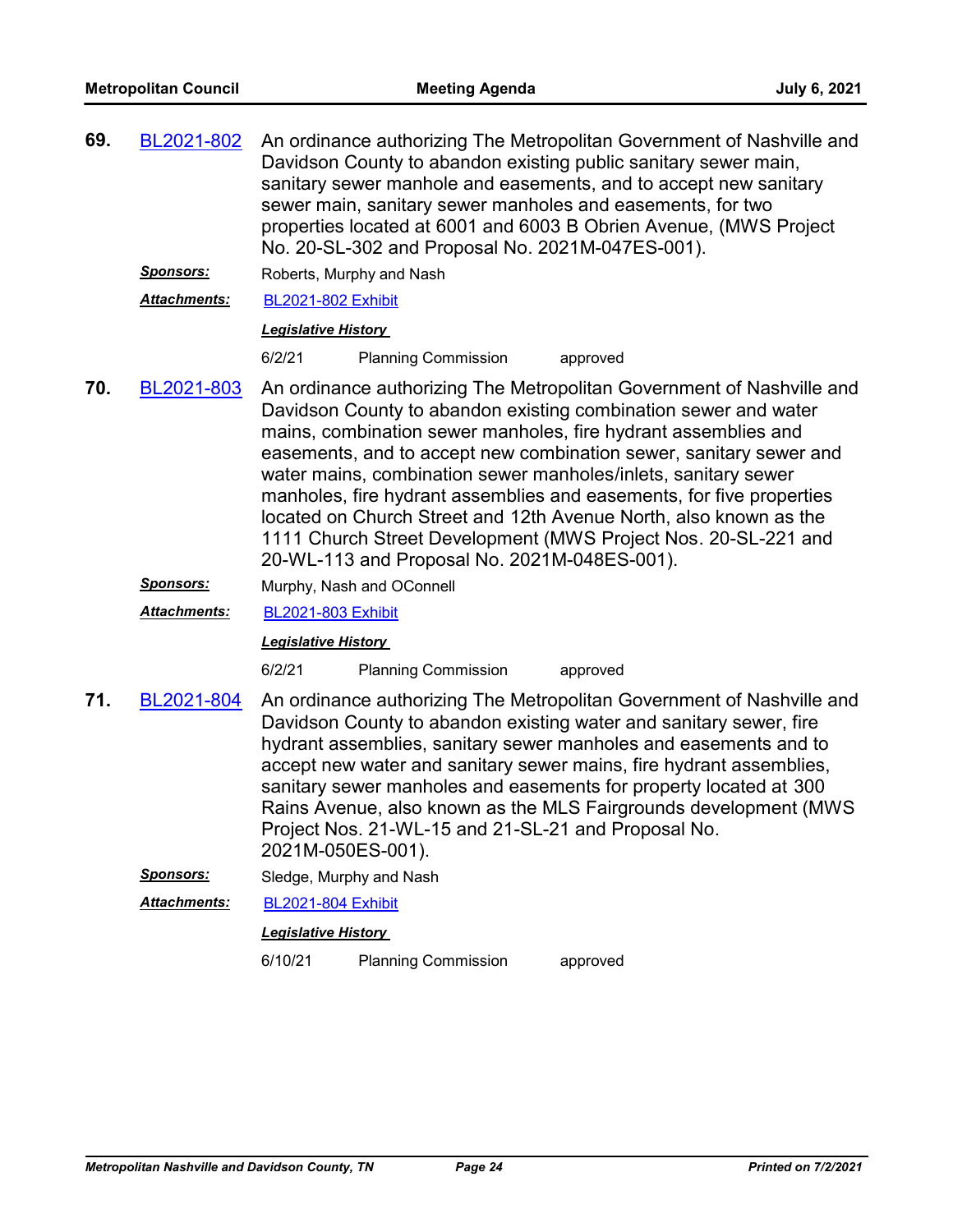| 72. | BL2021-805          | An ordinance authorizing The Metropolitan Government of Nashville and<br>Davidson County to accept a new sanitary sewer manhole, for property<br>located at 251 Venture Circle, also known as the 261 French Landing<br>development, (MWS Project Nos. 21-SL-33 and Proposal No.<br>2021M-049ES-001).                                                                                                           |                                       |          |  |  |
|-----|---------------------|-----------------------------------------------------------------------------------------------------------------------------------------------------------------------------------------------------------------------------------------------------------------------------------------------------------------------------------------------------------------------------------------------------------------|---------------------------------------|----------|--|--|
|     | <u>Sponsors:</u>    |                                                                                                                                                                                                                                                                                                                                                                                                                 | Toombs, Murphy and Nash               |          |  |  |
|     | <b>Attachments:</b> | <b>BL2021-805 Exhibit</b>                                                                                                                                                                                                                                                                                                                                                                                       |                                       |          |  |  |
|     |                     | <b>Legislative History</b>                                                                                                                                                                                                                                                                                                                                                                                      |                                       |          |  |  |
|     |                     | 6/10/21                                                                                                                                                                                                                                                                                                                                                                                                         | <b>Planning Commission</b>            | approved |  |  |
| 73. | BL2021-806          | An ordinance authorizing The Metropolitan Government of Nashville and<br>Davidson County to relocate a public fire hydrant assembly, for<br>properties located at 750 and 754 Douglas Avenue (MWS Project Nos.<br>21-WL-47 and Proposal No. 2021M-051ES-001).                                                                                                                                                   |                                       |          |  |  |
|     | Sponsors:           | Parker, Murphy and Nash                                                                                                                                                                                                                                                                                                                                                                                         |                                       |          |  |  |
|     | Attachments:        | <b>BL2021-806 Exhibit</b>                                                                                                                                                                                                                                                                                                                                                                                       |                                       |          |  |  |
|     |                     | <b>Legislative History</b>                                                                                                                                                                                                                                                                                                                                                                                      |                                       |          |  |  |
|     |                     | 6/10/21                                                                                                                                                                                                                                                                                                                                                                                                         | <b>Planning Commission</b>            | approved |  |  |
| 74. | BL2021-807          | An ordinance authorizing The Metropolitan Government of Nashville and<br>Davidson County to accept new water main, fire hydrant assemblies and<br>easements, for property located at 1320 Adams Street, also known as<br>the Neuhoff Development Phase 2 (MWS Project No. 21-WL-31 and<br>Proposal No. 2021M-052ES-001).                                                                                        |                                       |          |  |  |
|     | <u>Sponsors:</u>    |                                                                                                                                                                                                                                                                                                                                                                                                                 | Murphy, Nash and OConnell             |          |  |  |
|     | Attachments:        | <b>BL2021-807 Exhibit</b>                                                                                                                                                                                                                                                                                                                                                                                       |                                       |          |  |  |
|     |                     | <b>Legislative History</b>                                                                                                                                                                                                                                                                                                                                                                                      |                                       |          |  |  |
|     |                     | 6/18/21                                                                                                                                                                                                                                                                                                                                                                                                         | <b>Planning Commission</b>            | approved |  |  |
| 75. | BL2021-808          | An ordinance to amend Title 17 of the Metropolitan Code of Laws, the<br>Zoning Ordinance of The Metropolitan Government of Nashville and<br>Davidson County by changing from RS7.5 to RM20-A-NS zoning for<br>properties located at 473 and 475 Timmons Street, at the southeast<br>corner of Timmons Street and Meade Avenue (0.48 acres), all of which<br>is described herein (Proposal No. 2021Z-046PR-001). |                                       |          |  |  |
|     | <b>Sponsors:</b>    | Welsch                                                                                                                                                                                                                                                                                                                                                                                                          |                                       |          |  |  |
|     | Attachments:        | <b>BL2021-808 Sketch</b>                                                                                                                                                                                                                                                                                                                                                                                        |                                       |          |  |  |
|     |                     | <b>Legislative History</b>                                                                                                                                                                                                                                                                                                                                                                                      |                                       |          |  |  |
|     |                     | 6/10/21                                                                                                                                                                                                                                                                                                                                                                                                         | <b>Planning Commission</b><br>$(6-0)$ | approved |  |  |
|     |                     | 6/29/21                                                                                                                                                                                                                                                                                                                                                                                                         | Metropolitan Council                  | filed    |  |  |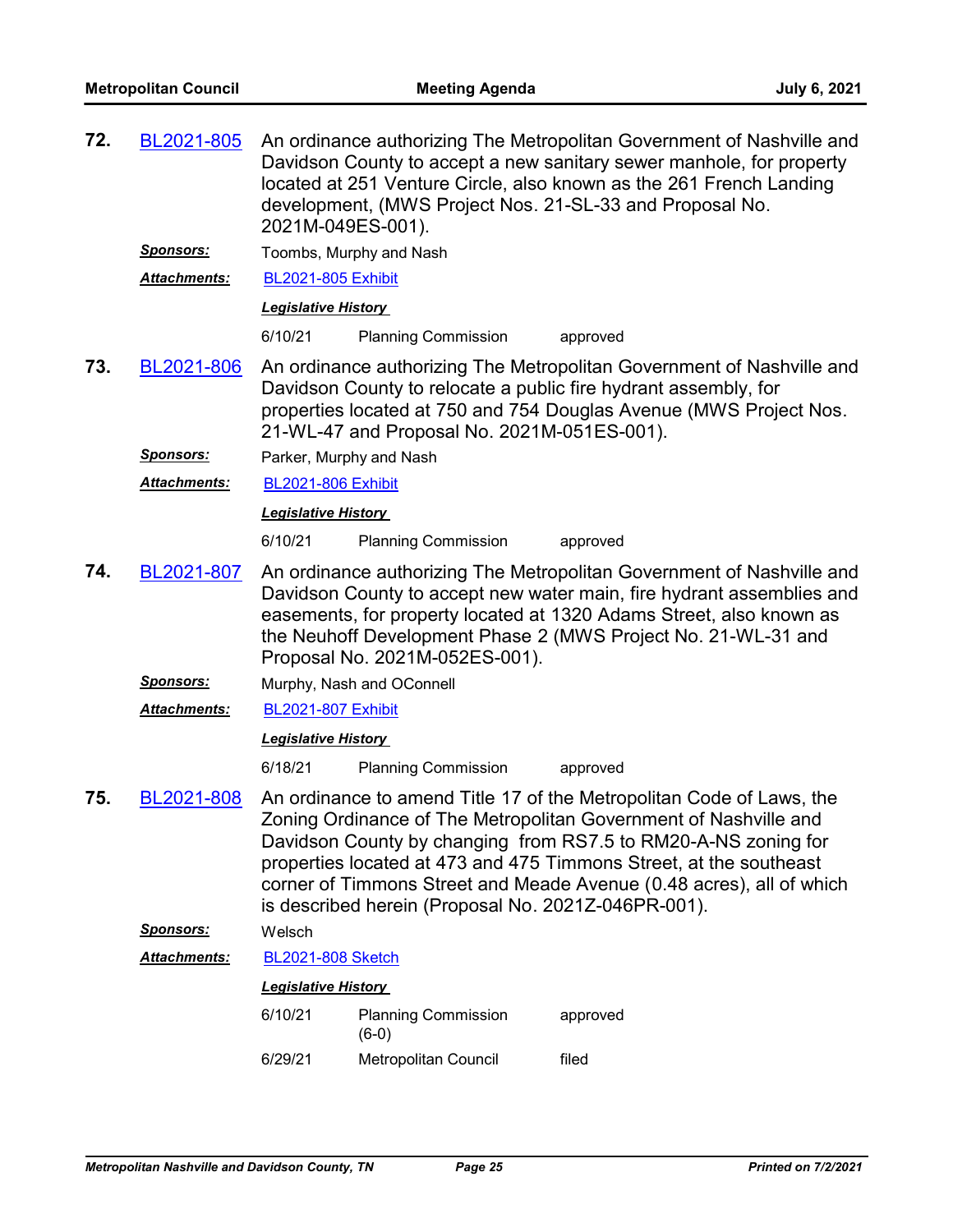| 76. | BL2021-809 | An ordinance to amend Title 17 of the Metropolitan Code of Laws, the<br>Zoning Ordinance of The Metropolitan Government of Nashville and<br>Davidson County, by amending Ordinance No. BL2006-1303, as<br>amended, by amending the SP zoning for various properties located<br>north of Maxwell Road, (52.94 acres), approximately 430 feet east of<br>Flagstone Drive, to delete a condition in the SP pertaining to the<br>construction of turn lanes at the intersection of Maxwell Road and<br>LaVergne/Couchville Pike, and to accept a financial contribution in lieu |
|-----|------------|-----------------------------------------------------------------------------------------------------------------------------------------------------------------------------------------------------------------------------------------------------------------------------------------------------------------------------------------------------------------------------------------------------------------------------------------------------------------------------------------------------------------------------------------------------------------------------|
|     |            | of construction from the developer of the Davenport Downs SP, all of<br>which is described herein (Proposal No. 2006SP-081-008).                                                                                                                                                                                                                                                                                                                                                                                                                                            |

*Sponsors:* Lee

*Attachments:* [BL2021-809 Owner List](http://nashville.legistar.com/gateway.aspx?M=F&ID=cfb3ac35-cadc-4f83-8b2e-cafe685238b6.xlsx)

#### *Legislative History*

| 6/29/21 | Metropolitan Council | filed                               |
|---------|----------------------|-------------------------------------|
| 6/29/21 | Metropolitan Council | referred to the Planning Commission |

An ordinance to amend Title 17 of the Metropolitan Code of Laws, the Zoning Ordinance of The Metropolitan Government of Nashville and Davidson County, by changing from RS10 to SP zoning for properties located at 301 Ben Allen Road and Ben Allen Road (unnumbered), to permit 245 multi-family residential units, all of which is described herein (Proposal No. 2021SP-020-001). **77.** [BL2021-810](http://nashville.legistar.com/gateway.aspx?m=l&id=/matter.aspx?key=2311)

#### *Sponsors:* VanReece

[BL2021-810 Plans](http://nashville.legistar.com/gateway.aspx?M=F&ID=8463ed86-e3c2-466c-a523-038095842308.pdf) *Attachments:*

[BL2021-810 Sketch](http://nashville.legistar.com/gateway.aspx?M=F&ID=d90a8338-4b19-45cc-a5c7-453df8bc4173.docx)

#### *Legislative History*

- 6/29/21 Metropolitan Council referred to the Planning Commission 6/10/21 Planning Commission reset to June 24, 2021 6/24/21 Planning Commission reset to July 22, 2021
- 6/29/21 Metropolitan Council filed
- An ordinance to amend Title 17 of the Metropolitan Code of Laws, the Zoning Ordinance of The Metropolitan Government of Nashville and Davidson County, by changing from R6 to RM9 for properties located at 5607, 5607 B, 5609 and 5611 Morrow Road, approximately 60 feet southeast of 57th Avenue North (2.46 acres), all of which is described herein (Proposal No. 2021Z-035PR-001). **78.** [BL2021-811](http://nashville.legistar.com/gateway.aspx?m=l&id=/matter.aspx?key=13336)

## *Sponsors:* Roberts

*Attachments:* [BL2021-811 Sketch](http://nashville.legistar.com/gateway.aspx?M=F&ID=2327f2df-3e90-481b-8f41-d792ad0cd7f8.docx)

| 5/27/21 | <b>Planning Commission</b><br>$(6-0)$ | disapproved |
|---------|---------------------------------------|-------------|
| 6/29/21 | Metropolitan Council                  | filed       |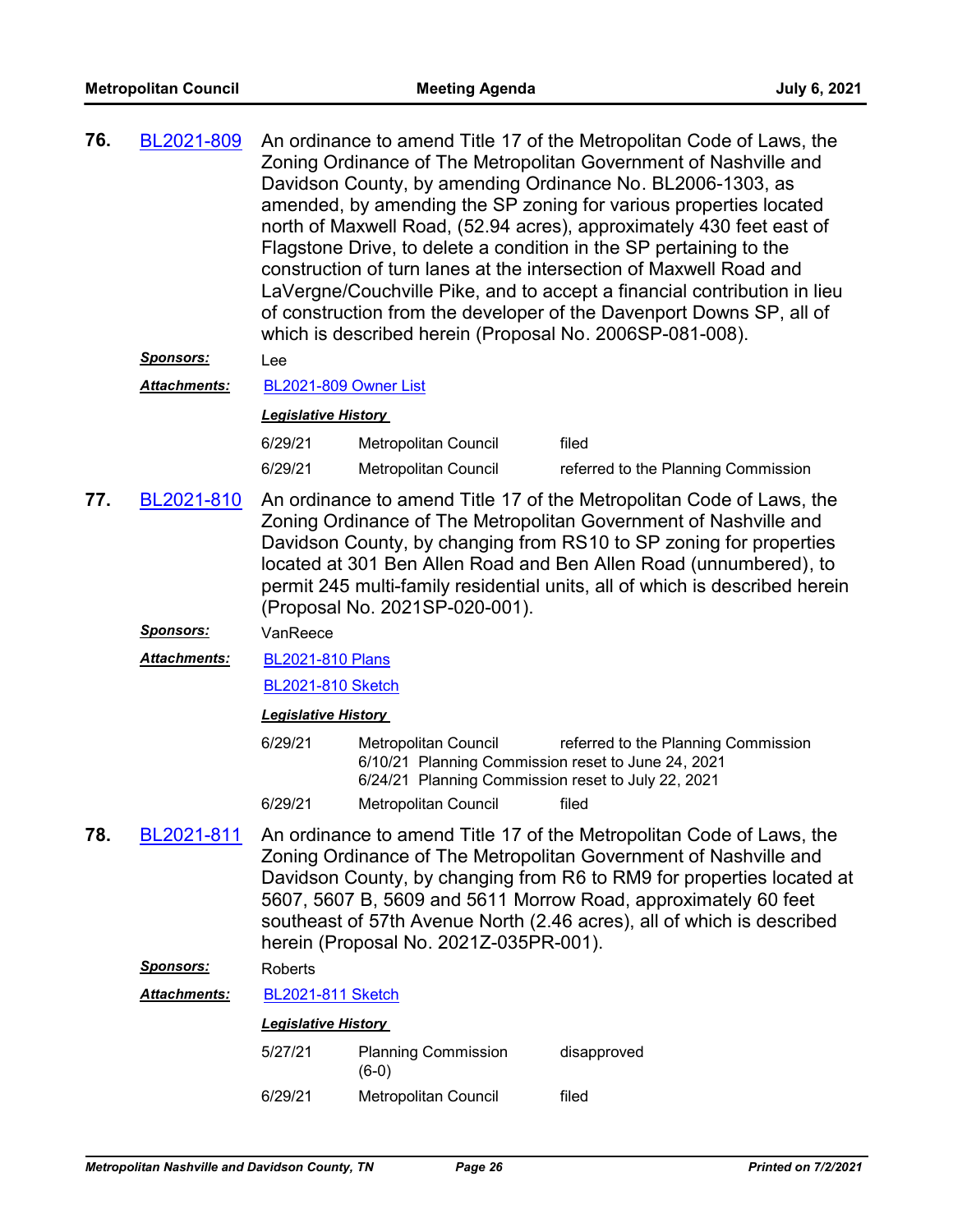| 79. | BL2021-812                                    | An ordinance to amend Title 17 of the Metropolitan Code of Laws, the<br>Zoning Ordinance of The Metropolitan Government of Nashville and<br>Davidson County, by changing from IWD to MUG-A zoning for<br>properties located at 504, 508, 510, 512, 514, 518 and 520 Thompson<br>Lane and 2807 Grandview Avenue, at the northwest corner of<br>Grandview Avenue and Thompson Lane (4.51 acres), all of which is<br>described herein (Proposal No. 2021Z-048PR-001). |                                       |                                                                                                                                                                                                                                                                                                                                                                                                                             |  |  |
|-----|-----------------------------------------------|--------------------------------------------------------------------------------------------------------------------------------------------------------------------------------------------------------------------------------------------------------------------------------------------------------------------------------------------------------------------------------------------------------------------------------------------------------------------|---------------------------------------|-----------------------------------------------------------------------------------------------------------------------------------------------------------------------------------------------------------------------------------------------------------------------------------------------------------------------------------------------------------------------------------------------------------------------------|--|--|
|     | <u>Sponsors:</u>                              | Welsch                                                                                                                                                                                                                                                                                                                                                                                                                                                             |                                       |                                                                                                                                                                                                                                                                                                                                                                                                                             |  |  |
|     | <b>Attachments:</b>                           | <b>BL2021-812 Sketch</b>                                                                                                                                                                                                                                                                                                                                                                                                                                           |                                       |                                                                                                                                                                                                                                                                                                                                                                                                                             |  |  |
|     |                                               | <b>Legislative History</b>                                                                                                                                                                                                                                                                                                                                                                                                                                         |                                       |                                                                                                                                                                                                                                                                                                                                                                                                                             |  |  |
|     |                                               | 5/27/21                                                                                                                                                                                                                                                                                                                                                                                                                                                            | <b>Planning Commission</b><br>$(6-0)$ | approved                                                                                                                                                                                                                                                                                                                                                                                                                    |  |  |
|     |                                               | 6/29/21                                                                                                                                                                                                                                                                                                                                                                                                                                                            | Metropolitan Council                  | filed                                                                                                                                                                                                                                                                                                                                                                                                                       |  |  |
| 80. | BL2021-813                                    | An ordinance to amend Title 17 of the Metropolitan Code of Laws, the<br>Zoning Ordinance of The Metropolitan Government of Nashville and<br>Davidson County, by changing from RS10 and R8 to SP zoning for<br>properties located at 1105 and 1107 W Trinity Lane, W Trinity Lane<br>(unnumbered), and Old Buena Vista Road (unnumbered), to permit 193<br>multi-family residential units, all of which is described herein (Proposal<br>No. 2021SP-029-001).       |                                       |                                                                                                                                                                                                                                                                                                                                                                                                                             |  |  |
|     | Sponsors:                                     | Toombs                                                                                                                                                                                                                                                                                                                                                                                                                                                             |                                       |                                                                                                                                                                                                                                                                                                                                                                                                                             |  |  |
|     | Attachments:                                  | <b>BL2021-813 Plans</b>                                                                                                                                                                                                                                                                                                                                                                                                                                            |                                       |                                                                                                                                                                                                                                                                                                                                                                                                                             |  |  |
|     |                                               | <b>BL2021-813 Sketch</b>                                                                                                                                                                                                                                                                                                                                                                                                                                           |                                       |                                                                                                                                                                                                                                                                                                                                                                                                                             |  |  |
|     |                                               | <b>Legislative History</b>                                                                                                                                                                                                                                                                                                                                                                                                                                         |                                       |                                                                                                                                                                                                                                                                                                                                                                                                                             |  |  |
|     |                                               | 6/24/21                                                                                                                                                                                                                                                                                                                                                                                                                                                            | <b>Planning Commission</b>            | approved with conditions, disapproved<br>without                                                                                                                                                                                                                                                                                                                                                                            |  |  |
|     |                                               |                                                                                                                                                                                                                                                                                                                                                                                                                                                                    | $(7-0)$                               |                                                                                                                                                                                                                                                                                                                                                                                                                             |  |  |
|     |                                               | 6/29/21                                                                                                                                                                                                                                                                                                                                                                                                                                                            | Metropolitan Council                  | filed                                                                                                                                                                                                                                                                                                                                                                                                                       |  |  |
| 81. | BL2021-814<br>(Proposal No. 2021Z-039PR-001). |                                                                                                                                                                                                                                                                                                                                                                                                                                                                    |                                       | An ordinance to amend Title 17 of the Metropolitan Code of Laws, the<br>Zoning Ordinance of The Metropolitan Government of Nashville and<br>Davidson County, by changing from R10 to RM15-A-NS zoning for<br>properties located at 404 Old Hickory Boulevard and Old Hickory<br>Boulevard (unnumbered), at the northeast corner of Walker Street and<br>Old Hickory Boulevard (0.70 acres, all of which is described herein |  |  |
|     | Sponsors:                                     | VanReece                                                                                                                                                                                                                                                                                                                                                                                                                                                           |                                       |                                                                                                                                                                                                                                                                                                                                                                                                                             |  |  |
|     | <b>Attachments:</b>                           | <b>BL2021-814 Sketch</b>                                                                                                                                                                                                                                                                                                                                                                                                                                           |                                       |                                                                                                                                                                                                                                                                                                                                                                                                                             |  |  |
|     |                                               | <b>Legislative History</b>                                                                                                                                                                                                                                                                                                                                                                                                                                         |                                       |                                                                                                                                                                                                                                                                                                                                                                                                                             |  |  |
|     |                                               | 5/27/21                                                                                                                                                                                                                                                                                                                                                                                                                                                            | <b>Planning Commission</b><br>$(6-0)$ | approved with conditions                                                                                                                                                                                                                                                                                                                                                                                                    |  |  |
|     |                                               | 6/29/21                                                                                                                                                                                                                                                                                                                                                                                                                                                            | Metropolitan Council                  | filed                                                                                                                                                                                                                                                                                                                                                                                                                       |  |  |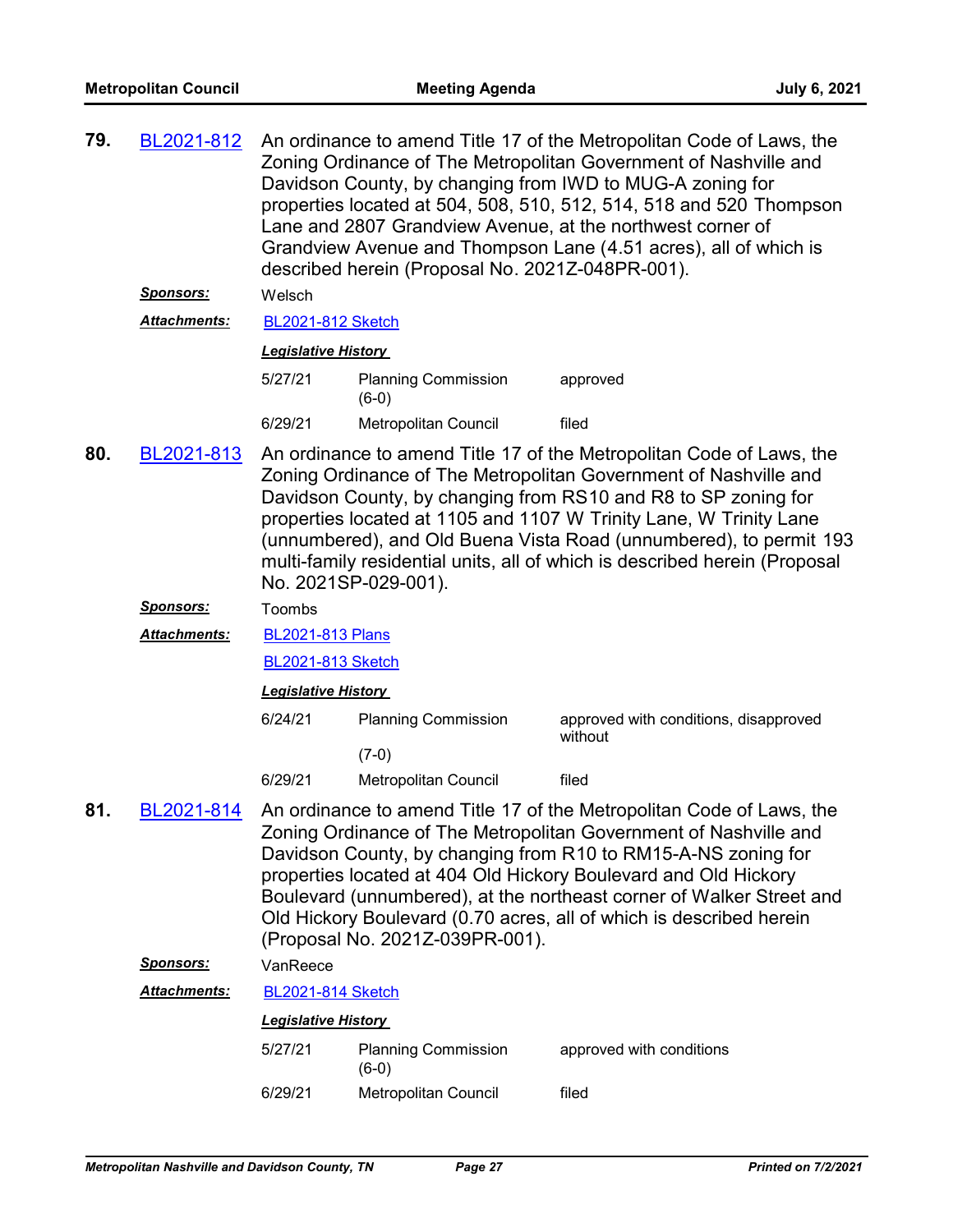| 82. | BL2021-815          | An ordinance to amend Title 17 of the Metropolitan Code of Laws, the<br>Zoning Ordinance of The Metropolitan Government of Nashville and<br>Davidson County, by changing from CS, IWD, MUL, and MUL-A to SP<br>zoning for properties located at 1214, 1216, 1218, 1220, 1230, and<br>1232 Martin Street, 1309 Brown Street, 441, 447, 448, 449, and 451<br>Humphreys Street and Humphreys Street (unnumbered), along Houston<br>Street, down Brown Street and along either side of Humphreys Street<br>(6.12 acres), to permit a mixed use development, all of which is<br>described herein (Proposal No. 2021SP-010-001). |                                       |                                                  |  |  |
|-----|---------------------|----------------------------------------------------------------------------------------------------------------------------------------------------------------------------------------------------------------------------------------------------------------------------------------------------------------------------------------------------------------------------------------------------------------------------------------------------------------------------------------------------------------------------------------------------------------------------------------------------------------------------|---------------------------------------|--------------------------------------------------|--|--|
|     | <u>Sponsors:</u>    | Sledge                                                                                                                                                                                                                                                                                                                                                                                                                                                                                                                                                                                                                     |                                       |                                                  |  |  |
|     | <b>Attachments:</b> | BL2021-815 Owner List                                                                                                                                                                                                                                                                                                                                                                                                                                                                                                                                                                                                      |                                       |                                                  |  |  |
|     |                     | <b>BL2021-815 Plans</b>                                                                                                                                                                                                                                                                                                                                                                                                                                                                                                                                                                                                    |                                       |                                                  |  |  |
|     |                     | <b>BL2021-815 Sketch</b>                                                                                                                                                                                                                                                                                                                                                                                                                                                                                                                                                                                                   |                                       |                                                  |  |  |
|     |                     | <b>Legislative History</b>                                                                                                                                                                                                                                                                                                                                                                                                                                                                                                                                                                                                 |                                       |                                                  |  |  |
|     |                     | 3/25/21                                                                                                                                                                                                                                                                                                                                                                                                                                                                                                                                                                                                                    | <b>Planning Commission</b>            | approved with conditions, disapproved<br>without |  |  |
|     |                     | 6/29/21                                                                                                                                                                                                                                                                                                                                                                                                                                                                                                                                                                                                                    | $(6-0-1)$<br>Metropolitan Council     | filed                                            |  |  |
|     |                     |                                                                                                                                                                                                                                                                                                                                                                                                                                                                                                                                                                                                                            |                                       |                                                  |  |  |
| 83. | BL2021-816          | An ordinance to amend Title 17 of the Metropolitan Code of Laws, the<br>Zoning Ordinance of The Metropolitan Government of Nashville and<br>Davidson County, by changing from RS7.5 to R8-A zoning for properties<br>located at 460, 464 and 468 Radnor Street, approximately 170 feet west<br>of Nolensville Pike (0.78 acres), all of which is described herein<br>(Proposal No. 2021Z-053PR-001).                                                                                                                                                                                                                       |                                       |                                                  |  |  |
|     | <u>Sponsors:</u>    | Welsch                                                                                                                                                                                                                                                                                                                                                                                                                                                                                                                                                                                                                     |                                       |                                                  |  |  |
|     | Attachments:        | <b>BL2021-816 Sketch</b>                                                                                                                                                                                                                                                                                                                                                                                                                                                                                                                                                                                                   |                                       |                                                  |  |  |
|     |                     | <b>Legislative History</b>                                                                                                                                                                                                                                                                                                                                                                                                                                                                                                                                                                                                 |                                       |                                                  |  |  |
|     |                     | 6/10/21                                                                                                                                                                                                                                                                                                                                                                                                                                                                                                                                                                                                                    | <b>Planning Commission</b><br>$(6-0)$ | approved                                         |  |  |
|     |                     | 6/29/21                                                                                                                                                                                                                                                                                                                                                                                                                                                                                                                                                                                                                    | Metropolitan Council                  | filed                                            |  |  |
| 84. | BL2021-817          | An ordinance to amend Title 17 of the Metropolitan Code of Laws, the<br>Zoning Ordinance of The Metropolitan Government of Nashville and<br>Davidson County, by changing from R10 to SP zoning for property<br>located at 3051 Stokers Lane, at the northwest corner of Stokers Lane<br>and Buena Vista Pike (10.74 acres), to permit 96 multi-family residential<br>units, all of which is described herein (Proposal No. 2021SP-014-001).                                                                                                                                                                                |                                       |                                                  |  |  |
|     | <u>Sponsors:</u>    | Toombs                                                                                                                                                                                                                                                                                                                                                                                                                                                                                                                                                                                                                     |                                       |                                                  |  |  |
|     | <b>Attachments:</b> | <b>BL2021-817 Plans</b>                                                                                                                                                                                                                                                                                                                                                                                                                                                                                                                                                                                                    |                                       |                                                  |  |  |
|     |                     | <b>BL2021-817 Sketch</b>                                                                                                                                                                                                                                                                                                                                                                                                                                                                                                                                                                                                   |                                       |                                                  |  |  |
|     |                     | <b>Legislative History</b>                                                                                                                                                                                                                                                                                                                                                                                                                                                                                                                                                                                                 |                                       |                                                  |  |  |
|     |                     | 5/27/21                                                                                                                                                                                                                                                                                                                                                                                                                                                                                                                                                                                                                    | <b>Planning Commission</b>            | approved with conditions, disapproved<br>without |  |  |
|     |                     |                                                                                                                                                                                                                                                                                                                                                                                                                                                                                                                                                                                                                            | $(6-0)$                               |                                                  |  |  |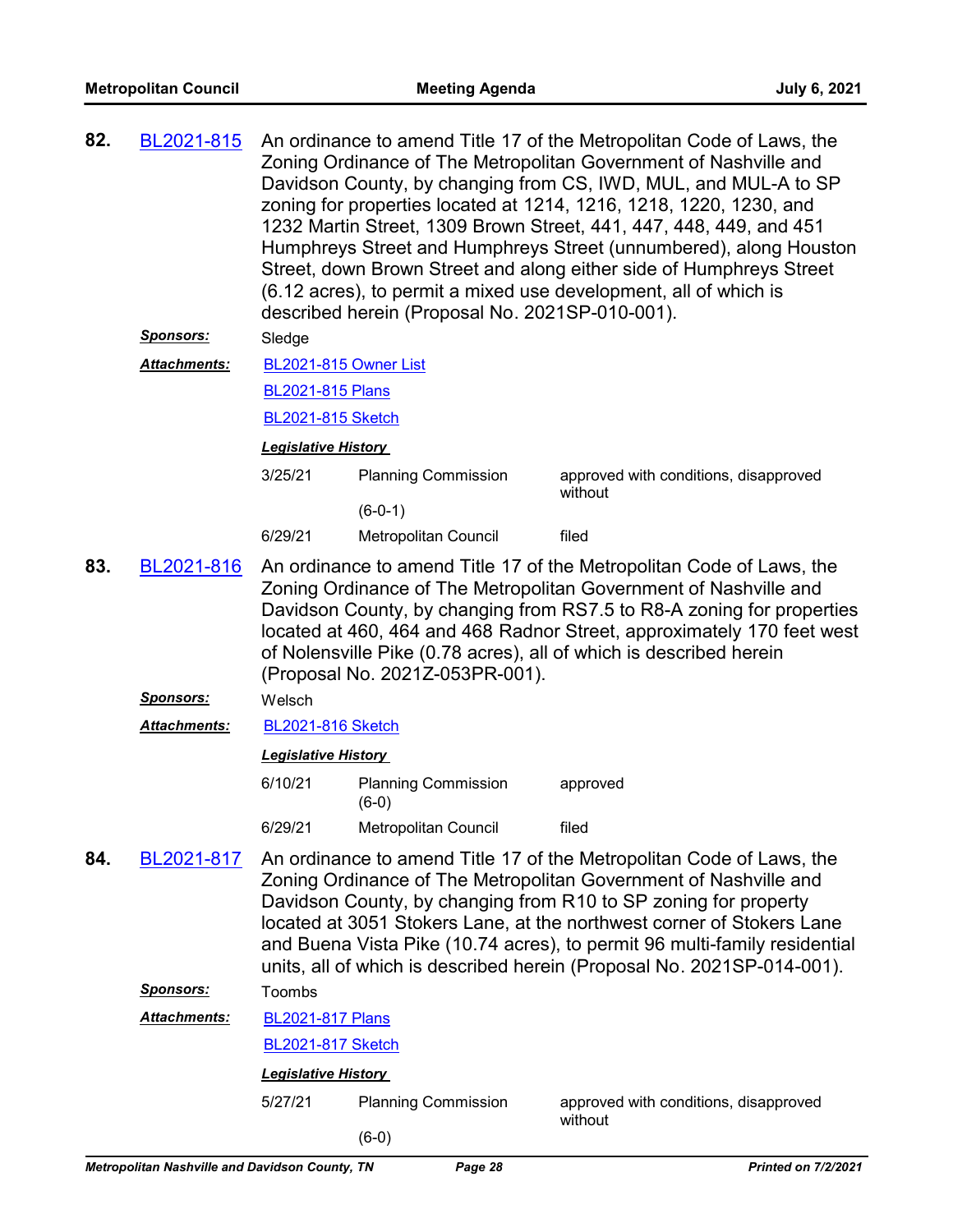| <b>Metropolitan Council</b> |                     |                            | <b>Meeting Agenda</b>                                                                                                                                                                                                                                                                                                                                                                                    | <b>July 6, 2021</b>                                                                                                                                                                                                                                                                                                                                                                                                                                                                                   |  |  |  |
|-----------------------------|---------------------|----------------------------|----------------------------------------------------------------------------------------------------------------------------------------------------------------------------------------------------------------------------------------------------------------------------------------------------------------------------------------------------------------------------------------------------------|-------------------------------------------------------------------------------------------------------------------------------------------------------------------------------------------------------------------------------------------------------------------------------------------------------------------------------------------------------------------------------------------------------------------------------------------------------------------------------------------------------|--|--|--|
|                             |                     | 6/29/21                    | Metropolitan Council                                                                                                                                                                                                                                                                                                                                                                                     | filed                                                                                                                                                                                                                                                                                                                                                                                                                                                                                                 |  |  |  |
| 85.                         | BL2021-818          |                            | An ordinance to amend Title 17 of the Metropolitan Code of Laws, the<br>Zoning Ordinance of The Metropolitan Government of Nashville and<br>Davidson County, by changing from R8 to ORI zoning for properties<br>located at 610, 628, 634, and 640 Ermac Drive, approximately 330 feet<br>south of Sims Branch Way (3.62 acres), all of which is described herein<br>(Proposal No. 2021Z-067PR-001).     |                                                                                                                                                                                                                                                                                                                                                                                                                                                                                                       |  |  |  |
|                             | <u>Sponsors:</u>    | Syracuse                   |                                                                                                                                                                                                                                                                                                                                                                                                          |                                                                                                                                                                                                                                                                                                                                                                                                                                                                                                       |  |  |  |
|                             | <b>Attachments:</b> | <b>BL2021-818 Sketch</b>   |                                                                                                                                                                                                                                                                                                                                                                                                          |                                                                                                                                                                                                                                                                                                                                                                                                                                                                                                       |  |  |  |
|                             |                     | <b>Legislative History</b> |                                                                                                                                                                                                                                                                                                                                                                                                          |                                                                                                                                                                                                                                                                                                                                                                                                                                                                                                       |  |  |  |
|                             |                     | 6/29/21                    | Metropolitan Council                                                                                                                                                                                                                                                                                                                                                                                     | filed                                                                                                                                                                                                                                                                                                                                                                                                                                                                                                 |  |  |  |
|                             |                     | 6/29/21                    | Metropolitan Council                                                                                                                                                                                                                                                                                                                                                                                     | referred to the Planning Commission                                                                                                                                                                                                                                                                                                                                                                                                                                                                   |  |  |  |
| 86.                         | BL2021-819          |                            | An ordinance to amend Title 17 of the Metropolitan Code of Laws, the<br>Zoning Ordinance of The Metropolitan Government of Nashville and<br>Davidson County, by cancelling a portion of a Planned Unit<br>Development Overlay District for properties located at 646, 700, 704,<br>706, 708 and 712 Ermac Drive, zoned ORI (5.59 acres), all of which is<br>described herein (Proposal No. 177-74P-006). |                                                                                                                                                                                                                                                                                                                                                                                                                                                                                                       |  |  |  |
|                             | <u>Sponsors:</u>    | Syracuse                   |                                                                                                                                                                                                                                                                                                                                                                                                          |                                                                                                                                                                                                                                                                                                                                                                                                                                                                                                       |  |  |  |
|                             | Attachments:        | <b>BL2021-819 Sketch</b>   |                                                                                                                                                                                                                                                                                                                                                                                                          |                                                                                                                                                                                                                                                                                                                                                                                                                                                                                                       |  |  |  |
|                             |                     | <b>Legislative History</b> |                                                                                                                                                                                                                                                                                                                                                                                                          |                                                                                                                                                                                                                                                                                                                                                                                                                                                                                                       |  |  |  |
|                             |                     | 6/29/21                    | Metropolitan Council                                                                                                                                                                                                                                                                                                                                                                                     | filed                                                                                                                                                                                                                                                                                                                                                                                                                                                                                                 |  |  |  |
|                             |                     | 6/29/21                    | Metropolitan Council                                                                                                                                                                                                                                                                                                                                                                                     | referred to the Planning Commission                                                                                                                                                                                                                                                                                                                                                                                                                                                                   |  |  |  |
| 87.                         | BL2021-820          | 2020SP-047-002).           |                                                                                                                                                                                                                                                                                                                                                                                                          | An ordinance to amend Title 17 of the Metropolitan Code of Laws, the<br>Zoning Ordinance of The Metropolitan Government of Nashville and<br>Davidson County, by amending the 111 N 1st Street Specific Plan to<br>include property located at 151 N 1st Street, approximately 900 feet<br>north of James Robertson Parkway, zoned IR (1.42 acres), to increase<br>the Specific Plan boundary to a total of 17.94 acres for a mixed use<br>development, all of which is described herein (Proposal No. |  |  |  |
|                             | Sponsors:           | Parker                     |                                                                                                                                                                                                                                                                                                                                                                                                          |                                                                                                                                                                                                                                                                                                                                                                                                                                                                                                       |  |  |  |
|                             | Attachments:        | <b>BL2021-820 Plans</b>    |                                                                                                                                                                                                                                                                                                                                                                                                          |                                                                                                                                                                                                                                                                                                                                                                                                                                                                                                       |  |  |  |
|                             |                     | <b>BL2021-820 Sketch</b>   |                                                                                                                                                                                                                                                                                                                                                                                                          |                                                                                                                                                                                                                                                                                                                                                                                                                                                                                                       |  |  |  |
|                             |                     | <b>Legislative History</b> |                                                                                                                                                                                                                                                                                                                                                                                                          |                                                                                                                                                                                                                                                                                                                                                                                                                                                                                                       |  |  |  |
|                             |                     | 5/27/21                    | <b>Planning Commission</b>                                                                                                                                                                                                                                                                                                                                                                               | approved with conditions, disapproved<br>without                                                                                                                                                                                                                                                                                                                                                                                                                                                      |  |  |  |
|                             |                     |                            | $(6-0)$                                                                                                                                                                                                                                                                                                                                                                                                  |                                                                                                                                                                                                                                                                                                                                                                                                                                                                                                       |  |  |  |
|                             |                     | 6/29/21                    | Metropolitan Council                                                                                                                                                                                                                                                                                                                                                                                     | filed                                                                                                                                                                                                                                                                                                                                                                                                                                                                                                 |  |  |  |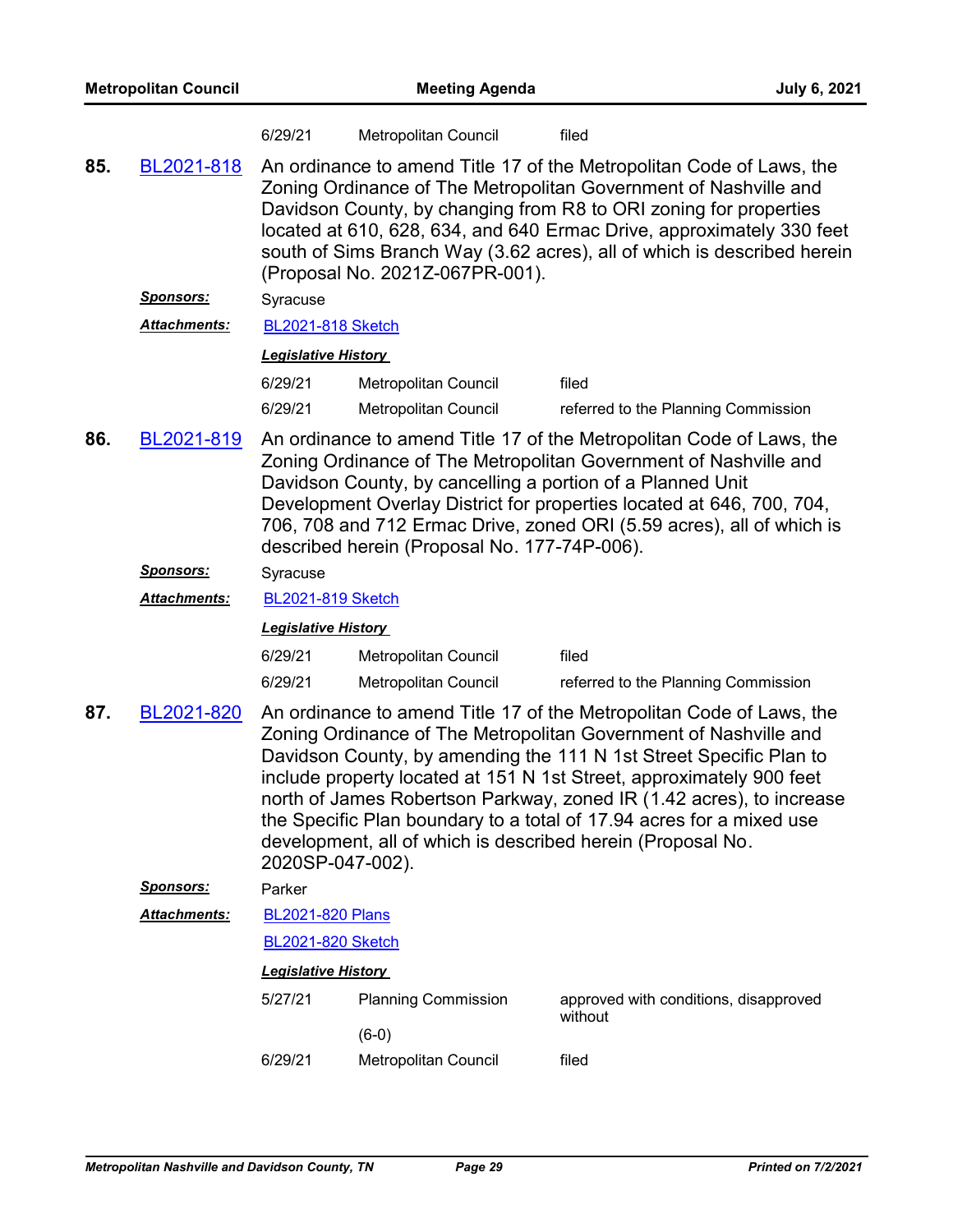| 88.                                    | BL2021-821       |                                                                                                                                                                                                                                                                                                                                                                                                                                                                              | An ordinance to amend Title 17 of the Metropolitan Code of Laws, the<br>Zoning Ordinance of The Metropolitan Government of Nashville and<br>Davidson County, by changing from R10 to RS10 zoning for various<br>properties located north of Highland View Drive, from Juneau Drive to<br>Baton Rouge Drive, northward to Trenton Drive and eastward to<br>Concord Drive (120.84 acres), all of which is described herein (Proposal<br>No. 2021Z-066PR-001). |                                                  |  |  |
|----------------------------------------|------------------|------------------------------------------------------------------------------------------------------------------------------------------------------------------------------------------------------------------------------------------------------------------------------------------------------------------------------------------------------------------------------------------------------------------------------------------------------------------------------|-------------------------------------------------------------------------------------------------------------------------------------------------------------------------------------------------------------------------------------------------------------------------------------------------------------------------------------------------------------------------------------------------------------------------------------------------------------|--------------------------------------------------|--|--|
|                                        | <u>Sponsors:</u> | Hagar and Evans                                                                                                                                                                                                                                                                                                                                                                                                                                                              |                                                                                                                                                                                                                                                                                                                                                                                                                                                             |                                                  |  |  |
|                                        | Attachments:     | BL2021-821 Owners List                                                                                                                                                                                                                                                                                                                                                                                                                                                       |                                                                                                                                                                                                                                                                                                                                                                                                                                                             |                                                  |  |  |
|                                        |                  | <b>BL2021-821 Sketch</b>                                                                                                                                                                                                                                                                                                                                                                                                                                                     |                                                                                                                                                                                                                                                                                                                                                                                                                                                             |                                                  |  |  |
|                                        |                  | <b>Legislative History</b>                                                                                                                                                                                                                                                                                                                                                                                                                                                   |                                                                                                                                                                                                                                                                                                                                                                                                                                                             |                                                  |  |  |
|                                        |                  | 6/29/21                                                                                                                                                                                                                                                                                                                                                                                                                                                                      | Metropolitan Council                                                                                                                                                                                                                                                                                                                                                                                                                                        | filed                                            |  |  |
|                                        |                  | 6/29/21                                                                                                                                                                                                                                                                                                                                                                                                                                                                      | Metropolitan Council                                                                                                                                                                                                                                                                                                                                                                                                                                        | referred to the Planning Commission              |  |  |
| 89.                                    | BL2021-822       | An ordinance to amend Title 17 of the Metropolitan Code of Laws, the<br>Zoning Ordinance of The Metropolitan Government of Nashville and<br>Davidson County, by applying a Contextual Overlay District for various<br>properties located north of Highland View Drive, from Juneau Drive to<br>Baton Rouge Drive, northward to Trenton Drive and eastward to<br>Concord Drive, zoned R10 (133.28 acres), all of which is described<br>herein (Proposal No. 2021COD-002-001). |                                                                                                                                                                                                                                                                                                                                                                                                                                                             |                                                  |  |  |
|                                        | Sponsors:        | <b>Hagar and Evans</b>                                                                                                                                                                                                                                                                                                                                                                                                                                                       |                                                                                                                                                                                                                                                                                                                                                                                                                                                             |                                                  |  |  |
| Attachments:<br>BL2021-822 Owners List |                  |                                                                                                                                                                                                                                                                                                                                                                                                                                                                              |                                                                                                                                                                                                                                                                                                                                                                                                                                                             |                                                  |  |  |
|                                        |                  | <b>BL2021-822 Sketch</b>                                                                                                                                                                                                                                                                                                                                                                                                                                                     |                                                                                                                                                                                                                                                                                                                                                                                                                                                             |                                                  |  |  |
|                                        |                  | <b>Legislative History</b>                                                                                                                                                                                                                                                                                                                                                                                                                                                   |                                                                                                                                                                                                                                                                                                                                                                                                                                                             |                                                  |  |  |
|                                        |                  | 6/29/21                                                                                                                                                                                                                                                                                                                                                                                                                                                                      | Metropolitan Council                                                                                                                                                                                                                                                                                                                                                                                                                                        | filed                                            |  |  |
|                                        |                  | 6/29/21                                                                                                                                                                                                                                                                                                                                                                                                                                                                      | <b>Metropolitan Council</b>                                                                                                                                                                                                                                                                                                                                                                                                                                 | referred to the Planning Commission              |  |  |
| 90.                                    | BL2021-823       | An ordinance to amend Title 17 of the Metropolitan Code of Laws, the<br>Zoning Ordinance of The Metropolitan Government of Nashville and<br>Davidson County, by changing from IR to SP zoning for property located<br>at 1227 3rd Avenue North, at the southwest corner of Monroe Street<br>and 3rd Avenue North (0.62 acres), to permit a mixed use development,<br>all of which is described herein (Proposal No. 2021SP-018-001).                                         |                                                                                                                                                                                                                                                                                                                                                                                                                                                             |                                                  |  |  |
|                                        | Sponsors:        | OConnell                                                                                                                                                                                                                                                                                                                                                                                                                                                                     |                                                                                                                                                                                                                                                                                                                                                                                                                                                             |                                                  |  |  |
|                                        | Attachments:     | <b>BL2021-823 Plans</b>                                                                                                                                                                                                                                                                                                                                                                                                                                                      |                                                                                                                                                                                                                                                                                                                                                                                                                                                             |                                                  |  |  |
|                                        |                  | BL2021-823 Sketch                                                                                                                                                                                                                                                                                                                                                                                                                                                            |                                                                                                                                                                                                                                                                                                                                                                                                                                                             |                                                  |  |  |
|                                        |                  | <b>Legislative History</b>                                                                                                                                                                                                                                                                                                                                                                                                                                                   |                                                                                                                                                                                                                                                                                                                                                                                                                                                             |                                                  |  |  |
|                                        |                  | 6/10/21                                                                                                                                                                                                                                                                                                                                                                                                                                                                      | <b>Planning Commission</b>                                                                                                                                                                                                                                                                                                                                                                                                                                  | approved with conditions, disapproved<br>without |  |  |
|                                        |                  | 6/29/21                                                                                                                                                                                                                                                                                                                                                                                                                                                                      | $(6-0)$<br>Metropolitan Council                                                                                                                                                                                                                                                                                                                                                                                                                             | filed                                            |  |  |
|                                        |                  |                                                                                                                                                                                                                                                                                                                                                                                                                                                                              |                                                                                                                                                                                                                                                                                                                                                                                                                                                             |                                                  |  |  |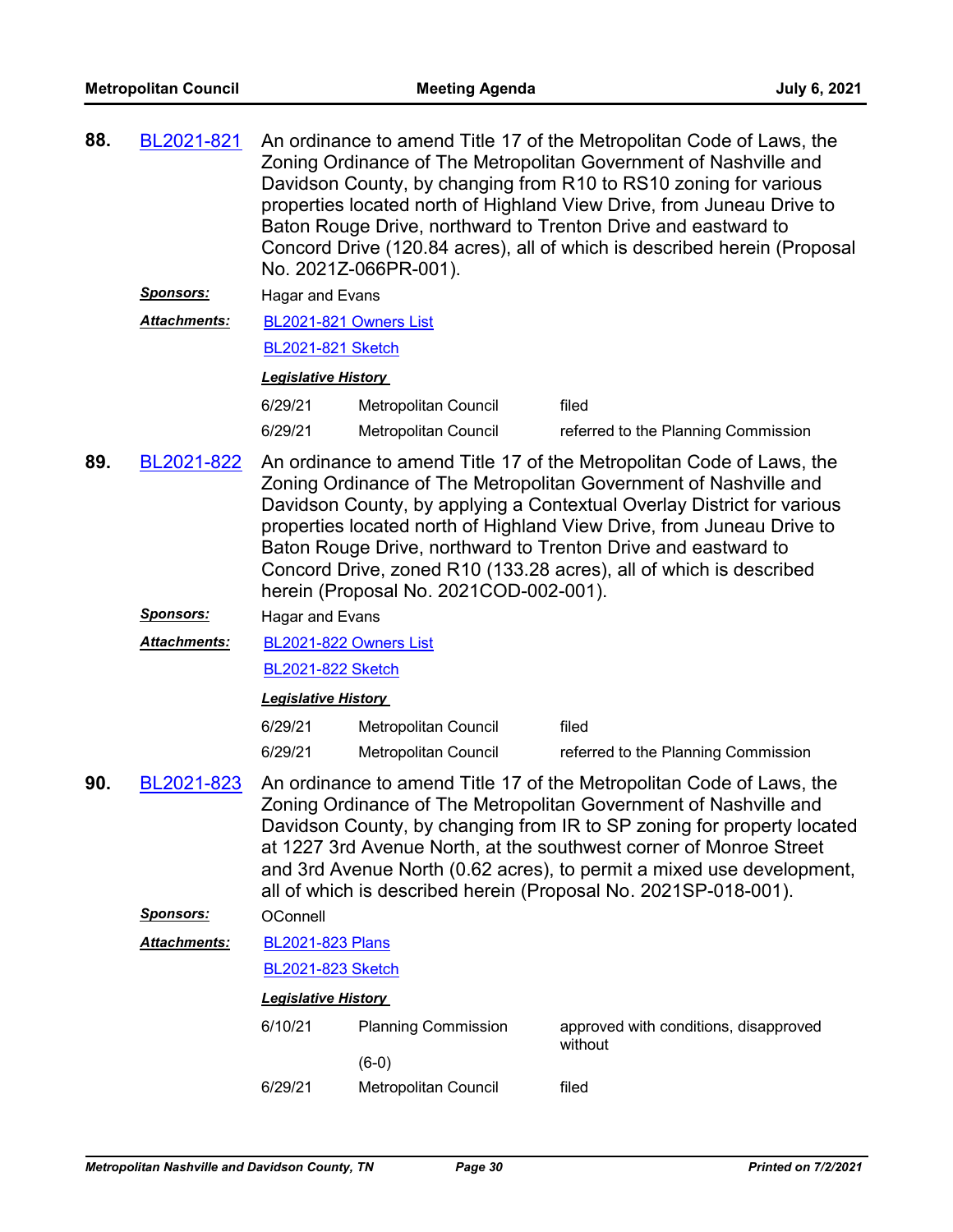| 91. | BL2021-824          | An ordinance to amend Title 17 of the Metropolitan Code of Laws, the<br>Zoning Ordinance of The Metropolitan Government of Nashville and<br>Davidson County, by changing from R8 to SP zoning for properties<br>located at 4033, 4039, 4085 Central Pike and Central Pike<br>(unnumbered), at the northwest corner of Tulip Grove Road and Central<br>Pike (23.43 acres), to permit 208 multi-family residential units, all of<br>which is described herein (Proposal No. 2021SP-030-001). |                                                        |                                                                                                                                                                                                                                                                                                                                                               |  |  |
|-----|---------------------|--------------------------------------------------------------------------------------------------------------------------------------------------------------------------------------------------------------------------------------------------------------------------------------------------------------------------------------------------------------------------------------------------------------------------------------------------------------------------------------------|--------------------------------------------------------|---------------------------------------------------------------------------------------------------------------------------------------------------------------------------------------------------------------------------------------------------------------------------------------------------------------------------------------------------------------|--|--|
|     | Sponsors:           | Evans                                                                                                                                                                                                                                                                                                                                                                                                                                                                                      |                                                        |                                                                                                                                                                                                                                                                                                                                                               |  |  |
|     | <b>Attachments:</b> | <b>BL2021-824 Plans</b>                                                                                                                                                                                                                                                                                                                                                                                                                                                                    |                                                        |                                                                                                                                                                                                                                                                                                                                                               |  |  |
|     |                     | <b>BL2021-824 Sketch</b>                                                                                                                                                                                                                                                                                                                                                                                                                                                                   |                                                        |                                                                                                                                                                                                                                                                                                                                                               |  |  |
|     |                     | <b>Legislative History</b>                                                                                                                                                                                                                                                                                                                                                                                                                                                                 |                                                        |                                                                                                                                                                                                                                                                                                                                                               |  |  |
|     |                     | 6/10/21                                                                                                                                                                                                                                                                                                                                                                                                                                                                                    | <b>Planning Commission</b>                             | approved with conditions, disapproved<br>without                                                                                                                                                                                                                                                                                                              |  |  |
|     |                     |                                                                                                                                                                                                                                                                                                                                                                                                                                                                                            | $(6-0)$                                                |                                                                                                                                                                                                                                                                                                                                                               |  |  |
|     |                     | 6/29/21                                                                                                                                                                                                                                                                                                                                                                                                                                                                                    | Metropolitan Council                                   | filed                                                                                                                                                                                                                                                                                                                                                         |  |  |
| 92. | BL2021-825          |                                                                                                                                                                                                                                                                                                                                                                                                                                                                                            | herein (Proposal No. 2021SP-042-001).                  | An ordinance to amend Title 17 of the Metropolitan Code of Laws, the<br>Zoning Ordinance of The Metropolitan Government of Nashville and<br>Davidson County, by changing from R20 to SP zoning for property<br>located at 2871 Ned Shelton Road, approximately 635 feet south of Bell<br>Road, (18.0 acres), to permit uses of IWD, all of which is described |  |  |
|     | <u>Sponsors:</u>    | Porterfield                                                                                                                                                                                                                                                                                                                                                                                                                                                                                |                                                        |                                                                                                                                                                                                                                                                                                                                                               |  |  |
|     | <b>Attachments:</b> | <b>BL2021-825 Plans</b>                                                                                                                                                                                                                                                                                                                                                                                                                                                                    |                                                        |                                                                                                                                                                                                                                                                                                                                                               |  |  |
|     |                     | <b>BL2021-825 Sketch</b>                                                                                                                                                                                                                                                                                                                                                                                                                                                                   |                                                        |                                                                                                                                                                                                                                                                                                                                                               |  |  |
|     |                     | <b>Legislative History</b>                                                                                                                                                                                                                                                                                                                                                                                                                                                                 |                                                        |                                                                                                                                                                                                                                                                                                                                                               |  |  |
|     |                     | 6/10/21                                                                                                                                                                                                                                                                                                                                                                                                                                                                                    | <b>Planning Commission</b>                             | approved with conditions, disapproved<br>without                                                                                                                                                                                                                                                                                                              |  |  |
|     |                     |                                                                                                                                                                                                                                                                                                                                                                                                                                                                                            | $(6-0)$                                                |                                                                                                                                                                                                                                                                                                                                                               |  |  |
|     |                     | 6/29/21                                                                                                                                                                                                                                                                                                                                                                                                                                                                                    | Metropolitan Council                                   | filed                                                                                                                                                                                                                                                                                                                                                         |  |  |
| 93. | BL2021-826          | 2021Z-037PR-001).                                                                                                                                                                                                                                                                                                                                                                                                                                                                          | acres), all of which is described herein (Proposal No. | An ordinance to amend Title 17 of the Metropolitan Code of Laws, the<br>Zoning Ordinance of The Metropolitan Government of Nashville and<br>Davidson County, by changing from OG to MUL-A zoning for properties<br>located at 321 Larkin Springs Road and 601 Medical Park Drive, at the<br>southeast corner of Manzano Road and Larkin Springs Road (5.26    |  |  |
|     | Sponsors:           | Hancock                                                                                                                                                                                                                                                                                                                                                                                                                                                                                    |                                                        |                                                                                                                                                                                                                                                                                                                                                               |  |  |
|     | <b>Attachments:</b> | <b>BL2021-826 Sketch</b>                                                                                                                                                                                                                                                                                                                                                                                                                                                                   |                                                        |                                                                                                                                                                                                                                                                                                                                                               |  |  |
|     |                     | <b>Legislative History</b>                                                                                                                                                                                                                                                                                                                                                                                                                                                                 |                                                        |                                                                                                                                                                                                                                                                                                                                                               |  |  |
|     |                     | 5/27/21                                                                                                                                                                                                                                                                                                                                                                                                                                                                                    | <b>Planning Commission</b><br>$(6-0)$                  | approved                                                                                                                                                                                                                                                                                                                                                      |  |  |
|     |                     | 6/29/21                                                                                                                                                                                                                                                                                                                                                                                                                                                                                    | Metropolitan Council                                   | filed                                                                                                                                                                                                                                                                                                                                                         |  |  |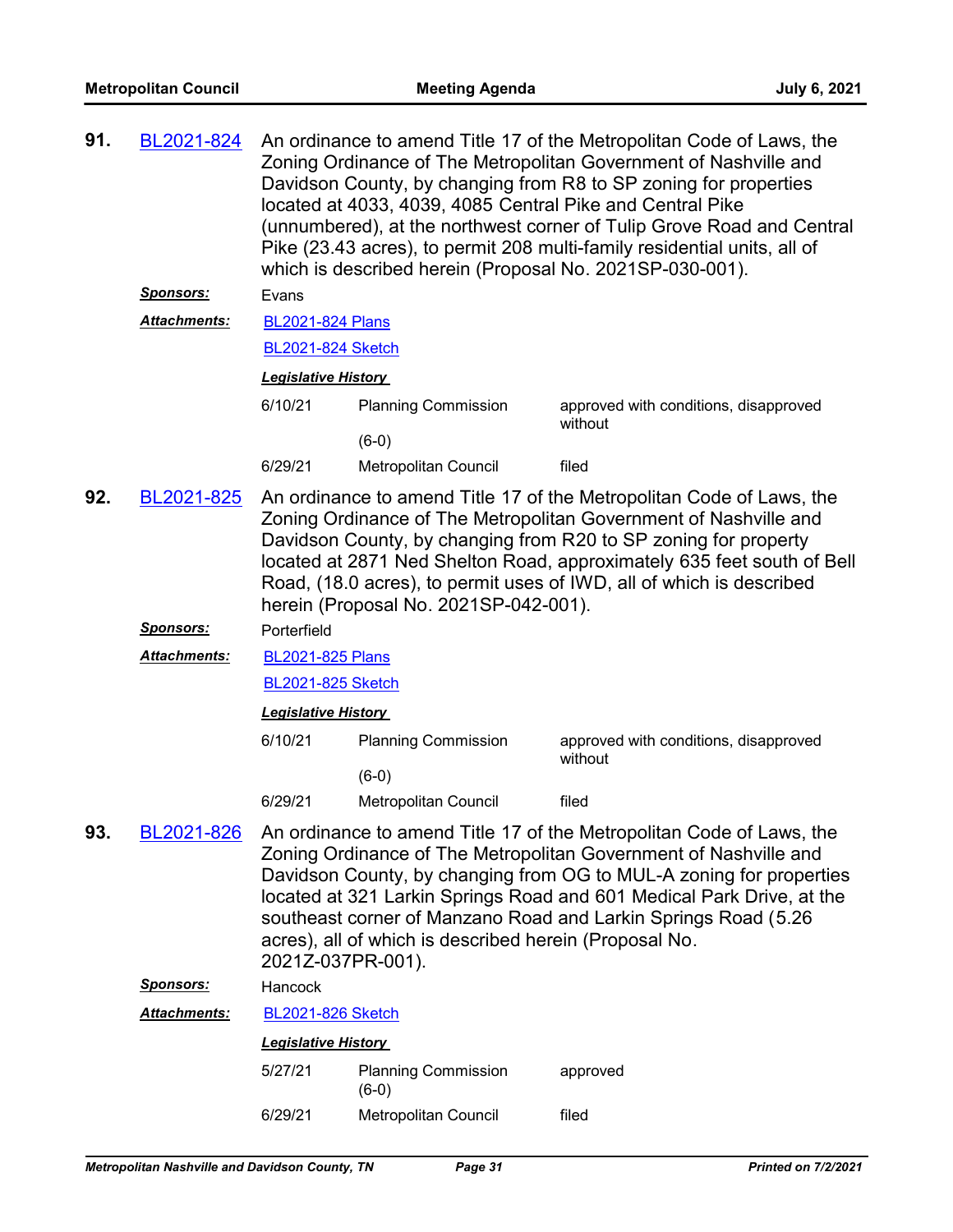| 94. | BL2021-827          | An ordinance to amend Title 17 of the Metropolitan Code of Laws, the<br>Zoning Ordinance of The Metropolitan Government of Nashville and<br>Davidson County, by changing from SP to RS80 zoning for properties<br>located at 8733 and 8811 Newsom Station Road, approximately 1700<br>feet northwest of Coley Davis Road, zoned SP (131.06 acres), all of<br>which is described herein (Proposal No. 2021Z-064PR-001).                                                                                                                                                                                                                                 |                            |                                     |  |
|-----|---------------------|--------------------------------------------------------------------------------------------------------------------------------------------------------------------------------------------------------------------------------------------------------------------------------------------------------------------------------------------------------------------------------------------------------------------------------------------------------------------------------------------------------------------------------------------------------------------------------------------------------------------------------------------------------|----------------------------|-------------------------------------|--|
|     | <u>Sponsors:</u>    | Hausser and Rosenberg                                                                                                                                                                                                                                                                                                                                                                                                                                                                                                                                                                                                                                  |                            |                                     |  |
|     | <b>Attachments:</b> | <b>BL2021-827 Sketch</b>                                                                                                                                                                                                                                                                                                                                                                                                                                                                                                                                                                                                                               |                            |                                     |  |
|     |                     | <b>Legislative History</b>                                                                                                                                                                                                                                                                                                                                                                                                                                                                                                                                                                                                                             |                            |                                     |  |
|     |                     | 6/29/21                                                                                                                                                                                                                                                                                                                                                                                                                                                                                                                                                                                                                                                | Metropolitan Council       | filed                               |  |
|     |                     | 6/29/21                                                                                                                                                                                                                                                                                                                                                                                                                                                                                                                                                                                                                                                | Metropolitan Council       | referred to the Planning Commission |  |
| 95. | BL2021-828          | An ordinance to amend Title 17 of the Metropolitan Code of Laws, the<br>Zoning Ordinance of The Metropolitan Government of Nashville and<br>Davidson County, by amending the Hillsboro Village Urban Design<br>Overlay District for various properties located on 19th Avenue South,<br>20th Avenue South, 21st Avenue South, Acklen Avenue, Belcourt<br>Avenue, Blakemore Avenue, Fairfax Avenue, Magnolia Boulevard and<br>Wedgewood Avenue (26.91 acres), to clarify where ground-level parking<br>shall be lined with office or commercial uses on select street frontages<br>for all subdistricts, all of which is described herein (Proposal No. |                            |                                     |  |
|     | <b>Sponsors:</b>    | Cash and Sledge                                                                                                                                                                                                                                                                                                                                                                                                                                                                                                                                                                                                                                        |                            |                                     |  |
|     | <b>Attachments:</b> | <b>BL2021-828 Plans</b>                                                                                                                                                                                                                                                                                                                                                                                                                                                                                                                                                                                                                                |                            |                                     |  |
|     |                     | <b>BL2021-828 Sketch</b>                                                                                                                                                                                                                                                                                                                                                                                                                                                                                                                                                                                                                               |                            |                                     |  |
|     |                     | <b>Legislative History</b>                                                                                                                                                                                                                                                                                                                                                                                                                                                                                                                                                                                                                             |                            |                                     |  |
|     |                     | 6/29/21                                                                                                                                                                                                                                                                                                                                                                                                                                                                                                                                                                                                                                                | Metropolitan Council       | filed                               |  |
|     |                     | 6/29/21                                                                                                                                                                                                                                                                                                                                                                                                                                                                                                                                                                                                                                                | Metropolitan Council       | referred to the Planning Commission |  |
|     |                     |                                                                                                                                                                                                                                                                                                                                                                                                                                                                                                                                                                                                                                                        | J. Bills on Second Reading |                                     |  |
| 96. | <b>BL2019-7</b>     | An Ordinance to amend Section 6.28.030 of the Metropolitan Code of<br>Laws regarding the existence of a Short Term Rental Property -<br>Owner-Occupied in a two-family zoning district (Proposal No.<br>2019Z-017TX-001).                                                                                                                                                                                                                                                                                                                                                                                                                              |                            |                                     |  |
|     | <u>Sponsors:</u>    | OConnell<br><b>Legislative History</b>                                                                                                                                                                                                                                                                                                                                                                                                                                                                                                                                                                                                                 |                            |                                     |  |
|     |                     | 10/1/19                                                                                                                                                                                                                                                                                                                                                                                                                                                                                                                                                                                                                                                | Metropolitan Council       | passed on first reading             |  |

10/24/19 Planning Commission approved

(8-0)

Second reading deferred to November 17, 2020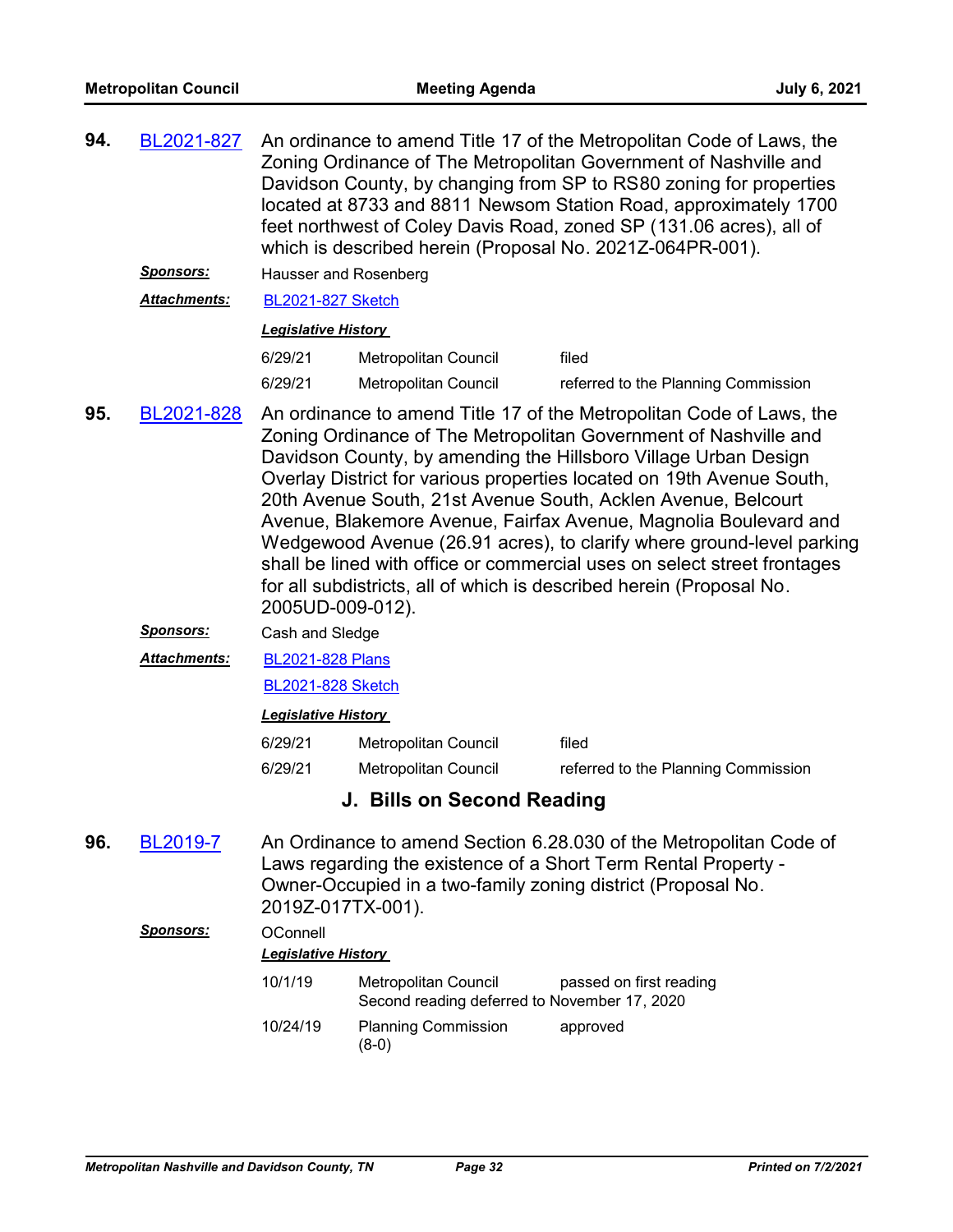**97.** 

|                  | 11/5/19                    | Metropolitan Council<br>Public hearing deferred to March 3, 2020<br>Public hearing deferred to April 7, 2020<br>Public hearing deferred to May 5, 2020<br>Public hearing deferred to July 7, 2020<br>Public hearing deferred to September 1, 2020 | public hearing                                                                                                                                                                                                                                                                                                                                                  |
|------------------|----------------------------|---------------------------------------------------------------------------------------------------------------------------------------------------------------------------------------------------------------------------------------------------|-----------------------------------------------------------------------------------------------------------------------------------------------------------------------------------------------------------------------------------------------------------------------------------------------------------------------------------------------------------------|
|                  |                            | 9/1/20<br>Public hearing held                                                                                                                                                                                                                     | Second reading deferred to November 17, 2020                                                                                                                                                                                                                                                                                                                    |
|                  | 11/17/20                   | Metropolitan Council                                                                                                                                                                                                                              | substituted                                                                                                                                                                                                                                                                                                                                                     |
|                  | 11/17/20                   | Metropolitan Council<br>July 6, 2021                                                                                                                                                                                                              | deferred to                                                                                                                                                                                                                                                                                                                                                     |
|                  | 6/29/21                    | Metropolitan Council                                                                                                                                                                                                                              | referred to the Codes, Fair, and Farmers<br><b>Market Committee</b>                                                                                                                                                                                                                                                                                             |
|                  |                            | 11/17/20 recommended for deferral as substituted                                                                                                                                                                                                  |                                                                                                                                                                                                                                                                                                                                                                 |
|                  | 6/29/21                    | Metropolitan Council<br>11/17/20 recommended for deferral as substituted                                                                                                                                                                          | referred to the Planning, Zoning, and<br><b>Historical Committee</b>                                                                                                                                                                                                                                                                                            |
|                  | 2021Z-026PR-001).          |                                                                                                                                                                                                                                                   | Zoning Ordinance of The Metropolitan Government of Nashville and<br>Davidson County, by changing from RM2 to RS40 property located at<br>6000 Rivervalley Drive, at the southeast corner of Rivervalley Drive and<br>Newsom Station Road and located within a Planned Unit Development<br>Overlay (58.48 acres), all of which is described herein (Proposal No. |
|                  |                            |                                                                                                                                                                                                                                                   |                                                                                                                                                                                                                                                                                                                                                                 |
| <b>Sponsors:</b> | Rosenberg                  |                                                                                                                                                                                                                                                   |                                                                                                                                                                                                                                                                                                                                                                 |
| Attachments:     | <b>BL2021-654 Sketch</b>   |                                                                                                                                                                                                                                                   |                                                                                                                                                                                                                                                                                                                                                                 |
|                  | <b>Legislative History</b> |                                                                                                                                                                                                                                                   |                                                                                                                                                                                                                                                                                                                                                                 |
|                  | 2/9/21                     | Metropolitan Council                                                                                                                                                                                                                              | filed                                                                                                                                                                                                                                                                                                                                                           |
|                  | 2/16/21                    | Metropolitan Council                                                                                                                                                                                                                              | passed on first reading                                                                                                                                                                                                                                                                                                                                         |
|                  | 3/5/21                     | Metropolitan Council                                                                                                                                                                                                                              | advertised                                                                                                                                                                                                                                                                                                                                                      |
|                  | 3/25/21                    | <b>Planning Commission</b><br>$(6-1)$                                                                                                                                                                                                             | disapproved                                                                                                                                                                                                                                                                                                                                                     |
|                  | 4/6/21                     | Metropolitan Council<br>4/6/21 public hearing held; second reading deferred                                                                                                                                                                       | public hearing                                                                                                                                                                                                                                                                                                                                                  |
|                  | 4/6/21                     | Metropolitan Council<br>Second reading deferred to April 20, 2021                                                                                                                                                                                 | deferred                                                                                                                                                                                                                                                                                                                                                        |
|                  | 4/13/21                    | <b>Metropolitan Council</b><br>4/19/21 recommended for deferral                                                                                                                                                                                   | referred to the Planning, Zoning, and<br><b>Historical Committee</b>                                                                                                                                                                                                                                                                                            |
|                  |                            | 5/3/21<br>recommended for deferral<br>6/1/21<br>recommended for deferral<br>6/14/21 recommended for deferral                                                                                                                                      | 5/17/21 recommended for deferral at request of sponsor                                                                                                                                                                                                                                                                                                          |
|                  | 4/20/21                    | Metropolitan Council                                                                                                                                                                                                                              | deferred                                                                                                                                                                                                                                                                                                                                                        |
|                  | 5/4/21                     | Metropolitan Council                                                                                                                                                                                                                              | deferred                                                                                                                                                                                                                                                                                                                                                        |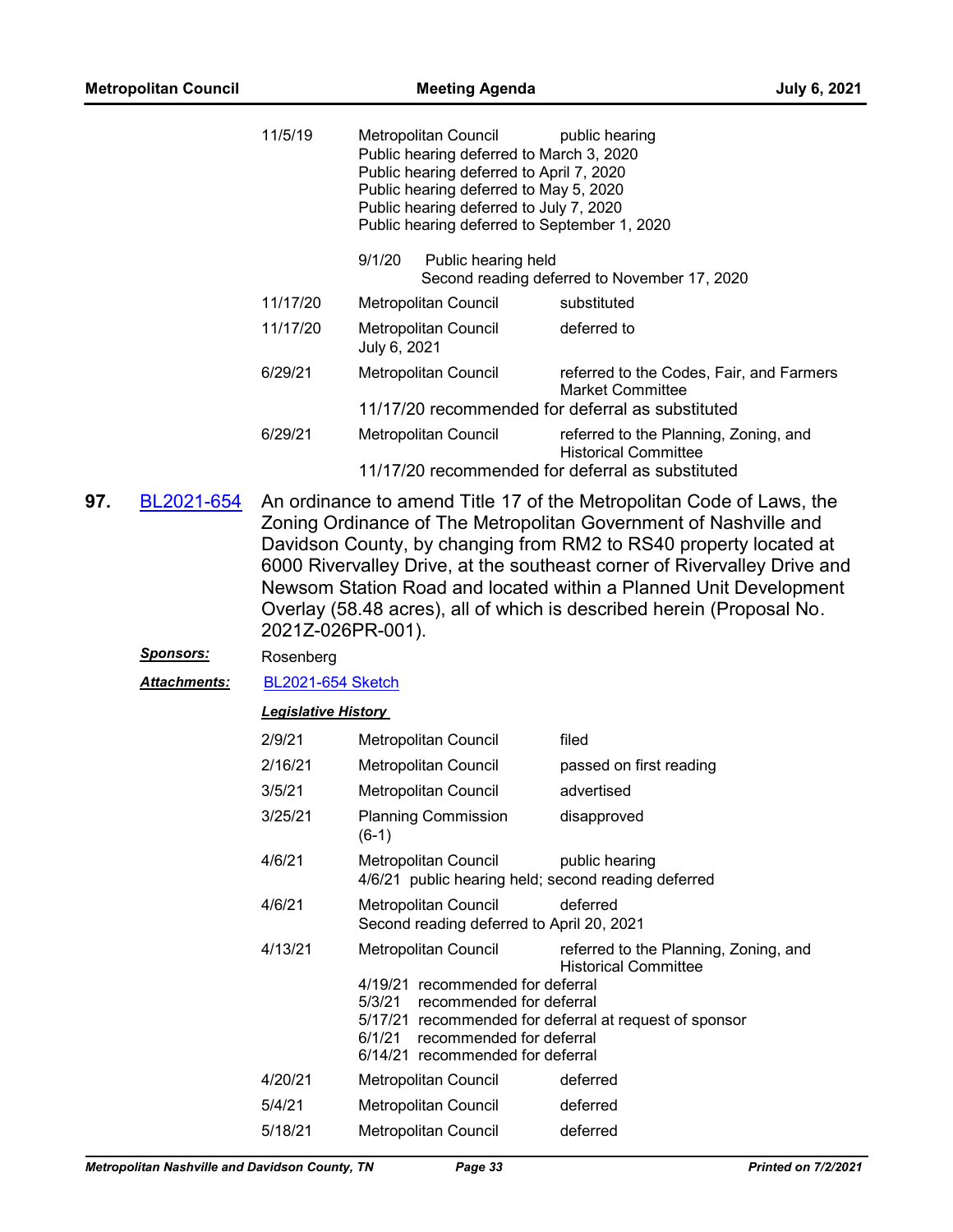| <b>Metropolitan Council</b> |                   |                            | <b>Meeting Agenda</b>                                                                                                                                                 | <b>July 6, 2021</b>                                                                                                                                                                                                                                                                                                                                                                                                                            |  |
|-----------------------------|-------------------|----------------------------|-----------------------------------------------------------------------------------------------------------------------------------------------------------------------|------------------------------------------------------------------------------------------------------------------------------------------------------------------------------------------------------------------------------------------------------------------------------------------------------------------------------------------------------------------------------------------------------------------------------------------------|--|
|                             |                   | 6/1/21                     | Metropolitan Council                                                                                                                                                  | deferred                                                                                                                                                                                                                                                                                                                                                                                                                                       |  |
|                             |                   | 6/15/21                    | <b>Metropolitan Council</b>                                                                                                                                           | deferred                                                                                                                                                                                                                                                                                                                                                                                                                                       |  |
| 98.                         | <u>BL2021-655</u> |                            | herein (Proposal No. 2000P-003-003).                                                                                                                                  | An ordinance to amend Title 17 of the Metropolitan Code of Laws, the<br>Zoning Ordinance of The Metropolitan Government of Nashville and<br>Davidson County, by canceling a portion of the Riverwalk Planned Unit<br>Development district located at 6000 Rivervalley Drive, at the southeast<br>corner of Rivervalley Drive and Newsom Station Road, (58.48 acres),<br>approved for 61 multi-family dwelling units, all of which is described |  |
|                             | <u>Sponsors:</u>  | Rosenberg                  |                                                                                                                                                                       |                                                                                                                                                                                                                                                                                                                                                                                                                                                |  |
|                             | Attachments:      | <b>BL2021-655 Sketch</b>   |                                                                                                                                                                       |                                                                                                                                                                                                                                                                                                                                                                                                                                                |  |
|                             |                   | <b>Legislative History</b> |                                                                                                                                                                       |                                                                                                                                                                                                                                                                                                                                                                                                                                                |  |
|                             |                   | 2/9/21                     | Metropolitan Council                                                                                                                                                  | filed                                                                                                                                                                                                                                                                                                                                                                                                                                          |  |
|                             |                   | 2/16/21                    | Metropolitan Council                                                                                                                                                  | passed on first reading                                                                                                                                                                                                                                                                                                                                                                                                                        |  |
|                             |                   | 3/5/21                     | <b>Metropolitan Council</b>                                                                                                                                           | advertised                                                                                                                                                                                                                                                                                                                                                                                                                                     |  |
|                             |                   | 3/25/21                    | <b>Planning Commission</b><br>$(6-1)$                                                                                                                                 | disapproved                                                                                                                                                                                                                                                                                                                                                                                                                                    |  |
|                             |                   | 4/6/21                     | Metropolitan Council                                                                                                                                                  | public hearing<br>4/6/21 public hearing held; second reading deferred                                                                                                                                                                                                                                                                                                                                                                          |  |
|                             |                   | 4/6/21                     | Metropolitan Council<br>Second reading deferred to April 20, 2021                                                                                                     | deferred                                                                                                                                                                                                                                                                                                                                                                                                                                       |  |
|                             |                   | 4/13/21                    | Metropolitan Council<br>4/19/21 recommended for deferral<br>5/3/21<br>recommended for deferral<br>6/1/21 recommended for deferral<br>6/14/21 recommended for deferral | referred to the Planning, Zoning, and<br><b>Historical Committee</b><br>5/17/21 recommended for deferral at request of sponsor                                                                                                                                                                                                                                                                                                                 |  |
|                             |                   | 4/20/21                    | Metropolitan Council                                                                                                                                                  | deferred                                                                                                                                                                                                                                                                                                                                                                                                                                       |  |
|                             |                   | 5/4/21                     | Metropolitan Council                                                                                                                                                  | deferred                                                                                                                                                                                                                                                                                                                                                                                                                                       |  |
|                             |                   | 5/18/21                    | Metropolitan Council                                                                                                                                                  | deferred                                                                                                                                                                                                                                                                                                                                                                                                                                       |  |
|                             |                   | 6/1/21                     | Metropolitan Council                                                                                                                                                  | deferred                                                                                                                                                                                                                                                                                                                                                                                                                                       |  |
|                             |                   | 6/15/21                    | Metropolitan Council                                                                                                                                                  | deferred                                                                                                                                                                                                                                                                                                                                                                                                                                       |  |
| 99.                         | BL2021-720        |                            | require homeowners association signs.                                                                                                                                 | An ordinance to amend Section 16.24.330 of the Metropolitan Code to                                                                                                                                                                                                                                                                                                                                                                            |  |
|                             | <b>Sponsors:</b>  | <b>Styles</b>              |                                                                                                                                                                       |                                                                                                                                                                                                                                                                                                                                                                                                                                                |  |
|                             |                   | <b>Legislative History</b> |                                                                                                                                                                       |                                                                                                                                                                                                                                                                                                                                                                                                                                                |  |
|                             |                   | 4/13/21                    | Metropolitan Council                                                                                                                                                  | filed                                                                                                                                                                                                                                                                                                                                                                                                                                          |  |
|                             |                   | 4/20/21                    | Metropolitan Council                                                                                                                                                  | referred to the Codes, Fair, and Farmers<br><b>Market Committee</b>                                                                                                                                                                                                                                                                                                                                                                            |  |
|                             |                   |                            | 5/4/21<br>recommended for deferral                                                                                                                                    | 5/18/21 recommended for deferral as substituted to July 6, 2021                                                                                                                                                                                                                                                                                                                                                                                |  |
|                             |                   | 4/20/21                    | Metropolitan Council                                                                                                                                                  | passed on first reading                                                                                                                                                                                                                                                                                                                                                                                                                        |  |
|                             |                   | 5/4/21                     | Metropolitan Council                                                                                                                                                  | deferred                                                                                                                                                                                                                                                                                                                                                                                                                                       |  |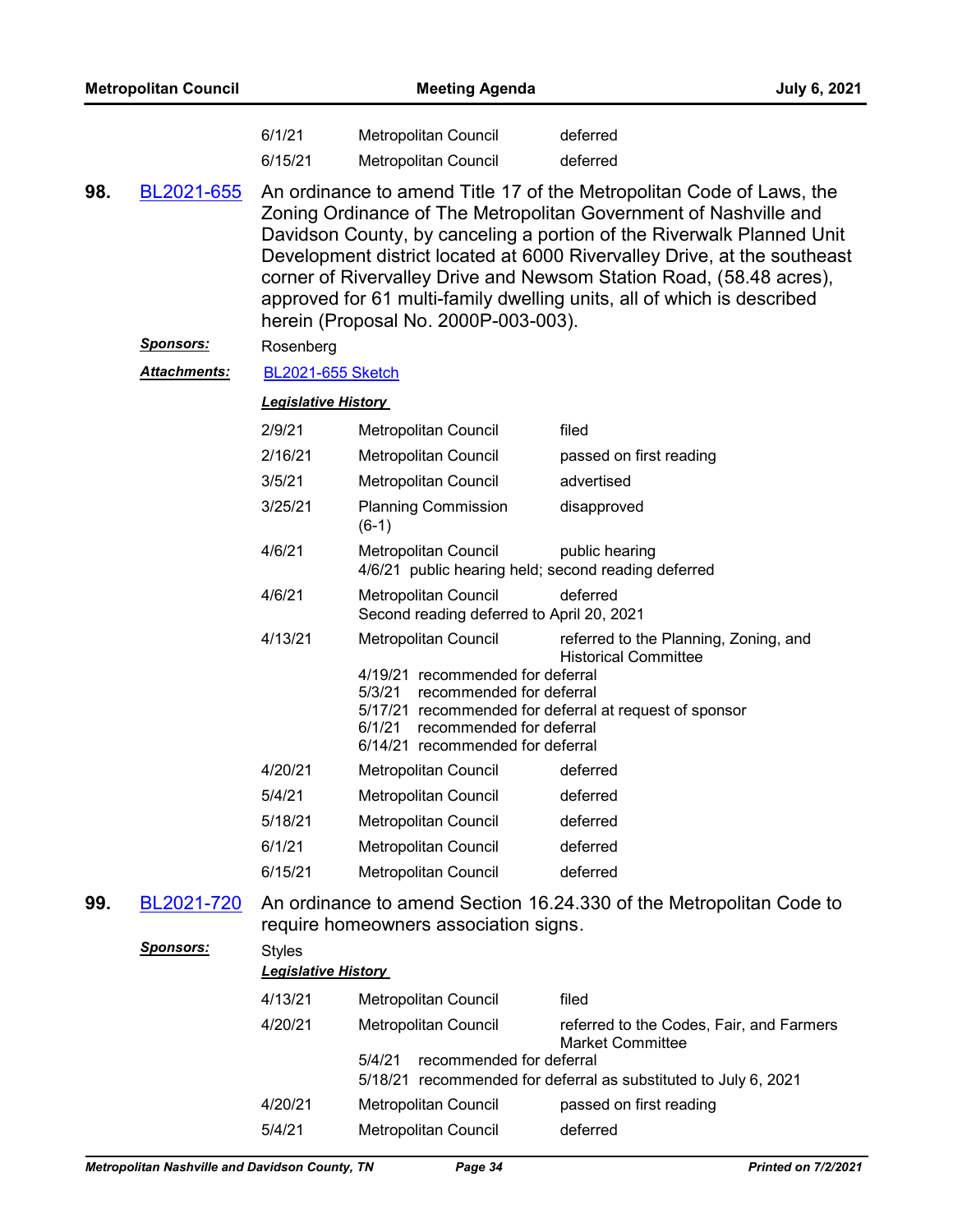|      | <b>Metropolitan Council</b> |                                               | <b>Meeting Agenda</b>                                                           | <b>July 6, 2021</b>                                                                                                                                                                                                                                                                      |  |
|------|-----------------------------|-----------------------------------------------|---------------------------------------------------------------------------------|------------------------------------------------------------------------------------------------------------------------------------------------------------------------------------------------------------------------------------------------------------------------------------------|--|
|      |                             | 5/18/21<br>5/18/21                            | Metropolitan Council<br><b>Metropolitan Council</b><br>deferred to July 6, 2021 | substituted<br>deferred                                                                                                                                                                                                                                                                  |  |
| 100. | BL2021-782                  | supervision fees.                             |                                                                                 | An ordinance repealing Section 2.56.135 of the Metropolitan Code of<br>Laws pertaining to the assessment and collection of probation                                                                                                                                                     |  |
|      | <u>Sponsors:</u>            | <b>Legislative History</b>                    | Toombs, Taylor, Sledge, Hurt, Welsch, OConnell and Porterfield                  |                                                                                                                                                                                                                                                                                          |  |
|      |                             | 6/15/21                                       | Metropolitan Council                                                            | referred to the Budget and Finance<br>Committee                                                                                                                                                                                                                                          |  |
|      |                             | 6/15/21                                       | <b>Metropolitan Council</b>                                                     | passed on first reading                                                                                                                                                                                                                                                                  |  |
| 101. | BL2021-783                  | sold.                                         |                                                                                 | An ordinance to amend Section 13.26.020 of the Metropolitan Code of<br>Laws to require a report from the metropolitan historical commission<br>when a public building named after a person is renamed, demolished, or                                                                    |  |
|      | <u>Sponsors:</u>            | <b>Legislative History</b>                    | Murphy, OConnell, Cash and Porterfield                                          |                                                                                                                                                                                                                                                                                          |  |
|      |                             | 6/8/21                                        | Metropolitan Council                                                            | filed                                                                                                                                                                                                                                                                                    |  |
|      |                             | 6/15/21                                       | Metropolitan Council                                                            | referred to the Planning, Zoning, and<br><b>Historical Committee</b>                                                                                                                                                                                                                     |  |
|      |                             | 6/15/21                                       | Metropolitan Council                                                            | passed on first reading                                                                                                                                                                                                                                                                  |  |
| 102. | BL2021-785                  |                                               | Creek Trace (Proposal No. 2021M-006SR-001).                                     | An ordinance to amend the Geographic Information Systems Street and<br>Alley Centerline Layer for The Metropolitan Government of Nashville<br>and Davidson County by renaming Tuliptree Court as "Tulip Tree Court"<br>and renaming Tuliptree Lane as "Tulip Tree Lane", south of Poplar |  |
|      | <b>Sponsors:</b>            | Rosenberg                                     |                                                                                 |                                                                                                                                                                                                                                                                                          |  |
|      | <b>Attachments:</b>         | <b>BL2021-785 Exhibit</b>                     |                                                                                 |                                                                                                                                                                                                                                                                                          |  |
|      |                             | BL2021-785 Historical Commission Staff Report |                                                                                 |                                                                                                                                                                                                                                                                                          |  |
|      |                             | <b>Legislative History</b>                    |                                                                                 |                                                                                                                                                                                                                                                                                          |  |
|      |                             | 6/8/21                                        | Metropolitan Council                                                            | filed                                                                                                                                                                                                                                                                                    |  |
|      |                             | 6/15/21                                       | Metropolitan Council                                                            | referred to the Planning, Zoning, and<br><b>Historical Committee</b>                                                                                                                                                                                                                     |  |
|      |                             | 6/15/21                                       | <b>Metropolitan Council</b>                                                     | referred to the Public Works Committee                                                                                                                                                                                                                                                   |  |
|      |                             | 6/15/21                                       | Metropolitan Council                                                            | referred to the Traffic, Parking, and<br><b>Transportation Committee</b>                                                                                                                                                                                                                 |  |
|      |                             | 6/15/21                                       | Metropolitan Council                                                            | passed on first reading                                                                                                                                                                                                                                                                  |  |
|      |                             | 6/17/21                                       | Emergency<br><b>Communications District</b><br><b>Board</b>                     | approved                                                                                                                                                                                                                                                                                 |  |
|      |                             | 6/28/21                                       | <b>Planning Commission</b>                                                      | approved with conditions                                                                                                                                                                                                                                                                 |  |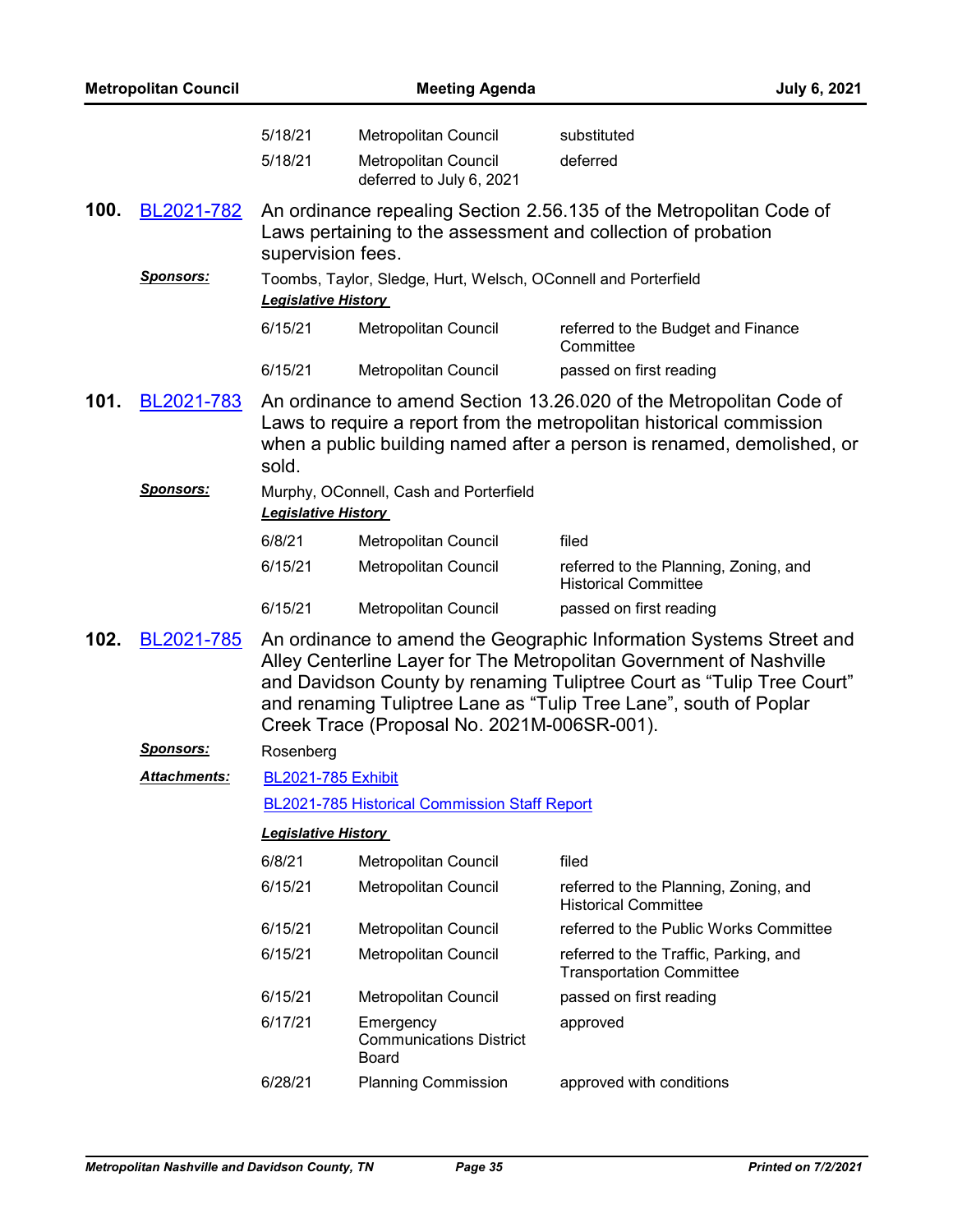| 103. | BL2021-786           | 2021M-046ES-001).                                                      | Project Nos. 20-SL-300 and 20-WL-148 and Proposal No.                                 | An ordinance authorizing The Metropolitan Government of Nashville and<br>Davidson County to accept new sanitary sewer and water main, sanitary<br>sewer manholes, fire hydrant assemblies and easements, for property<br>located at 4225 Central Pike, also known as New Hope Village (MWS |  |
|------|----------------------|------------------------------------------------------------------------|---------------------------------------------------------------------------------------|--------------------------------------------------------------------------------------------------------------------------------------------------------------------------------------------------------------------------------------------------------------------------------------------|--|
|      | <u>Sponsors:</u>     | Evans, Murphy and Nash                                                 |                                                                                       |                                                                                                                                                                                                                                                                                            |  |
|      | <b>Attachments:</b>  | <b>BL2021-786 Exhibit</b>                                              |                                                                                       |                                                                                                                                                                                                                                                                                            |  |
|      |                      | <b>Legislative History</b>                                             |                                                                                       |                                                                                                                                                                                                                                                                                            |  |
|      |                      | 5/26/21                                                                | <b>Planning Commission</b>                                                            | approved                                                                                                                                                                                                                                                                                   |  |
|      |                      | 6/15/21                                                                | Metropolitan Council                                                                  | referred to the Planning, Zoning, and<br><b>Historical Committee</b>                                                                                                                                                                                                                       |  |
|      |                      | 6/15/21                                                                | Metropolitan Council                                                                  | referred to the Public Works Committee                                                                                                                                                                                                                                                     |  |
|      |                      | 6/15/21                                                                | Metropolitan Council                                                                  | passed on first reading                                                                                                                                                                                                                                                                    |  |
|      |                      |                                                                        | K. Bills on Third Reading                                                             |                                                                                                                                                                                                                                                                                            |  |
| 104. | BL2021-725           |                                                                        | Laws regarding the Barnes Fund for Affordable Housing.                                | An ordinance to amend Section 2.149.040 of the Metropolitan Code of                                                                                                                                                                                                                        |  |
|      | <b>Sponsors:</b>     | Suara, Welsch, Styles, Taylor and Gamble<br><b>Legislative History</b> |                                                                                       |                                                                                                                                                                                                                                                                                            |  |
|      |                      | 4/27/21                                                                | Metropolitan Council                                                                  | filed                                                                                                                                                                                                                                                                                      |  |
|      |                      | 5/4/21                                                                 | Metropolitan Council                                                                  | passed on first reading                                                                                                                                                                                                                                                                    |  |
|      |                      | 5/17/21                                                                | Affordable Housing<br>Committee                                                       | approved                                                                                                                                                                                                                                                                                   |  |
|      |                      | 5/18/21                                                                | Metropolitan Council                                                                  | passed on second reading                                                                                                                                                                                                                                                                   |  |
|      |                      | 6/1/21                                                                 | <b>Metropolitan Council</b><br>deferred to July 6, 2021                               | deferred                                                                                                                                                                                                                                                                                   |  |
| 105. | BL2021-727           |                                                                        | 09011004700) (Proposal No. 2021M-003PR-001).                                          | An ordinance declaring surplus and approving the disposition of a parcel<br>of real property known as 0 American Road (Map/Parcel No.                                                                                                                                                      |  |
|      | <u>Sponsors:</u>     |                                                                        | Roberts, Toombs, Murphy and Nash                                                      |                                                                                                                                                                                                                                                                                            |  |
|      | <u> Attachments:</u> | <b>BL2021-727 Exhibit</b>                                              |                                                                                       |                                                                                                                                                                                                                                                                                            |  |
|      |                      | <b>Legislative History</b>                                             |                                                                                       |                                                                                                                                                                                                                                                                                            |  |
|      |                      | 3/23/21                                                                | <b>Planning Commission</b>                                                            | approved                                                                                                                                                                                                                                                                                   |  |
|      |                      | 5/4/21                                                                 | Metropolitan Council                                                                  | passed on first reading                                                                                                                                                                                                                                                                    |  |
|      |                      | 5/18/21                                                                | <b>Metropolitan Council</b>                                                           | deferred                                                                                                                                                                                                                                                                                   |  |
|      |                      | 6/1/21                                                                 | <b>Public Works Committee</b><br>5/18/21 recommended for deferral as amended          | approved with an amendment                                                                                                                                                                                                                                                                 |  |
|      |                      | 6/1/21                                                                 | Metropolitan Council                                                                  | deferred                                                                                                                                                                                                                                                                                   |  |
|      |                      | 6/14/21                                                                | <b>Budget and Finance</b><br>Committee<br>5/17/21 recommended for deferral as amended | approved with an amendment                                                                                                                                                                                                                                                                 |  |
|      |                      | 6/1/21<br>recommended for deferral as amended                          |                                                                                       |                                                                                                                                                                                                                                                                                            |  |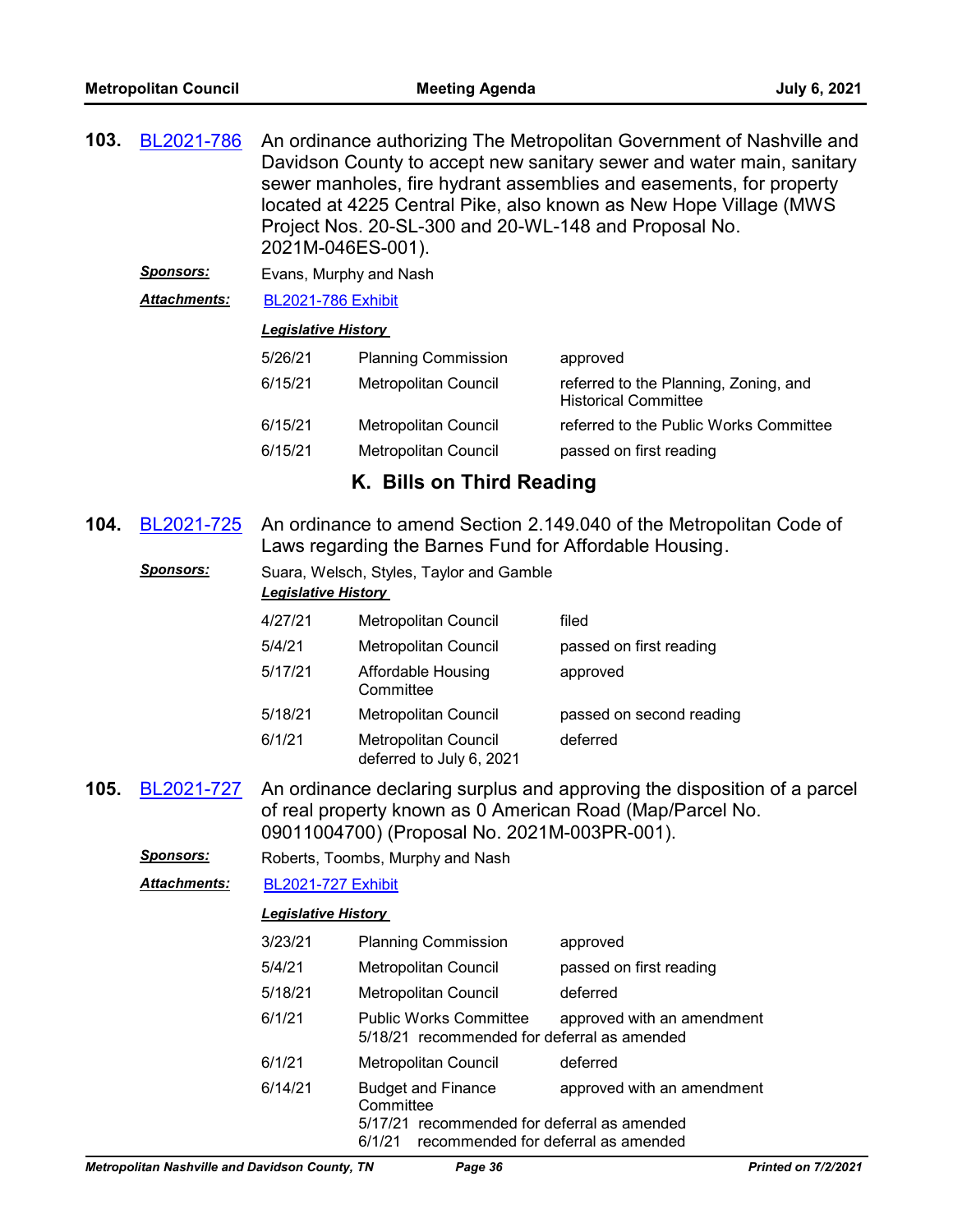| <b>Metropolitan Council</b> |                  | <b>Meeting Agenda</b>                    |                                                                                         | <b>July 6, 2021</b>                                                                                                                                                                                                   |
|-----------------------------|------------------|------------------------------------------|-----------------------------------------------------------------------------------------|-----------------------------------------------------------------------------------------------------------------------------------------------------------------------------------------------------------------------|
|                             |                  | 6/14/21                                  | Planning, Zoning, and<br><b>Historical Committee</b><br>6/1/21 recommended for deferral | approved with an amendment                                                                                                                                                                                            |
|                             |                  | 6/15/21                                  | <b>Metropolitan Council</b>                                                             | amended                                                                                                                                                                                                               |
|                             |                  | 6/15/21                                  | Metropolitan Council                                                                    | passed on second reading as amended                                                                                                                                                                                   |
| 106.                        | BL2021-743       |                                          | North. (Proposal No. 2021M-007PR-001).                                                  | An ordinance approving a purchase and sale agreement between the<br>Metropolitan Government and Piedmont Natural Gas Company, Inc., for<br>a parcel of property and improvements located at 800 Second Avenue         |
|                             | <u>Sponsors:</u> |                                          | OConnell, Toombs and Murphy                                                             |                                                                                                                                                                                                                       |
|                             | Attachments:     | <b>BL2021-743 Exhibit</b>                |                                                                                         |                                                                                                                                                                                                                       |
|                             |                  |                                          | 800 Second Avenue North appraisal - BL2021-743                                          |                                                                                                                                                                                                                       |
|                             |                  |                                          | 800 Second Avenue North remediation costs - BL2021-743                                  |                                                                                                                                                                                                                       |
|                             |                  | <b>Legislative History</b>               |                                                                                         |                                                                                                                                                                                                                       |
|                             |                  | 5/12/21                                  | <b>Planning Commission</b>                                                              | approved                                                                                                                                                                                                              |
|                             |                  | 5/18/21                                  | Metropolitan Council                                                                    | passed on first reading                                                                                                                                                                                               |
|                             |                  | 6/1/21                                   | Metropolitan Council                                                                    | deferred                                                                                                                                                                                                              |
|                             |                  | 6/14/21                                  | <b>Budget and Finance</b><br>Committee<br>6/1/21 recommended for deferral               | approved                                                                                                                                                                                                              |
|                             |                  | 6/14/21                                  | Planning, Zoning, and<br><b>Historical Committee</b><br>6/1/21 recommended for deferral | approved                                                                                                                                                                                                              |
|                             |                  | 6/15/21                                  | Metropolitan Council                                                                    | passed on second reading                                                                                                                                                                                              |
| 107.                        | BL2021-753       |                                          | the Department of Human Resources.                                                      | An ordinance amending Chapter 2.40 of the Metropolitan Code to<br>transfer the Employee Safety Program from the Department of Law to                                                                                  |
|                             | <u>Sponsors:</u> | Rutherford<br><b>Legislative History</b> |                                                                                         |                                                                                                                                                                                                                       |
|                             |                  | 6/1/21                                   | Metropolitan Council                                                                    | passed on first reading                                                                                                                                                                                               |
|                             |                  | 6/15/21                                  | Personnel, Public<br>Information, Human<br>Relations, and Veterans<br>Committee         | approved                                                                                                                                                                                                              |
|                             |                  | 6/15/21                                  | Metropolitan Council                                                                    | passed on second reading                                                                                                                                                                                              |
| 108.                        | BL2021-754       |                                          | and easement. (Proposal Number 2021M-005AB-001).                                        | An ordinance to amend the Geographic Information Systems Street and<br>Alley Centerline Layer for the Metropolitan Government of Nashville and<br>Davidson County by abandoning a portion of Ohio Avenue right-of-way |
|                             | <u>Sponsors:</u> |                                          | Roberts, Murphy, Nash and OConnell                                                      |                                                                                                                                                                                                                       |
|                             | Attachments:     | <b>BL2021-754 Exhibit</b>                |                                                                                         |                                                                                                                                                                                                                       |
|                             |                  | <b>Legislative History</b>               |                                                                                         |                                                                                                                                                                                                                       |
|                             |                  | 4/22/21                                  | <b>Planning Commission</b>                                                              | approved with conditions                                                                                                                                                                                              |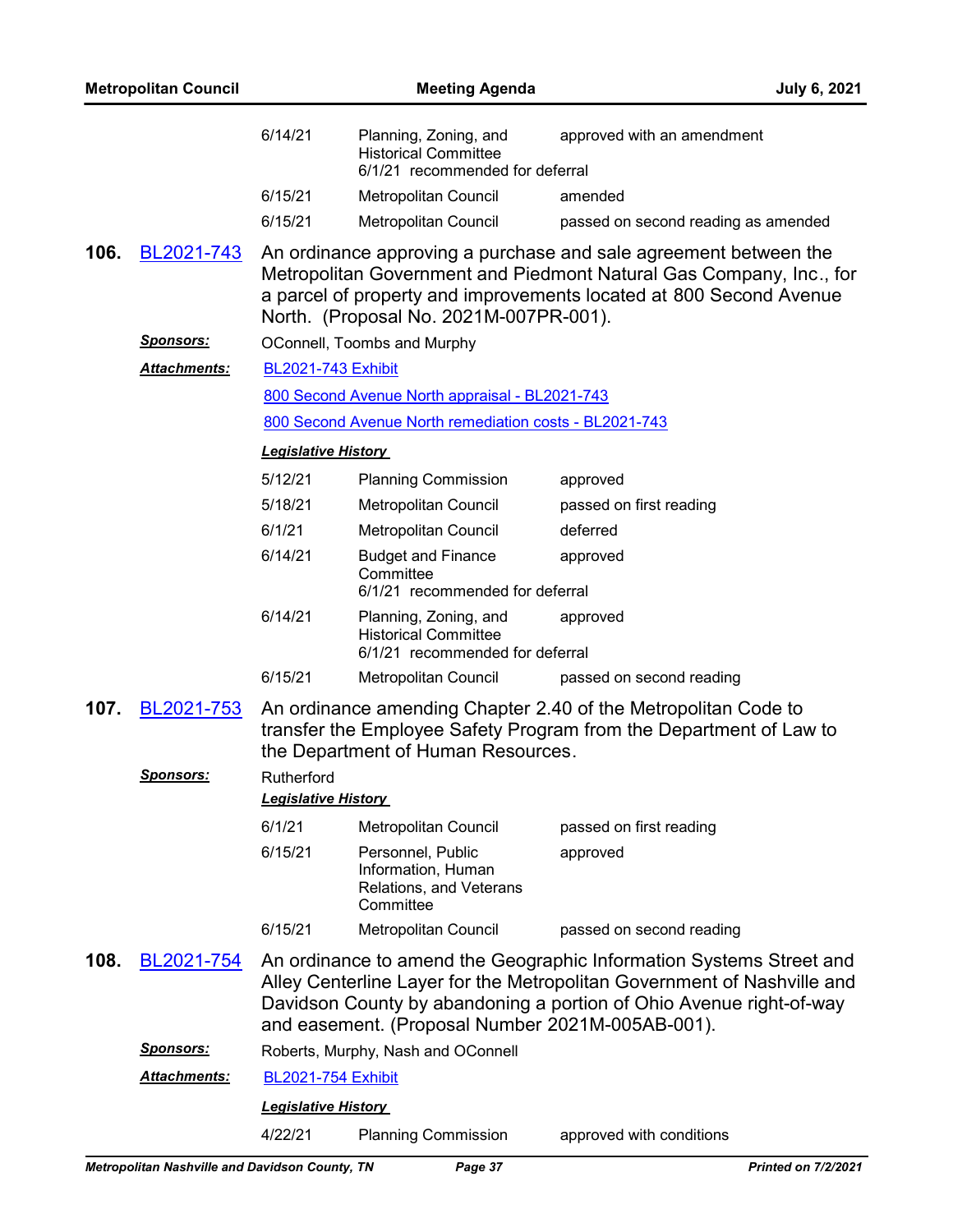| <b>Metropolitan Council</b> |                     |                            | <b>July 6, 2021</b>                                      |                                                                                                                                                                                                             |
|-----------------------------|---------------------|----------------------------|----------------------------------------------------------|-------------------------------------------------------------------------------------------------------------------------------------------------------------------------------------------------------------|
|                             |                     | 5/10/21                    | <b>Traffic and Parking</b><br>Commission                 | approved                                                                                                                                                                                                    |
|                             |                     | 6/1/21                     | Metropolitan Council                                     | passed on first reading                                                                                                                                                                                     |
|                             |                     | 6/14/21                    | Planning, Zoning, and<br><b>Historical Committee</b>     | approved                                                                                                                                                                                                    |
|                             |                     | 6/15/21                    | <b>Public Works Committee</b>                            | approved                                                                                                                                                                                                    |
|                             |                     | 6/15/21                    | Traffic, Parking, and<br><b>Transportation Committee</b> | approved                                                                                                                                                                                                    |
|                             |                     | 6/15/21                    | Metropolitan Council                                     | passed on second reading                                                                                                                                                                                    |
| 109.                        | BL2021-755          | 2021M-038ES-001).          | property located at 338 East Trinity Lane (Proposal No.  | An ordinance authorizing The Metropolitan Government of Nashville and<br>Davidson County to abandon an existing drainage easement rights, for                                                               |
|                             | <u>Sponsors:</u>    | Parker, Murphy and Nash    |                                                          |                                                                                                                                                                                                             |
|                             | Attachments:        | <b>BL2021-755 Exhibit</b>  |                                                          |                                                                                                                                                                                                             |
|                             |                     | <b>Legislative History</b> |                                                          |                                                                                                                                                                                                             |
|                             |                     | 4/26/21                    | <b>Planning Commission</b>                               | approved                                                                                                                                                                                                    |
|                             |                     | 6/1/21                     | Metropolitan Council                                     | passed on first reading                                                                                                                                                                                     |
|                             |                     | 6/14/21                    | Planning, Zoning, and<br><b>Historical Committee</b>     | approved                                                                                                                                                                                                    |
|                             |                     | 6/15/21                    | <b>Public Works Committee</b>                            | approved                                                                                                                                                                                                    |
|                             |                     | 6/15/21                    | Metropolitan Council                                     | passed on second reading                                                                                                                                                                                    |
| 110.                        | BL2021-756          | 2021M-044ES-001).          | 5808 Charlotte Pike, formerly Alley # 1520 (Proposal No. | An ordinance authorizing The Metropolitan Government of Nashville and<br>Davidson County to abandon a portion of easement rights located at<br>5649 Obrien Avenue, Obrien Avenue (unnumbered), and 5806 and |
|                             | <b>Sponsors:</b>    |                            | Roberts, Murphy and Nash                                 |                                                                                                                                                                                                             |
|                             | <b>Attachments:</b> | <b>BL2021-756 Exhibit</b>  |                                                          |                                                                                                                                                                                                             |
|                             |                     | <b>Legislative History</b> |                                                          |                                                                                                                                                                                                             |
|                             |                     | 5/6/21                     | <b>Planning Commission</b>                               | approved                                                                                                                                                                                                    |
|                             |                     | 6/1/21                     | Metropolitan Council                                     | passed on first reading                                                                                                                                                                                     |
|                             |                     | 6/14/21                    | Planning, Zoning, and<br><b>Historical Committee</b>     | approved                                                                                                                                                                                                    |
|                             |                     | 6/15/21                    | <b>Public Works Committee</b>                            | approved                                                                                                                                                                                                    |
|                             |                     | 6/15/21                    | Metropolitan Council                                     | passed on second reading                                                                                                                                                                                    |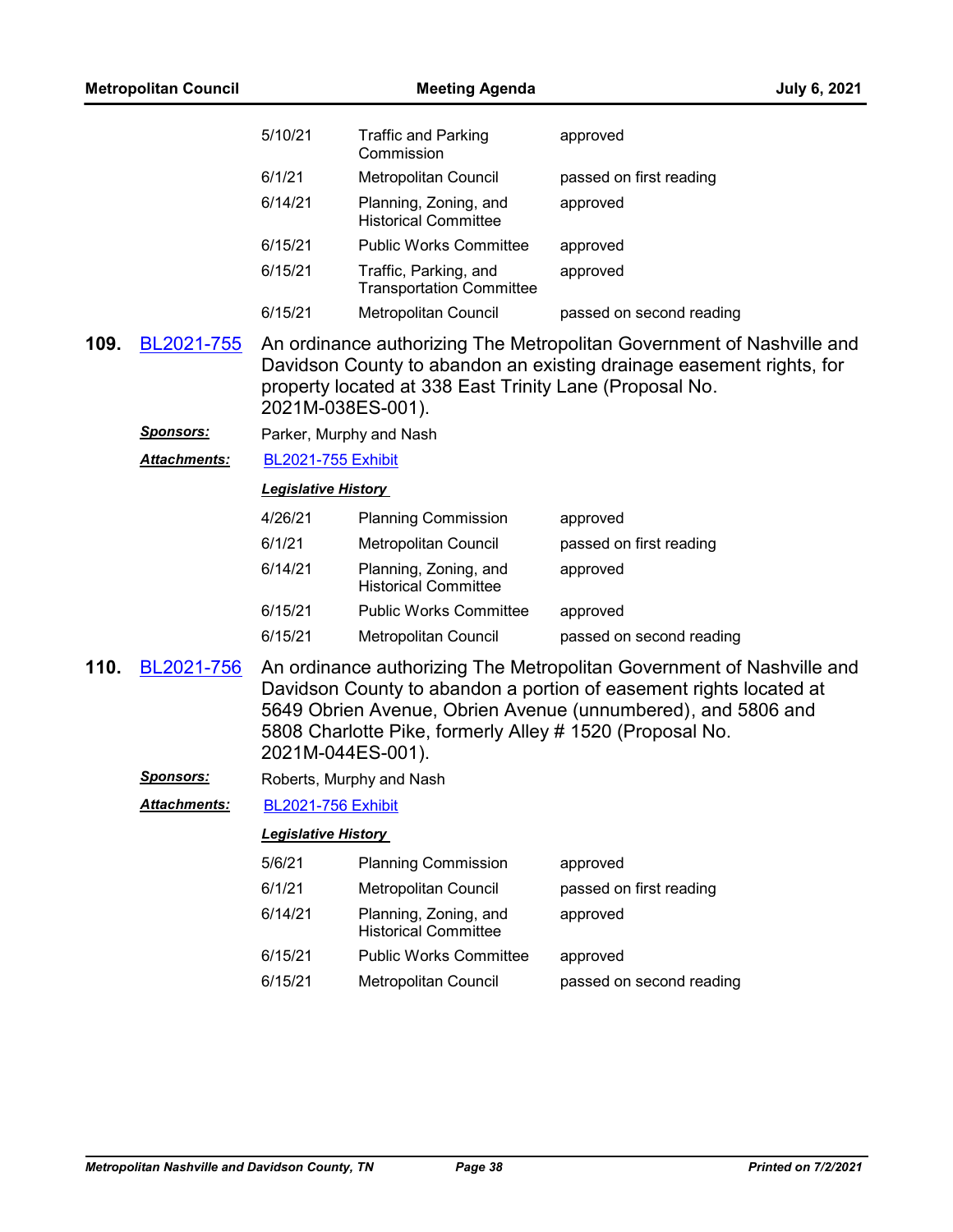| 111. | BL2021-757          | An ordinance authorizing The Metropolitan Government of Nashville and<br>Davidson County to negotiate and accept a permanent easement for the<br>Litton Avenue Stormwater Improvement Project for property located at<br>1305 Litton Avenue, (Project No. 21-SWC-273 and Proposal No.<br>2021M-042ES-001).                                           |                                                      |                                                                                                                                                                                                                                                                                   |  |  |
|------|---------------------|------------------------------------------------------------------------------------------------------------------------------------------------------------------------------------------------------------------------------------------------------------------------------------------------------------------------------------------------------|------------------------------------------------------|-----------------------------------------------------------------------------------------------------------------------------------------------------------------------------------------------------------------------------------------------------------------------------------|--|--|
|      | <u>Sponsors:</u>    |                                                                                                                                                                                                                                                                                                                                                      | Benedict, Murphy and Nash                            |                                                                                                                                                                                                                                                                                   |  |  |
|      | Attachments:        | <b>BL2021-757 Exhibit</b>                                                                                                                                                                                                                                                                                                                            |                                                      |                                                                                                                                                                                                                                                                                   |  |  |
|      |                     | <b>Legislative History</b>                                                                                                                                                                                                                                                                                                                           |                                                      |                                                                                                                                                                                                                                                                                   |  |  |
|      |                     | 5/12/21                                                                                                                                                                                                                                                                                                                                              | <b>Planning Commission</b>                           | approved                                                                                                                                                                                                                                                                          |  |  |
|      |                     | 6/1/21                                                                                                                                                                                                                                                                                                                                               | Metropolitan Council                                 | passed on first reading                                                                                                                                                                                                                                                           |  |  |
|      |                     | 6/14/21                                                                                                                                                                                                                                                                                                                                              | Planning, Zoning, and<br><b>Historical Committee</b> | approved                                                                                                                                                                                                                                                                          |  |  |
|      |                     | 6/15/21                                                                                                                                                                                                                                                                                                                                              | <b>Public Works Committee</b>                        | approved                                                                                                                                                                                                                                                                          |  |  |
|      |                     | 6/15/21                                                                                                                                                                                                                                                                                                                                              | Metropolitan Council                                 | passed on second reading                                                                                                                                                                                                                                                          |  |  |
| 112. | BL2021-758          | An ordinance authorizing The Metropolitan Government of Nashville and<br>Davidson County to negotiate and accept a permanent easement for the<br>McGavock Pike Stormwater Improvement Project for four properties<br>located at 1107, 1109, 1111 McGavock Pike and 3104 Gallatin Pike,<br>(Project No. 21-SWC-274 and Proposal No. 2021M-043ES-001). |                                                      |                                                                                                                                                                                                                                                                                   |  |  |
|      | <b>Sponsors:</b>    |                                                                                                                                                                                                                                                                                                                                                      | Benedict, Murphy and Nash                            |                                                                                                                                                                                                                                                                                   |  |  |
|      | <b>Attachments:</b> | <b>BL2021-758 Exhibit</b>                                                                                                                                                                                                                                                                                                                            |                                                      |                                                                                                                                                                                                                                                                                   |  |  |
|      |                     | <b>Legislative History</b>                                                                                                                                                                                                                                                                                                                           |                                                      |                                                                                                                                                                                                                                                                                   |  |  |
|      |                     | 5/12/21                                                                                                                                                                                                                                                                                                                                              | <b>Planning Commission</b>                           | approved                                                                                                                                                                                                                                                                          |  |  |
|      |                     | 6/1/21                                                                                                                                                                                                                                                                                                                                               | Metropolitan Council                                 | passed on first reading                                                                                                                                                                                                                                                           |  |  |
|      |                     | 6/14/21                                                                                                                                                                                                                                                                                                                                              | Planning, Zoning, and<br><b>Historical Committee</b> | approved                                                                                                                                                                                                                                                                          |  |  |
|      |                     | 6/15/21                                                                                                                                                                                                                                                                                                                                              | <b>Public Works Committee</b>                        | approved                                                                                                                                                                                                                                                                          |  |  |
|      |                     | 6/15/21                                                                                                                                                                                                                                                                                                                                              | Metropolitan Council                                 | passed on second reading                                                                                                                                                                                                                                                          |  |  |
| 113. | BL2021-759          |                                                                                                                                                                                                                                                                                                                                                      | and Proposal No. 2021M-045ES-001).                   | An ordinance authorizing The Metropolitan Government of Nashville and<br>Davidson County to negotiate and accept permanent easements for the<br>Scott Avenue Stormwater Improvement Project for two properties<br>located at 2926 and 2928A Scott Avenue, (Project No. 21-SWC-275 |  |  |
|      | <b>Sponsors:</b>    |                                                                                                                                                                                                                                                                                                                                                      | Benedict, Murphy and Nash                            |                                                                                                                                                                                                                                                                                   |  |  |
|      | Attachments:        | <b>BL2021-759 Exhibit</b>                                                                                                                                                                                                                                                                                                                            |                                                      |                                                                                                                                                                                                                                                                                   |  |  |
|      |                     | <b>Legislative History</b>                                                                                                                                                                                                                                                                                                                           |                                                      |                                                                                                                                                                                                                                                                                   |  |  |
|      |                     | 5/12/21                                                                                                                                                                                                                                                                                                                                              | <b>Planning Commission</b>                           | approved                                                                                                                                                                                                                                                                          |  |  |
|      |                     | 6/1/21                                                                                                                                                                                                                                                                                                                                               | Metropolitan Council                                 | passed on first reading                                                                                                                                                                                                                                                           |  |  |
|      |                     | 6/14/21                                                                                                                                                                                                                                                                                                                                              | Planning, Zoning, and<br><b>Historical Committee</b> | approved                                                                                                                                                                                                                                                                          |  |  |

6/15/21 Public Works Committee approved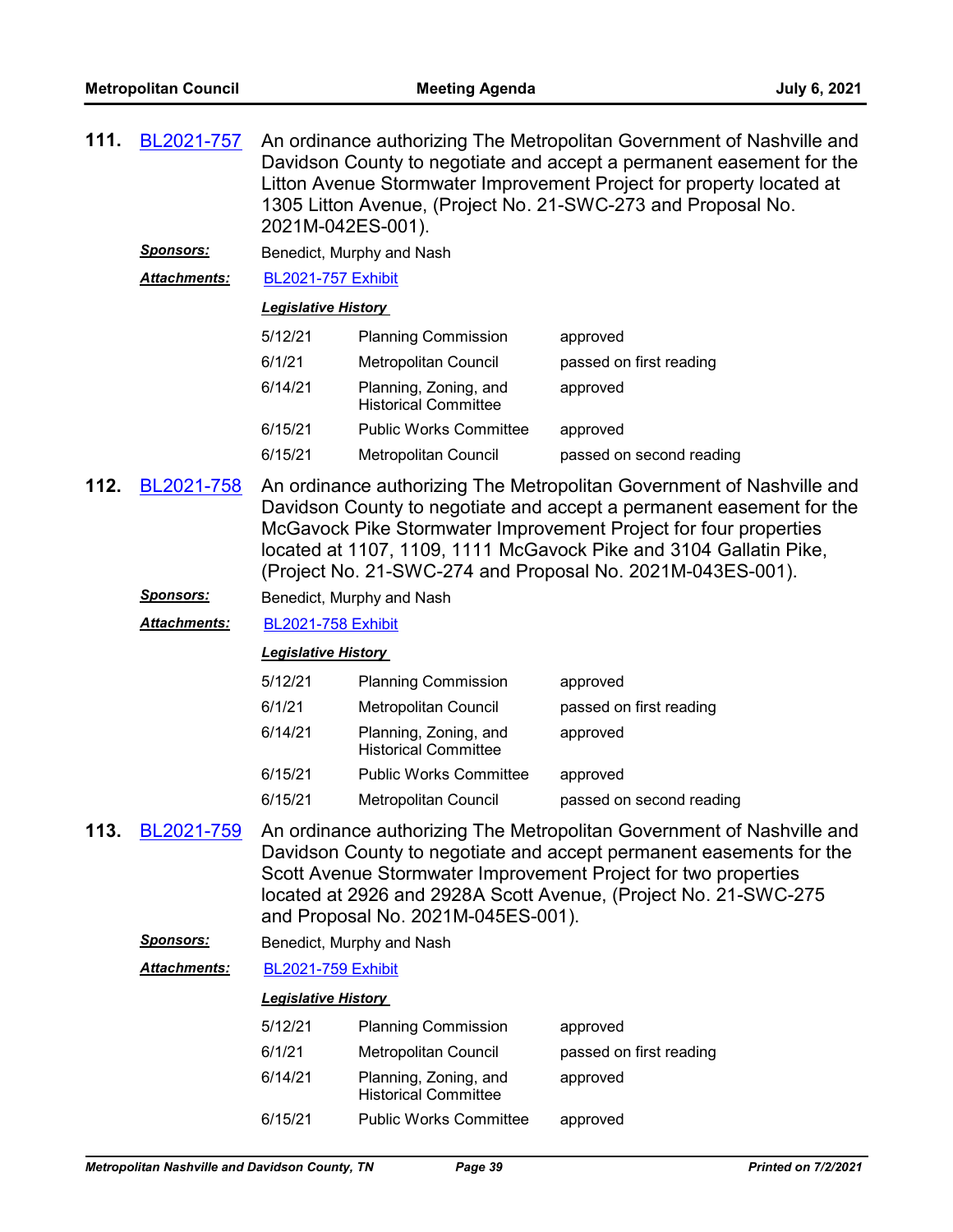| <b>Metropolitan Council</b> |                     |                                                                                                                                                                                                                                                                                                                                                                                                                         | <b>July 6, 2021</b>                                                        |                                                                                                                                                                                                                                                                                                                                                         |  |
|-----------------------------|---------------------|-------------------------------------------------------------------------------------------------------------------------------------------------------------------------------------------------------------------------------------------------------------------------------------------------------------------------------------------------------------------------------------------------------------------------|----------------------------------------------------------------------------|---------------------------------------------------------------------------------------------------------------------------------------------------------------------------------------------------------------------------------------------------------------------------------------------------------------------------------------------------------|--|
|                             |                     | 6/15/21                                                                                                                                                                                                                                                                                                                                                                                                                 | Metropolitan Council                                                       | passed on second reading                                                                                                                                                                                                                                                                                                                                |  |
| 114.                        | BL2021-760          | An ordinance authorizing The Metropolitan Government of Nashville and<br>Davidson County to abandon existing public sanitary sewer force main<br>and easements, and to accept new sanitary sewer force main and<br>easements, for three properties located at 4309, 4331 and 4335<br>Maxwell Road, also known as Heritage Landing Force Main Relocation<br>(MWS Project No. 21-SL-67 and Proposal No. 2021M-035ES-001). |                                                                            |                                                                                                                                                                                                                                                                                                                                                         |  |
|                             | <b>Sponsors:</b>    | Lee, Murphy and Nash                                                                                                                                                                                                                                                                                                                                                                                                    |                                                                            |                                                                                                                                                                                                                                                                                                                                                         |  |
|                             | Attachments:        | <b>BL2021-760 Exhibit</b>                                                                                                                                                                                                                                                                                                                                                                                               |                                                                            |                                                                                                                                                                                                                                                                                                                                                         |  |
|                             |                     | <b>Legislative History</b>                                                                                                                                                                                                                                                                                                                                                                                              |                                                                            |                                                                                                                                                                                                                                                                                                                                                         |  |
|                             |                     | 4/22/21                                                                                                                                                                                                                                                                                                                                                                                                                 | <b>Planning Commission</b>                                                 | approved                                                                                                                                                                                                                                                                                                                                                |  |
|                             |                     | 6/1/21                                                                                                                                                                                                                                                                                                                                                                                                                  | <b>Metropolitan Council</b>                                                | passed on first reading                                                                                                                                                                                                                                                                                                                                 |  |
|                             |                     | 6/14/21                                                                                                                                                                                                                                                                                                                                                                                                                 | Planning, Zoning, and<br><b>Historical Committee</b>                       | approved                                                                                                                                                                                                                                                                                                                                                |  |
|                             |                     | 6/15/21                                                                                                                                                                                                                                                                                                                                                                                                                 | <b>Public Works Committee</b>                                              | approved                                                                                                                                                                                                                                                                                                                                                |  |
|                             |                     | 6/15/21                                                                                                                                                                                                                                                                                                                                                                                                                 | Metropolitan Council                                                       | passed on second reading                                                                                                                                                                                                                                                                                                                                |  |
|                             |                     |                                                                                                                                                                                                                                                                                                                                                                                                                         | Proposal No. 2021M-041ES-001).                                             | Davidson County to accept new public sanitary sewer and water mains,<br>sanitary sewer manhole, fire hydrant assembly and easements, for<br>property located at 1011 Lady Nashville Drive, also known as Heritage<br>Hills Apartments, (MWS Project No. 21-SL-80 and 21-WL-34 and                                                                       |  |
|                             | <u>Sponsors:</u>    |                                                                                                                                                                                                                                                                                                                                                                                                                         | Hagar, Murphy and Nash                                                     |                                                                                                                                                                                                                                                                                                                                                         |  |
|                             | <b>Attachments:</b> | <b>BL2021-761 Exhibit</b>                                                                                                                                                                                                                                                                                                                                                                                               |                                                                            |                                                                                                                                                                                                                                                                                                                                                         |  |
|                             |                     | <b>Legislative History</b>                                                                                                                                                                                                                                                                                                                                                                                              |                                                                            |                                                                                                                                                                                                                                                                                                                                                         |  |
|                             |                     | 5/12/21                                                                                                                                                                                                                                                                                                                                                                                                                 | <b>Planning Commission</b>                                                 | approved                                                                                                                                                                                                                                                                                                                                                |  |
|                             |                     | 6/1/21                                                                                                                                                                                                                                                                                                                                                                                                                  | Metropolitan Council                                                       | passed on first reading                                                                                                                                                                                                                                                                                                                                 |  |
|                             |                     | 6/14/21                                                                                                                                                                                                                                                                                                                                                                                                                 | Planning, Zoning, and<br><b>Historical Committee</b>                       | approved                                                                                                                                                                                                                                                                                                                                                |  |
|                             |                     | 6/15/21                                                                                                                                                                                                                                                                                                                                                                                                                 | <b>Public Works Committee</b>                                              | approved                                                                                                                                                                                                                                                                                                                                                |  |
|                             |                     | 6/15/21                                                                                                                                                                                                                                                                                                                                                                                                                 | Metropolitan Council                                                       | passed on second reading                                                                                                                                                                                                                                                                                                                                |  |
| 116.                        | BL2021-762          |                                                                                                                                                                                                                                                                                                                                                                                                                         | Project Nos. 20-SL-313 and 20-WL-159 and Proposal No.<br>2021M-039ES-001). | An ordinance authorizing The Metropolitan Government of Nashville and<br>Davidson County to accept new sanitary sewer and water mains,<br>sanitary sewer manholes, fire hydrant assemblies and easements, for<br>two properties located at 6944 Nolensville Pike and 7236 Old Burkitt<br>Road, also know as Old Burkitt Road Mixed Use Development (MWS |  |
|                             | <u>Sponsors:</u>    |                                                                                                                                                                                                                                                                                                                                                                                                                         | Rutherford, Murphy and Nash                                                |                                                                                                                                                                                                                                                                                                                                                         |  |
|                             | <b>Attachments:</b> | <b>BL2021-762 Exhibit</b>                                                                                                                                                                                                                                                                                                                                                                                               |                                                                            |                                                                                                                                                                                                                                                                                                                                                         |  |
|                             |                     | <b>Legislative History</b>                                                                                                                                                                                                                                                                                                                                                                                              |                                                                            |                                                                                                                                                                                                                                                                                                                                                         |  |
|                             |                     | 5/12/21                                                                                                                                                                                                                                                                                                                                                                                                                 | <b>Planning Commission</b>                                                 | approved                                                                                                                                                                                                                                                                                                                                                |  |